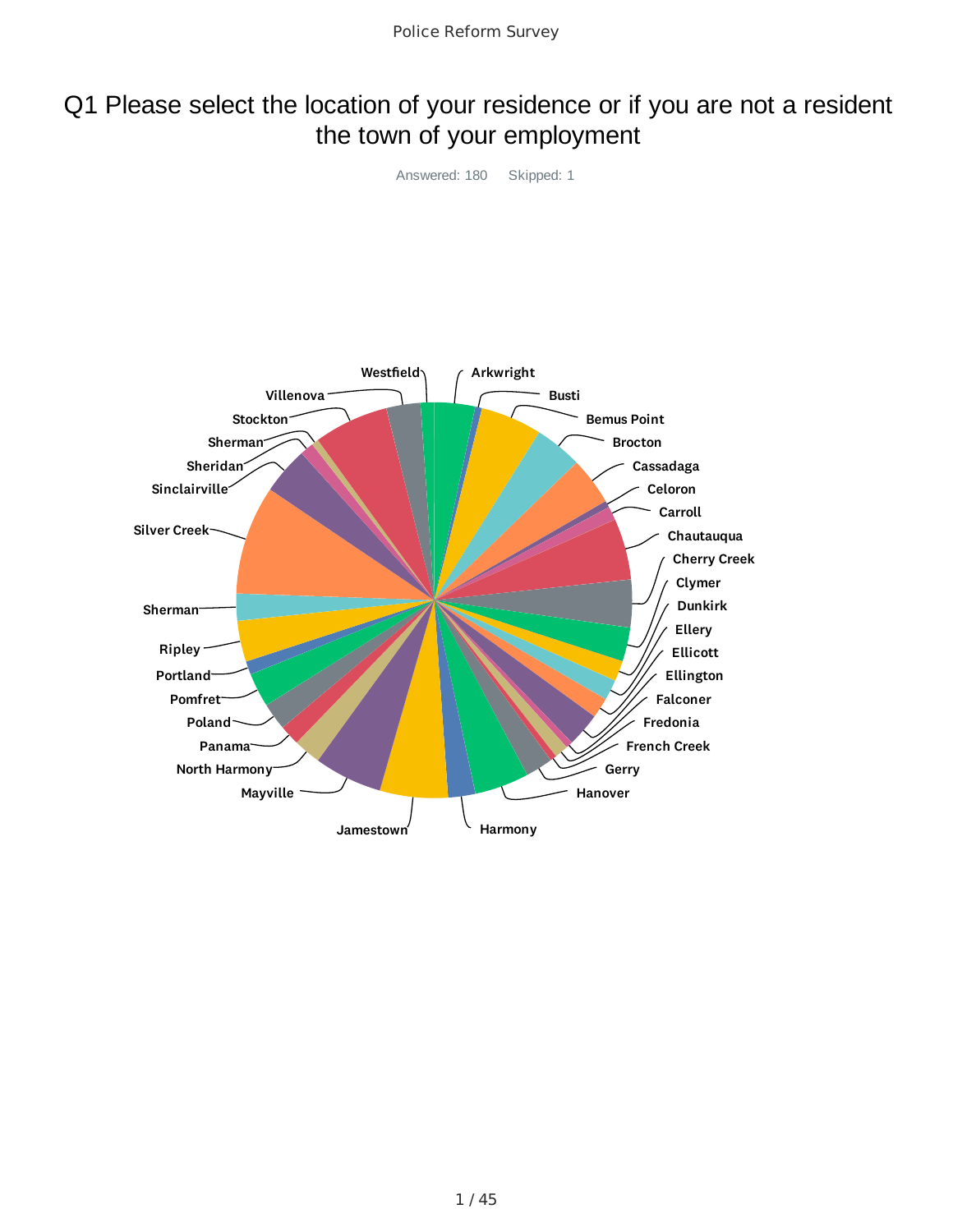| <b>ANSWER CHOICES</b> | <b>RESPONSES</b> |                     |
|-----------------------|------------------|---------------------|
| Arkwright             | 3.33%            | $\,6\,$             |
| <b>Busti</b>          | 0.56%            | $\mathbf 1$         |
| <b>Bemus Point</b>    | 5.00%            | $\boldsymbol{9}$    |
| <b>Brocton</b>        | 3.89%            | $\overline{7}$      |
| Cassadaga             | 3.89%            | $\overline{7}$      |
| Celoron               | 0.56%            | $\mathbf{1}$        |
| Carroll               | 1.11%            | $\overline{2}$      |
| Charlotte             | $0.00\%$         | $\mathsf{O}\xspace$ |
|                       | 5.00%            | $\boldsymbol{9}$    |
| Chautauqua            | 3.89%            | $\overline{7}$      |
| Cherry Creek          | 2.78%            | $\mathbf 5$         |
| Clymer                | $0.00\%$         | $\mathsf{O}\xspace$ |
| City of Dunkirk       |                  |                     |
| Dunkirk               | 1.67%            | $\sqrt{3}$          |
| Ellery                | 1.67%            | $\sqrt{3}$          |
| Ellicott              | 1.67%            | $\mathsf{3}$        |
| Ellington             | 2.78%            | 5                   |
| Falconer              | 0.56%            | $\mathbf 1$         |
| Fredonia              | 1.11%            | $\overline{c}$      |
| French Creek          | 0.56%            | $\mathbf 1$         |
| Gerry                 | 2.22%            | $\overline{4}$      |
| Hanover               | 4.44%            | $\, 8$              |
| Harmony               | 2.22%            | $\overline{4}$      |
| Jamestown             | 5.56%            | 10                  |
| Kiantone              | $0.00\%$         | $\mathsf{O}\xspace$ |
| Lakewood              | 0.00%            | $\mathsf{O}\xspace$ |
| Mayville              | 5.56%            | $10\,$              |
| Mina                  | $0.00\%$         | $\mathsf{O}\xspace$ |
| North Harmony         | 2.22%            | $\overline{4}$      |
| Panama                | 1.67%            | $\sqrt{3}$          |
| Poland                | 2.22%            | $\overline{4}$      |
| Pomfret               | 2.78%            | $\mathbf 5$         |
| Portland              | 1.11%            | $\overline{2}$      |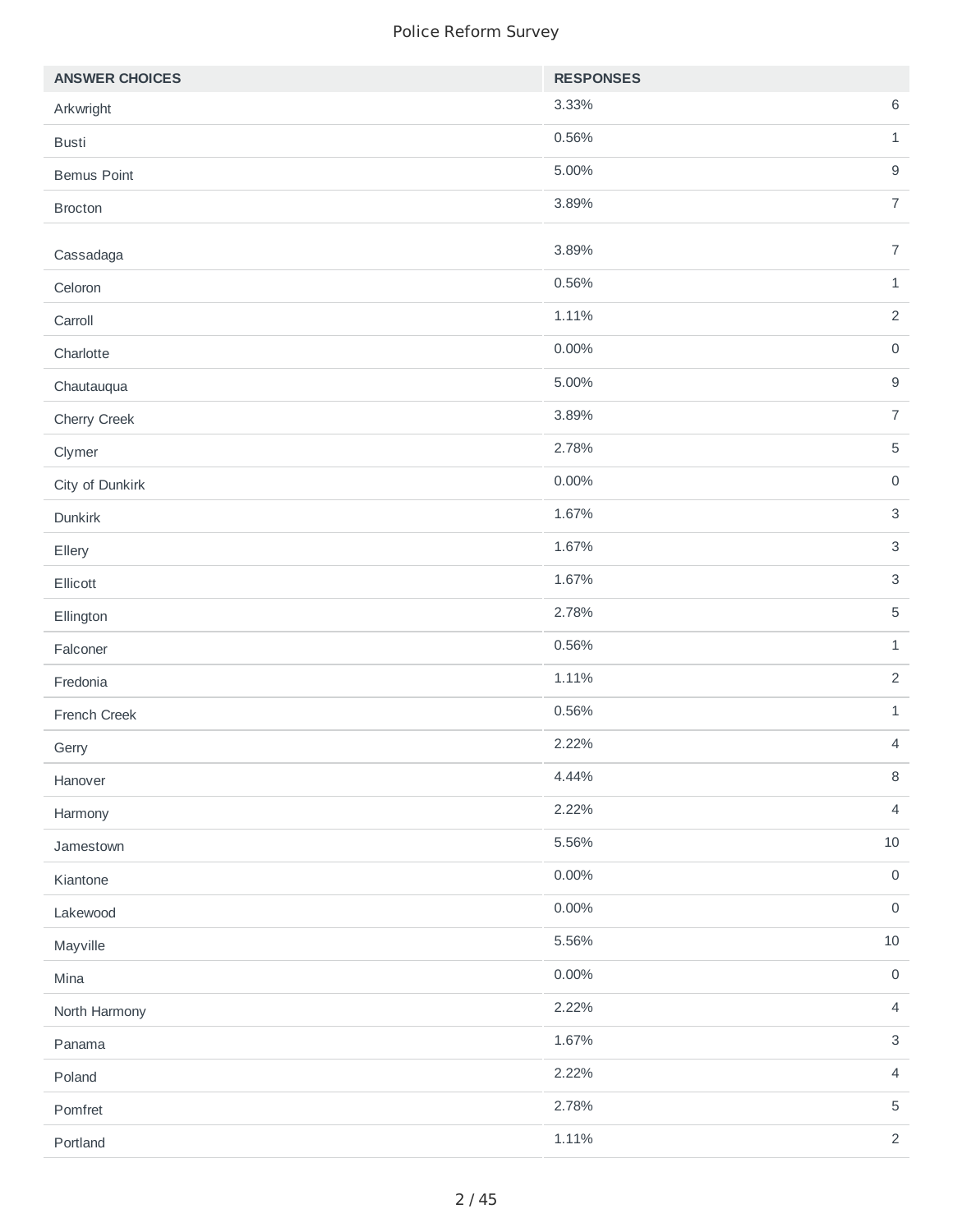| Ripley        | 3.33% | 6              |
|---------------|-------|----------------|
| Sherman       | 2.22% | 4              |
| Silver Creek  | 8.89% | 16             |
| Sinclairville | 3.89% | $\overline{7}$ |
| Sheridan      | 1.11% | 2              |
| Sherman       | 0.56% | 1              |
| Stockton      | 6.11% | 11             |
| Villenova     | 2.78% | 5              |
| Westfield     | 1.11% | 2              |
| <b>TOTAL</b>  |       | 180            |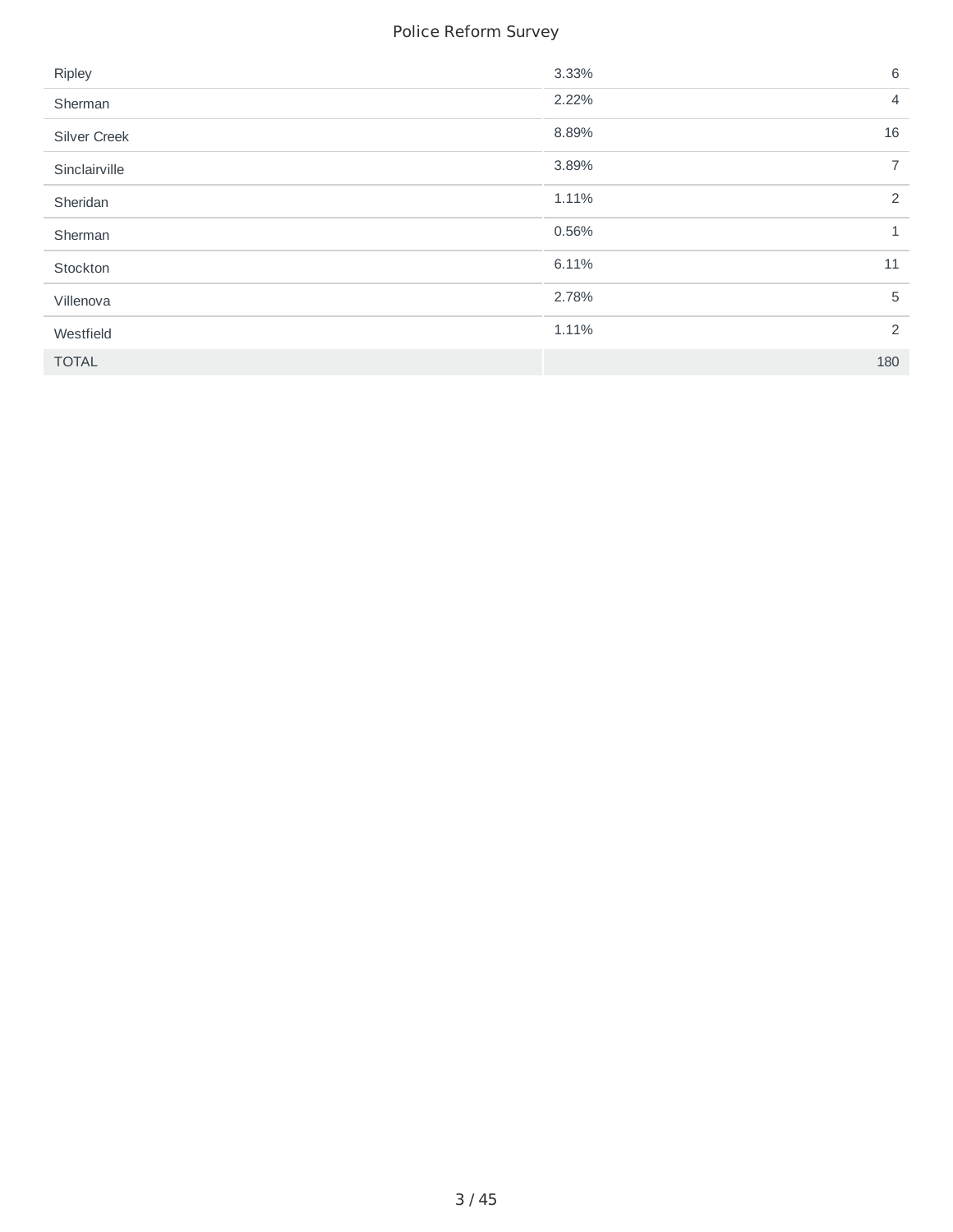

# Q2 What stakeholder group do you belong to?

| <b>ANSWER CHOICES</b>            | <b>RESPONSES</b> |          |
|----------------------------------|------------------|----------|
| Elected or Appointed Officials   | 0.56%            |          |
| Community Liaison (North County) | $0.00\%$         | $\Omega$ |
| Community Liaison (South County) | 0.56%            |          |
| Emergency Services (fire/rescue) | 10.56%           | 19       |
| Law Enforcement                  | 7.22%            | 13       |
| Community member                 | 81.11%           | 146      |
| <b>TOTAL</b>                     |                  | 180      |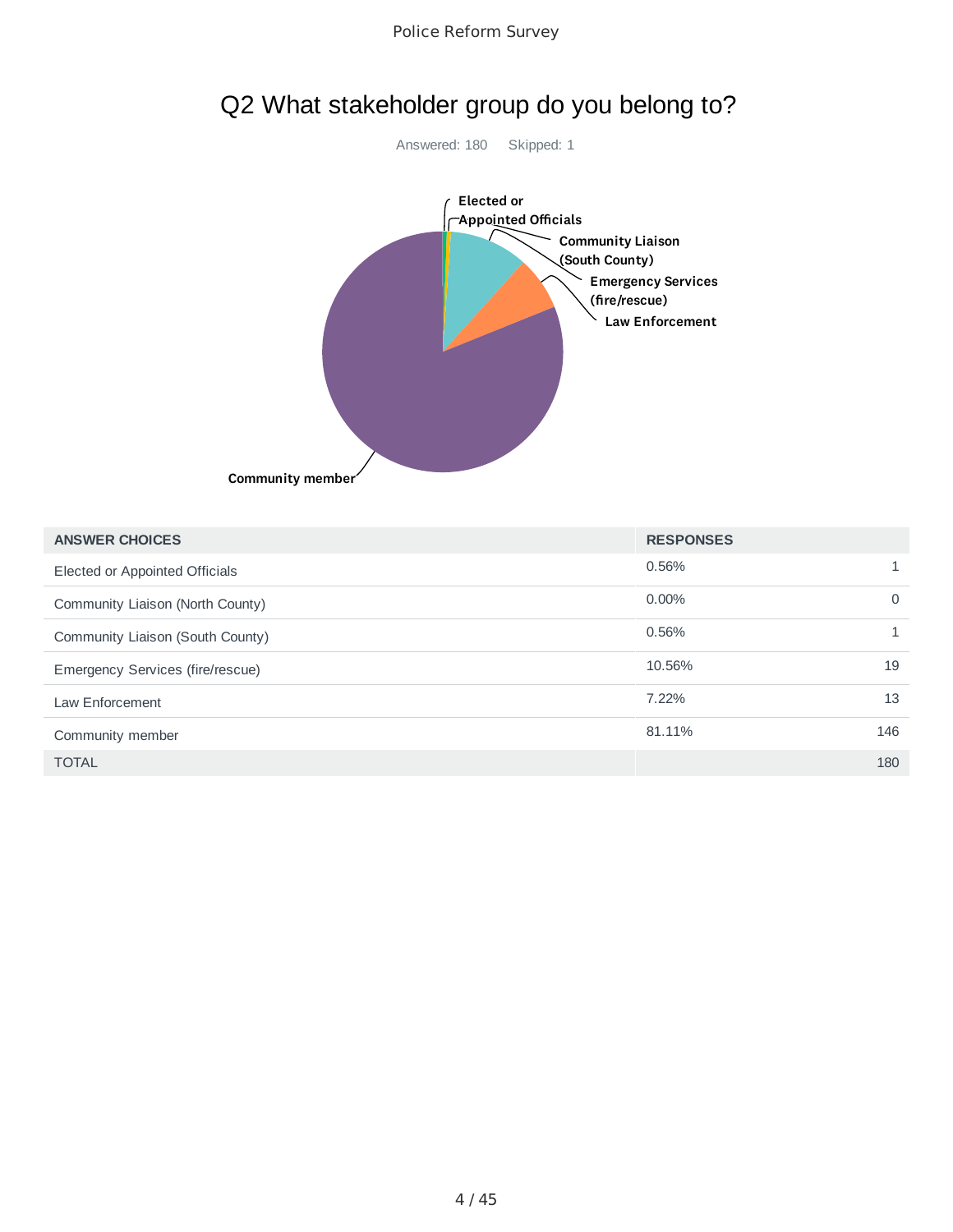# Q3 Please select local police department to provide feedback on



| <b>ANSWER CHOICES</b>               | <b>RESPONSES</b> |             |
|-------------------------------------|------------------|-------------|
| Jamestown Police Department         | $0.00\%$         | $\mathbf 0$ |
| Dunkirk Police Department           | $0.00\%$         | $\mathbf 0$ |
| Lakewood-Busti Police Department    | $0.00\%$         | $\Omega$    |
| <b>Ellicott Police Department</b>   | $0.00\%$         | $\Omega$    |
| Fredonia Police Department          | $0.00\%$         | $\mathbf 0$ |
| Westfield Police Department         | 0.00%            | $\Omega$    |
| Carroll Police Department           | $0.00\%$         | $\Omega$    |
| Chautauqua County Sheriff's Office  | 100.00%          | 181         |
| New York State Police               | 0.00%            | $\Omega$    |
| State University Police at Fredonia | 0.00%            | $\Omega$    |
| <b>TOTAL</b>                        |                  | 181         |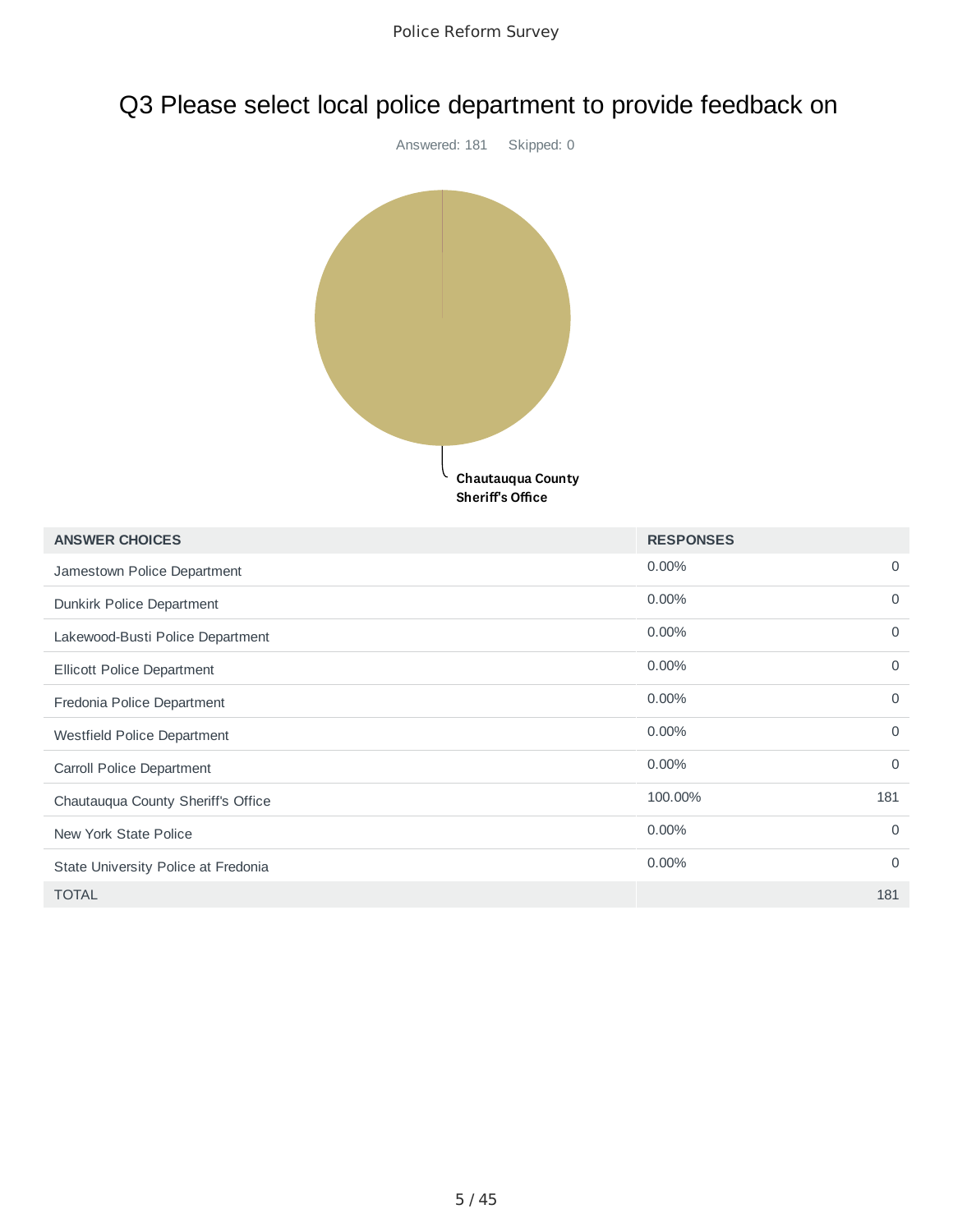### Q4 When was the last time you had a direct interaction with your local police agency?



| <b>ANSWER CHOICES</b>   | <b>RESPONSES</b> |
|-------------------------|------------------|
| More than 5 years ago   | 24<br>13.26%     |
| Within the last 5 years | 140<br>77.35%    |
| <b>Never</b>            | 9.39%<br>17      |
| <b>TOTAL</b>            | 181              |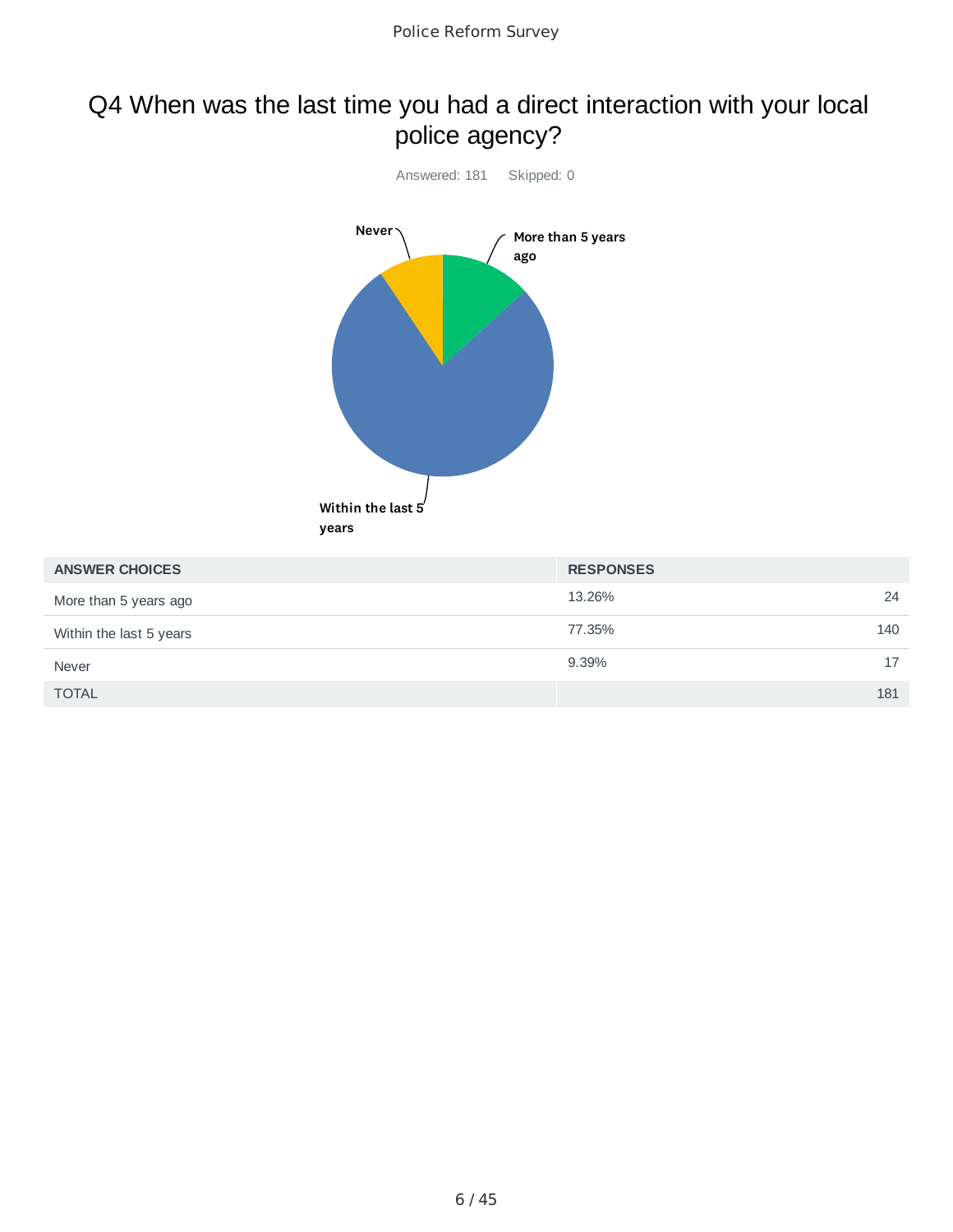### Q5 Please select the top 5 services that you think are most important for your police department to provide

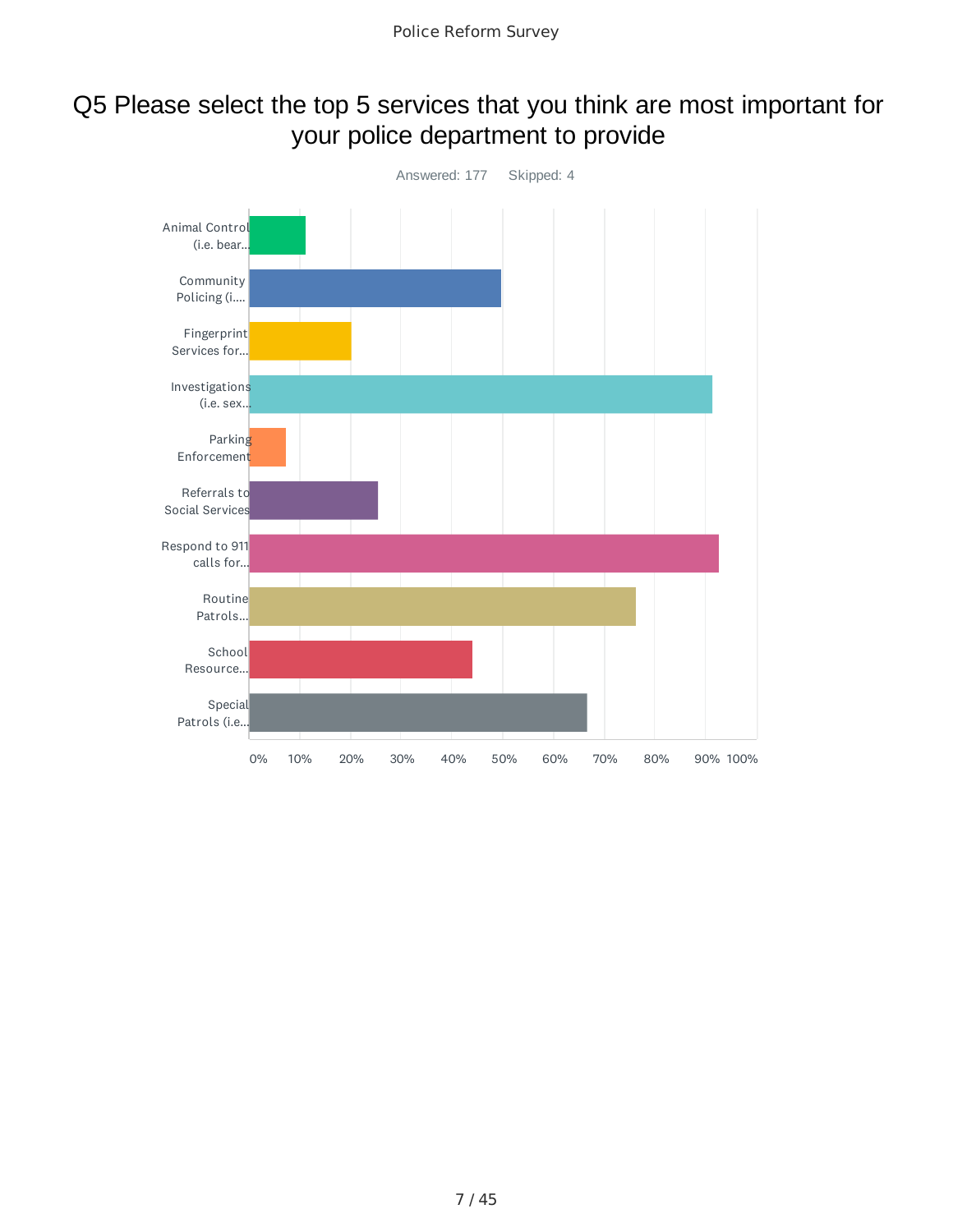| <b>ANSWER CHOICES</b>                                                                                                               | <b>RESPONSES</b> |     |
|-------------------------------------------------------------------------------------------------------------------------------------|------------------|-----|
| Animal Control (i.e. bear management, dog control, rabies response, skunk removal, etc.)                                            | 11.30%           | 20  |
| Community Policing (i.e. bicycle/walking patrols, child safety seat inspections, presentations to business and<br>nonprofits, etc.) | 49.72%           | 88  |
| Fingerprint Services for background and employment checks                                                                           | 20.34%           | 36  |
| Investigations (i.e. sex crimes, robberies, homicides, etc.)                                                                        | 91.53%           | 162 |
| <b>Parking Enforcement</b>                                                                                                          | 7.34%            | 13  |
| Referrals to Social Services                                                                                                        | 25.42%           | 45  |
| Respond to 911 calls for service                                                                                                    | 92.66%           | 164 |
| Routine Patrols (cruiser)                                                                                                           | 76.27%           | 135 |
| <b>School Resource Officers</b>                                                                                                     | 44.07%           | 78  |
| Special Patrols (i.e. drunk driving, seat belt and speed enforcement)                                                               | 66.67%           | 118 |
| Total Respondents: 177                                                                                                              |                  |     |

| #  | <b>OTHER (PLEASE SPECIFY)</b>                                                                                                                                                                    | <b>DATE</b>         |
|----|--------------------------------------------------------------------------------------------------------------------------------------------------------------------------------------------------|---------------------|
| 1  | Community relations. Meet and greet the residents.                                                                                                                                               | 1/5/2021 7:15 PM    |
| 2  | Stop signs is a must                                                                                                                                                                             | 1/2/2021 12:38 AM   |
| 3  | Boating n snowmobile patrols, check points.                                                                                                                                                      | 12/28/2020 9:05 AM  |
| 4  | Response to violent crime & thefts, law enforcement                                                                                                                                              | 12/27/2020 11:46 PM |
| 5  | Proactive policing                                                                                                                                                                               | 12/27/2020 5:02 PM  |
| 6  | Removal of Meth Labs/Drug Houses like the one in Stockton on W Railroad Ave                                                                                                                      | 12/27/2020 2:13 PM  |
| 7  | Great job                                                                                                                                                                                        | 12/26/2020 3:10 PM  |
| 8  | Protection of are rights and property                                                                                                                                                            | 12/26/2020 2:15 PM  |
| 9  | There is an excess of all of these enforcements in our area                                                                                                                                      | 12/26/2020 1:20 PM  |
| 10 | All of these are very important                                                                                                                                                                  | 12/26/2020 10:57 AM |
| 11 | Drug enforcement.                                                                                                                                                                                | 12/26/2020 9:36 AM  |
| 12 | Community relations (working with community members to harbor a more mutually positive<br>relationship while providing transparent enforcement of community safety through ethical<br>practices) | 12/22/2020 3:50 PM  |
| 13 | Jail only                                                                                                                                                                                        | 12/22/2020 1:08 PM  |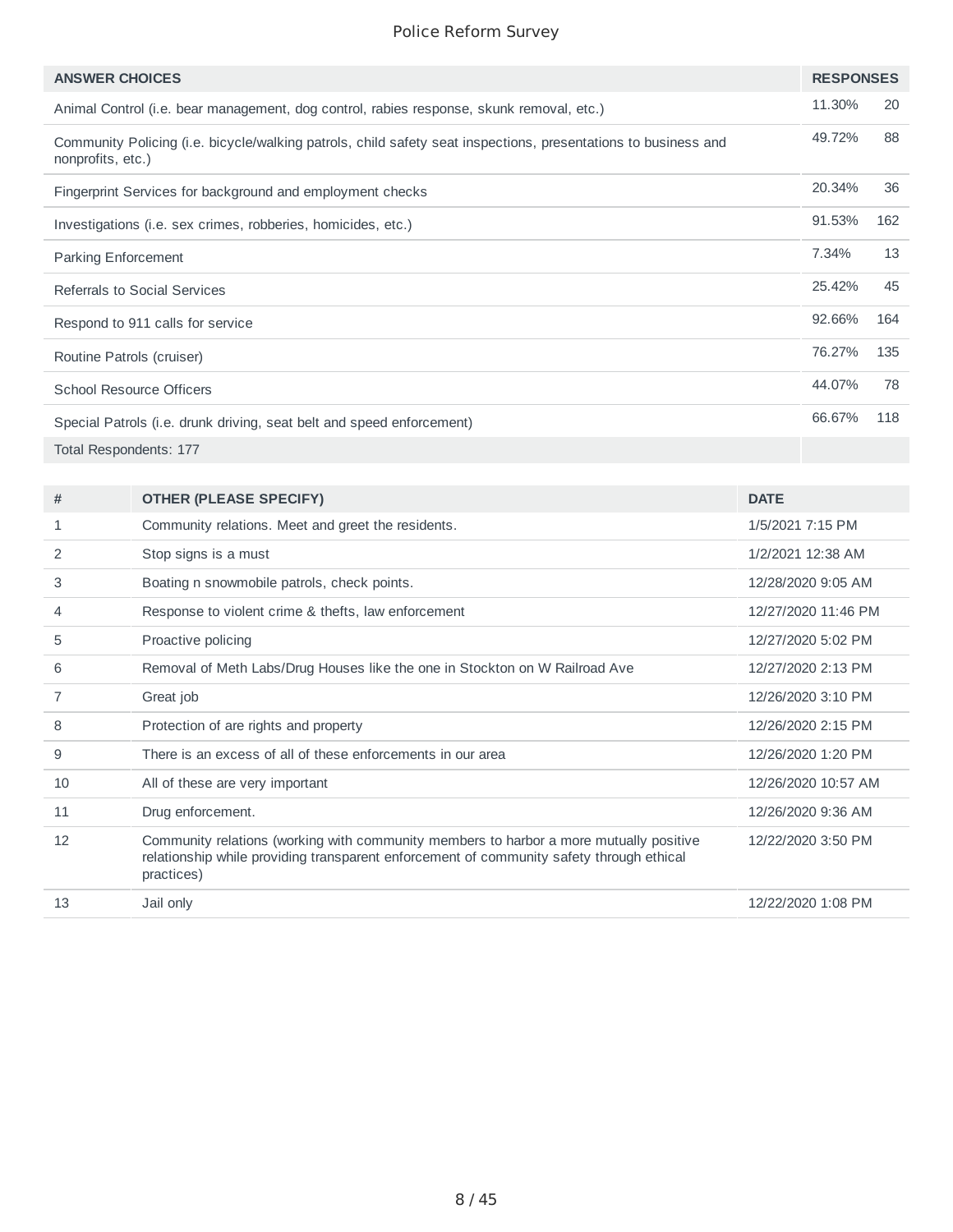## Q6 What are the top 3 things that you feel would improve policing in your community?

Answered: 122 Skipped: 59

| <b>ANSWER CHOICES</b> | <b>RESPONSES</b> |     |
|-----------------------|------------------|-----|
|                       | 100.00%          | 122 |
| c                     | 83.61%           | 102 |
| っ<br>×.               | 67.21%           | 82  |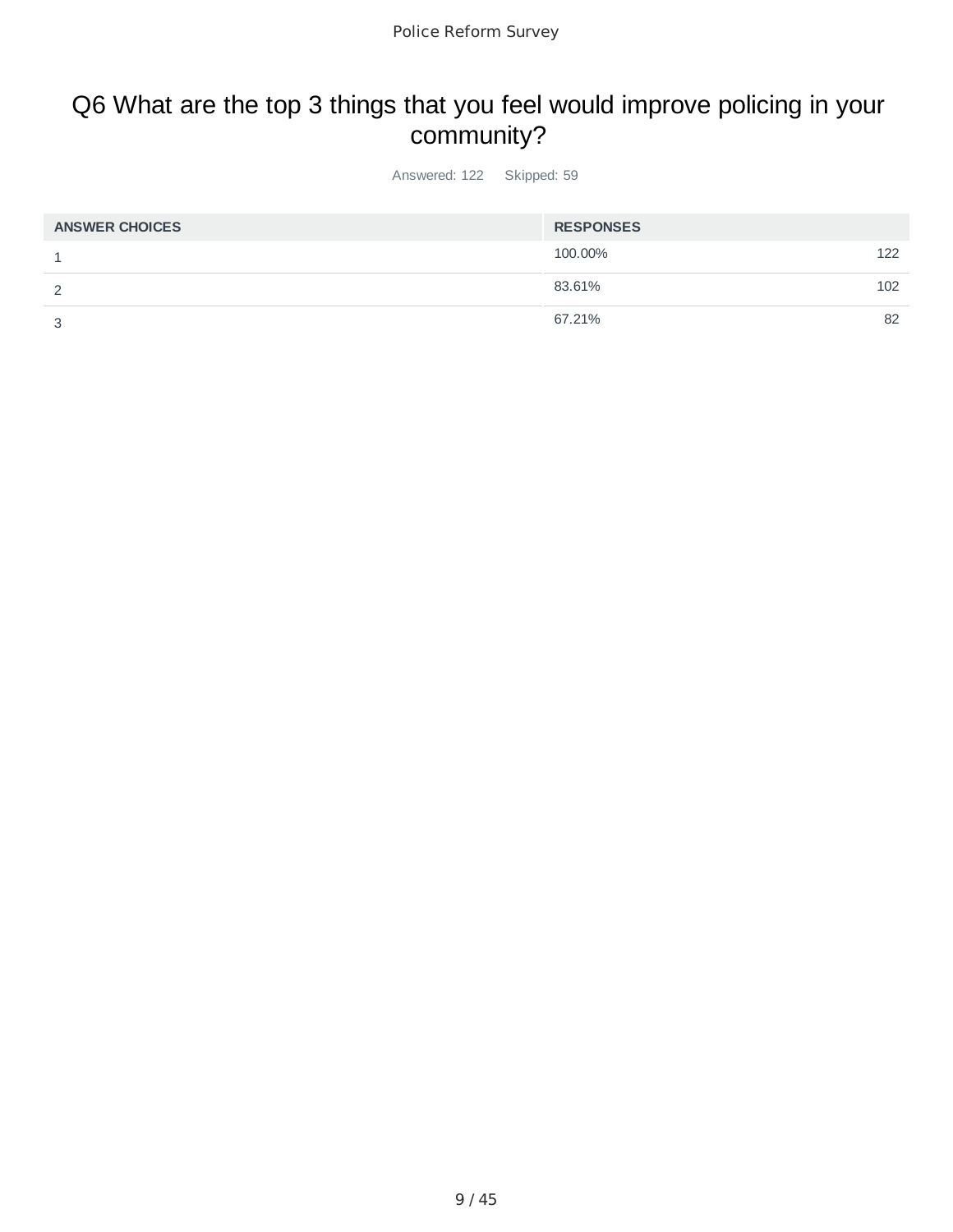| #              | $\mathbf{1}$                                                                                                                                                          | <b>DATE</b>         |
|----------------|-----------------------------------------------------------------------------------------------------------------------------------------------------------------------|---------------------|
| $\mathbf{1}$   | Fight to revoke the bail reform                                                                                                                                       | 1/25/2021 8:16 PM   |
| 2              | more police                                                                                                                                                           | 1/25/2021 9:40 AM   |
| 3              | Having a diverse and culturally sensitive group.                                                                                                                      | 1/13/2021 6:48 PM   |
| 4              | More funding for police                                                                                                                                               | 1/8/2021 3:24 PM    |
| 5              | More involvement in community functions                                                                                                                               | 1/7/2021 3:12 PM    |
| 6              | Meet & greet.                                                                                                                                                         | 1/5/2021 7:15 PM    |
| $\overline{7}$ | Fewer "speed traps" that seem to be set up to generate revenue rather than to control<br>speeding in a dangerous area. This leads to bad feelings with the community. | 1/2/2021 1:54 PM    |
| 8              | I notice that nobody stop for stop signs                                                                                                                              | 1/2/2021 12:38 AM   |
| 9              | faster response time                                                                                                                                                  | 1/1/2021 11:10 PM   |
| 10             | Additional resources for the Police Force                                                                                                                             | 1/1/2021 5:03 PM    |
| 11             | Seeing patrol cars more often                                                                                                                                         | 1/1/2021 4:49 PM    |
| 12             | Police presence in community affairs                                                                                                                                  | 12/30/2020 8:10 PM  |
| 13             | I am happy with all services!                                                                                                                                         | 12/30/2020 7:19 PM  |
| 14             | Patrolling                                                                                                                                                            | 12/29/2020 8:38 PM  |
| 15             | More officers                                                                                                                                                         | 12/29/2020 6:03 PM  |
| 16             | Community support                                                                                                                                                     | 12/29/2020 4:36 PM  |
| 17             | They're doing a great job                                                                                                                                             | 12/29/2020 1:26 PM  |
| 18             | Increasing number of officers                                                                                                                                         | 12/29/2020 1:18 PM  |
| 19             | They're already great                                                                                                                                                 | 12/29/2020 10:17 AM |
| 20             | Foot patrol during business hours                                                                                                                                     | 12/29/2020 9:59 AM  |
| 21             | Police officers feeling safe to do their jobs.                                                                                                                        | 12/29/2020 8:05 AM  |
| 22             | I think they do a great job                                                                                                                                           | 12/29/2020 7:55 AM  |
| 23             | Stricter sentencing                                                                                                                                                   | 12/29/2020 12:51 AM |
| 24             | Putting deputies face to face with local citizens.                                                                                                                    | 12/28/2020 11:57 PM |
| 25             | More troopers and deputies                                                                                                                                            | 12/28/2020 10:40 PM |
| 26             | More speed enforcement                                                                                                                                                | 12/28/2020 9:52 PM  |
| 27             | Funds                                                                                                                                                                 | 12/28/2020 9:45 PM  |
| 28             | School resource officers in every district                                                                                                                            | 12/28/2020 7:41 PM  |
| 29             | More availability to cover the area                                                                                                                                   | 12/28/2020 6:59 PM  |
| 30             | Road patrols                                                                                                                                                          | 12/28/2020 6:54 PM  |
| 31             | More drug enforcement                                                                                                                                                 | 12/28/2020 3:56 PM  |
| 32             | Kids being safe                                                                                                                                                       | 12/28/2020 3:37 PM  |
| 33             | More visibility                                                                                                                                                       | 12/28/2020 12:55 PM |
| 34             | Listening to the community's needs                                                                                                                                    | 12/28/2020 12:46 PM |
| 35             | Allow police to do their jobs                                                                                                                                         | 12/28/2020 12:32 PM |
| 36             | Frequent patrolling                                                                                                                                                   | 12/28/2020 12:17 PM |
| 37             | More patrols                                                                                                                                                          | 12/28/2020 11:02 AM |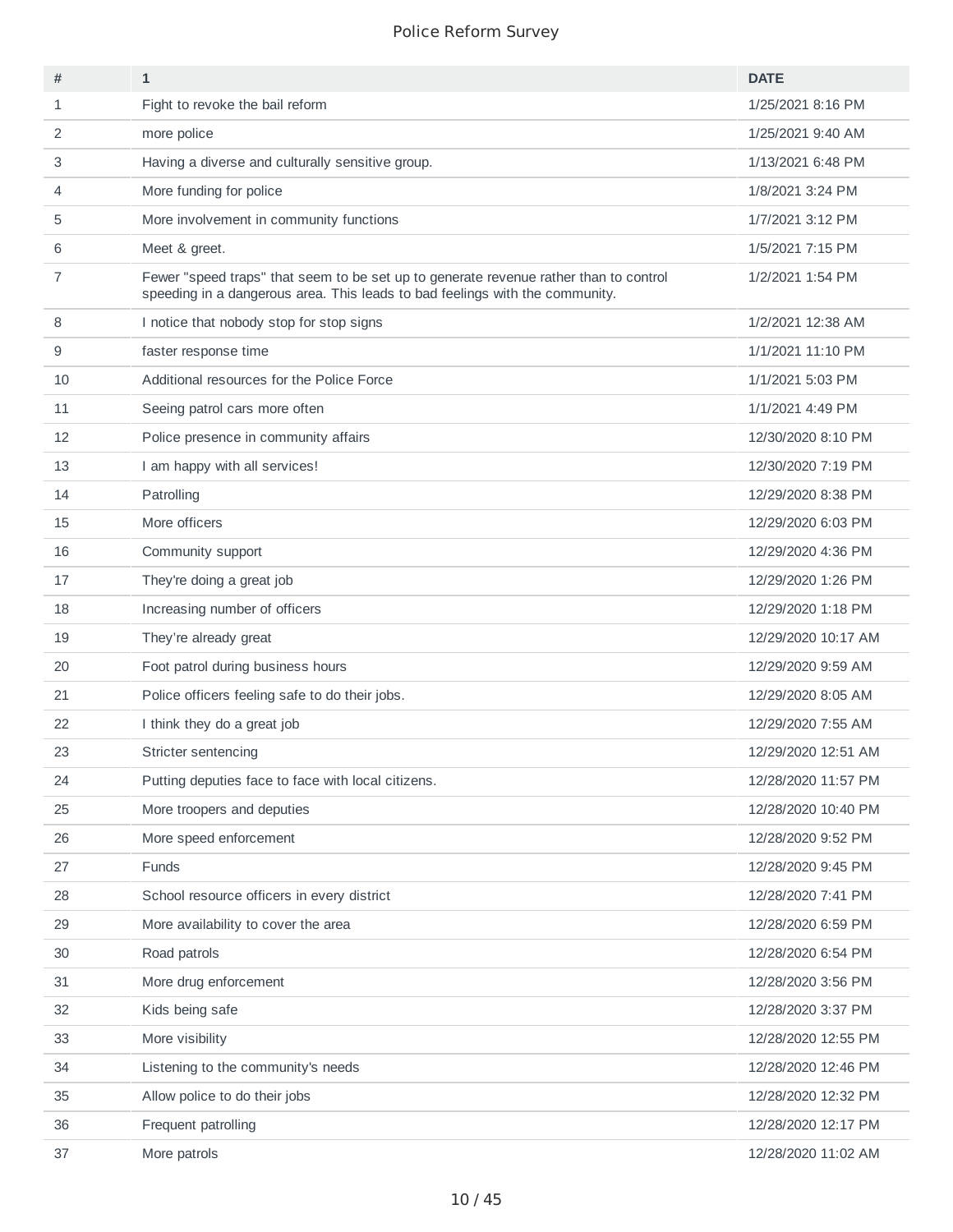| 38 | enforce the 10-person limit as per the law                                                            | 12/28/2020 10:52 AM |
|----|-------------------------------------------------------------------------------------------------------|---------------------|
| 39 | Trauma informed training / practices                                                                  | 12/28/2020 10:46 AM |
| 40 | More patrols during peak tourist season.                                                              | 12/28/2020 9:09 AM  |
| 41 | Officers listening wth interest n giving solid advice as when they mainly had the walking beats.      | 12/28/2020 9:05 AM  |
| 42 | Remove Cuomo                                                                                          | 12/28/2020 8:49 AM  |
| 43 | No victim, no crime                                                                                   | 12/28/2020 8:33 AM  |
| 44 | Less ticketing for victimless crimes.                                                                 | 12/28/2020 8:31 AM  |
| 45 | Stronger communication between police agencies in the area                                            | 12/28/2020 8:16 AM  |
| 46 | interact with community members, especially minorities.                                               | 12/28/2020 7:40 AM  |
| 47 | More police officers                                                                                  | 12/28/2020 7:36 AM  |
| 48 | More officers                                                                                         | 12/28/2020 12:46 AM |
| 49 | More respect for the people and American rights                                                       | 12/27/2020 11:46 PM |
| 50 | Presence                                                                                              | 12/27/2020 11:10 PM |
| 51 | More neighborhood patrols                                                                             | 12/27/2020 10:49 PM |
| 52 | Increase community involvement                                                                        | 12/27/2020 9:21 PM  |
| 53 | Keep performing as you are                                                                            | 12/27/2020 7:48 PM  |
| 54 | I feel the men and women who serve me are prompt and professional.                                    | 12/27/2020 7:37 PM  |
| 55 | More deputies                                                                                         | 12/27/2020 6:18 PM  |
| 56 | Increased Mental Health training                                                                      | 12/27/2020 5:22 PM  |
| 57 | The state stops making regulations that make law enforcement impossible                               | 12/27/2020 5:02 PM  |
| 58 | Crack down more on drug houses especially those you know for a fact are doing them.                   | 12/27/2020 4:41 PM  |
| 59 | Cash Bail Required                                                                                    | 12/27/2020 2:13 PM  |
| 60 | Follow up on break ins for homeowners/victims so they know what is happening, like going to<br>court. | 12/27/2020 1:48 PM  |
| 61 | Events that encourage communication from or interaction with police.                                  | 12/27/2020 1:14 PM  |
| 62 | Respect to be respected                                                                               | 12/27/2020 1:10 PM  |
| 63 | speed limit enforcement                                                                               | 12/27/2020 9:52 AM  |
| 64 | Increased presence in community                                                                       | 12/27/2020 8:02 AM  |
| 65 | New bail reform laws                                                                                  | 12/27/2020 7:38 AM  |
| 66 | Recruiting officers of color                                                                          | 12/26/2020 10:49 PM |
| 67 | Patrol Presence                                                                                       | 12/26/2020 10:25 PM |
| 68 | Community involvement                                                                                 | 12/26/2020 8:25 PM  |
| 69 | Routine patrols in well marked police vehicles                                                        | 12/26/2020 6:35 PM  |
| 70 | Holding criminals accountable and not just letting them off with a slap on the hand.                  | 12/26/2020 4:34 PM  |
| 71 | Officers engaging more with public. Be seen be human                                                  | 12/26/2020 3:10 PM  |
| 72 | More officers                                                                                         | 12/26/2020 2:15 PM  |
| 73 | Less random stops to run an id and go fishing for a larger offence                                    | 12/26/2020 1:20 PM  |
| 74 | Children reform, bring back respect                                                                   | 12/26/2020 1:13 PM  |
|    |                                                                                                       |                     |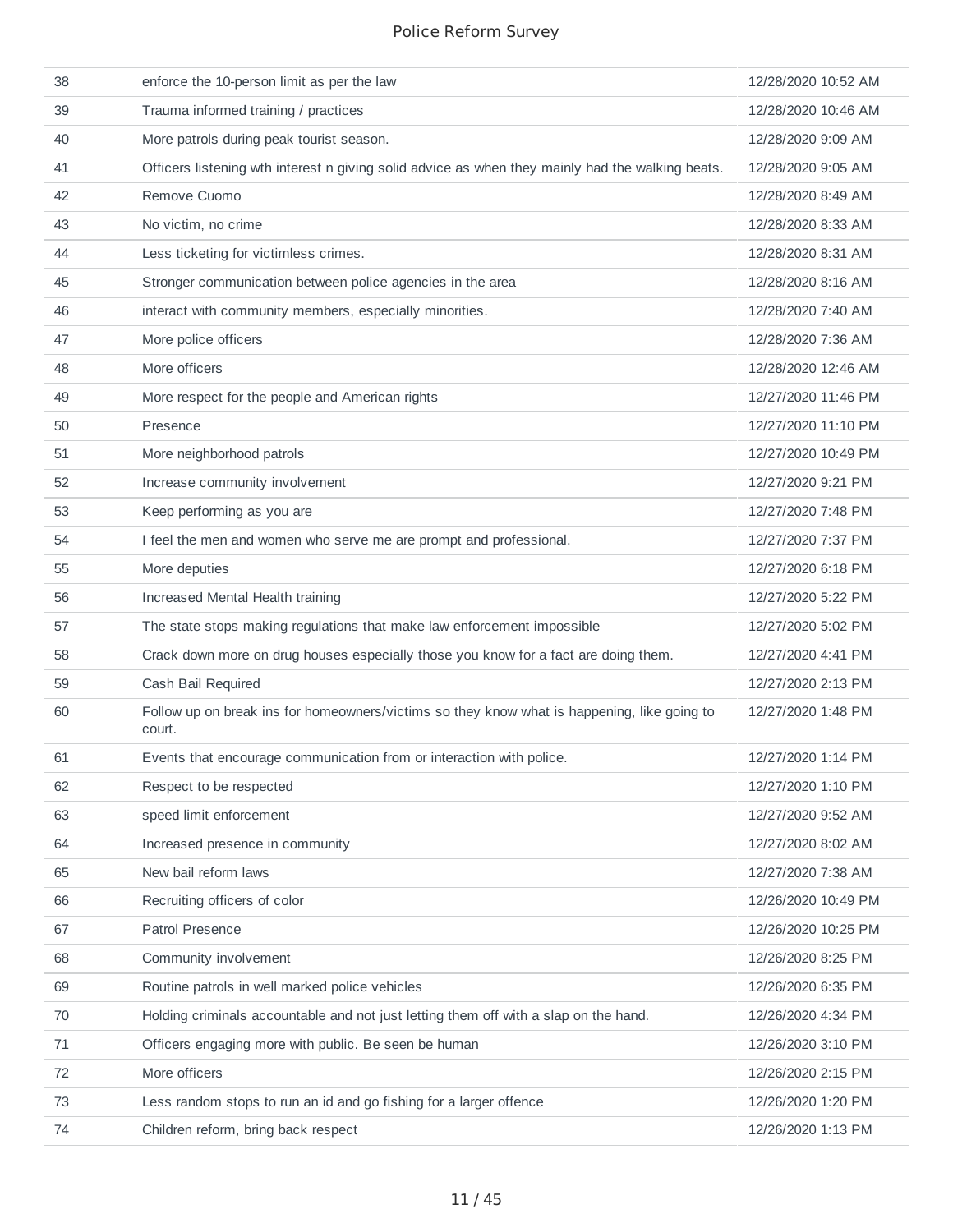| 75  | More officers                                                                                                                                                                                                                                                                                                                                                                                                                                                     | 12/26/2020 11:51 AM |
|-----|-------------------------------------------------------------------------------------------------------------------------------------------------------------------------------------------------------------------------------------------------------------------------------------------------------------------------------------------------------------------------------------------------------------------------------------------------------------------|---------------------|
| 76  | More information for repeat calls so that the same issue doesn't have to be explained over and<br>over again                                                                                                                                                                                                                                                                                                                                                      | 12/26/2020 11:41 AM |
| 77  | Adding training for officers by social workers to provide more options for officers when dealing<br>with certain calls                                                                                                                                                                                                                                                                                                                                            | 12/26/2020 10:57 AM |
| 78  | Change as the Governor has made law enforcement impossible                                                                                                                                                                                                                                                                                                                                                                                                        | 12/26/2020 10:23 AM |
| 79  | Visibility                                                                                                                                                                                                                                                                                                                                                                                                                                                        | 12/26/2020 10:03 AM |
| 80  | Educate the community on the law enforcement officer's perspective. Teach community<br>members why police do what they do and what they can do to ensure a successful encounter.<br>I've seen use of force scenarios taken on by community leaders/media in other parts of the<br>country. It always seems to open their eyes to the difficult, dangerous job that officers face.<br>Maybe a "Listen to the officer and follow orders" slogan would do some good. | 12/26/2020 9:36 AM  |
| 81  | Visibility                                                                                                                                                                                                                                                                                                                                                                                                                                                        | 12/26/2020 9:28 AM  |
| 82  | A sub station                                                                                                                                                                                                                                                                                                                                                                                                                                                     | 12/26/2020 9:08 AM  |
| 83  | Information to community                                                                                                                                                                                                                                                                                                                                                                                                                                          | 12/23/2020 3:44 PM  |
| 84  | Ongoing education/training                                                                                                                                                                                                                                                                                                                                                                                                                                        | 12/23/2020 3:35 PM  |
| 85  | Fewer speed traps, there are bigger fish to fry                                                                                                                                                                                                                                                                                                                                                                                                                   | 12/23/2020 1:07 PM  |
| 86  | Stop racial profiling (I witnessed a car dull of Chautauqua theater conservatory students get<br>pulled over for doing *nothing* but driving while black several summers ago)                                                                                                                                                                                                                                                                                     | 12/23/2020 8:31 AM  |
| 87  | More 2 person patrol cars                                                                                                                                                                                                                                                                                                                                                                                                                                         | 12/23/2020 7:25 AM  |
| 88  | Drug investigation                                                                                                                                                                                                                                                                                                                                                                                                                                                | 12/23/2020 1:35 AM  |
| 89  | More positive interactions with community residents                                                                                                                                                                                                                                                                                                                                                                                                               | 12/23/2020 1:23 AM  |
| 90  | More patrols                                                                                                                                                                                                                                                                                                                                                                                                                                                      | 12/22/2020 9:05 PM  |
| 91  | More patrols                                                                                                                                                                                                                                                                                                                                                                                                                                                      | 12/22/2020 7:36 PM  |
| 92  | Interact more with the public especially kids                                                                                                                                                                                                                                                                                                                                                                                                                     | 12/22/2020 7:27 PM  |
| 93  | Collaboration of parents children and police officers                                                                                                                                                                                                                                                                                                                                                                                                             | 12/22/2020 7:00 PM  |
| 94  | Decrease and disband the various local police agencies                                                                                                                                                                                                                                                                                                                                                                                                            | 12/22/2020 6:59 PM  |
| 95  | More interaction with the members of the community                                                                                                                                                                                                                                                                                                                                                                                                                | 12/22/2020 6:23 PM  |
| 96  | Neighborhood watch                                                                                                                                                                                                                                                                                                                                                                                                                                                | 12/22/2020 6:03 PM  |
| 97  | More officers                                                                                                                                                                                                                                                                                                                                                                                                                                                     | 12/22/2020 5:59 PM  |
| 98  | Community interaction                                                                                                                                                                                                                                                                                                                                                                                                                                             | 12/22/2020 5:40 PM  |
| 99  | Have no complants. there very fast at comeing on a call                                                                                                                                                                                                                                                                                                                                                                                                           | 12/22/2020 5:31 PM  |
| 100 | More Community Policing                                                                                                                                                                                                                                                                                                                                                                                                                                           | 12/22/2020 4:36 PM  |
| 101 | Stop this catch and release going on.                                                                                                                                                                                                                                                                                                                                                                                                                             | 12/22/2020 4:25 PM  |
| 102 | Every police agency needs additional and ongoing training dealing with mental health crises.                                                                                                                                                                                                                                                                                                                                                                      | 12/22/2020 4:14 PM  |
| 103 | Public meetings for general talk/discuss of local issues                                                                                                                                                                                                                                                                                                                                                                                                          | 12/22/2020 3:56 PM  |
| 104 | Routine patrols                                                                                                                                                                                                                                                                                                                                                                                                                                                   | 12/22/2020 3:52 PM  |
| 105 | More care needs to be taken when assessing an individual's motives and reasoning for joining<br>law enforcement.                                                                                                                                                                                                                                                                                                                                                  | 12/22/2020 3:50 PM  |
| 106 | You guys are doing great                                                                                                                                                                                                                                                                                                                                                                                                                                          | 12/22/2020 3:37 PM  |
| 107 | Continued education in the community and public awareness                                                                                                                                                                                                                                                                                                                                                                                                         | 12/22/2020 2:33 PM  |
| 108 | Police presence                                                                                                                                                                                                                                                                                                                                                                                                                                                   | 12/22/2020 2:32 PM  |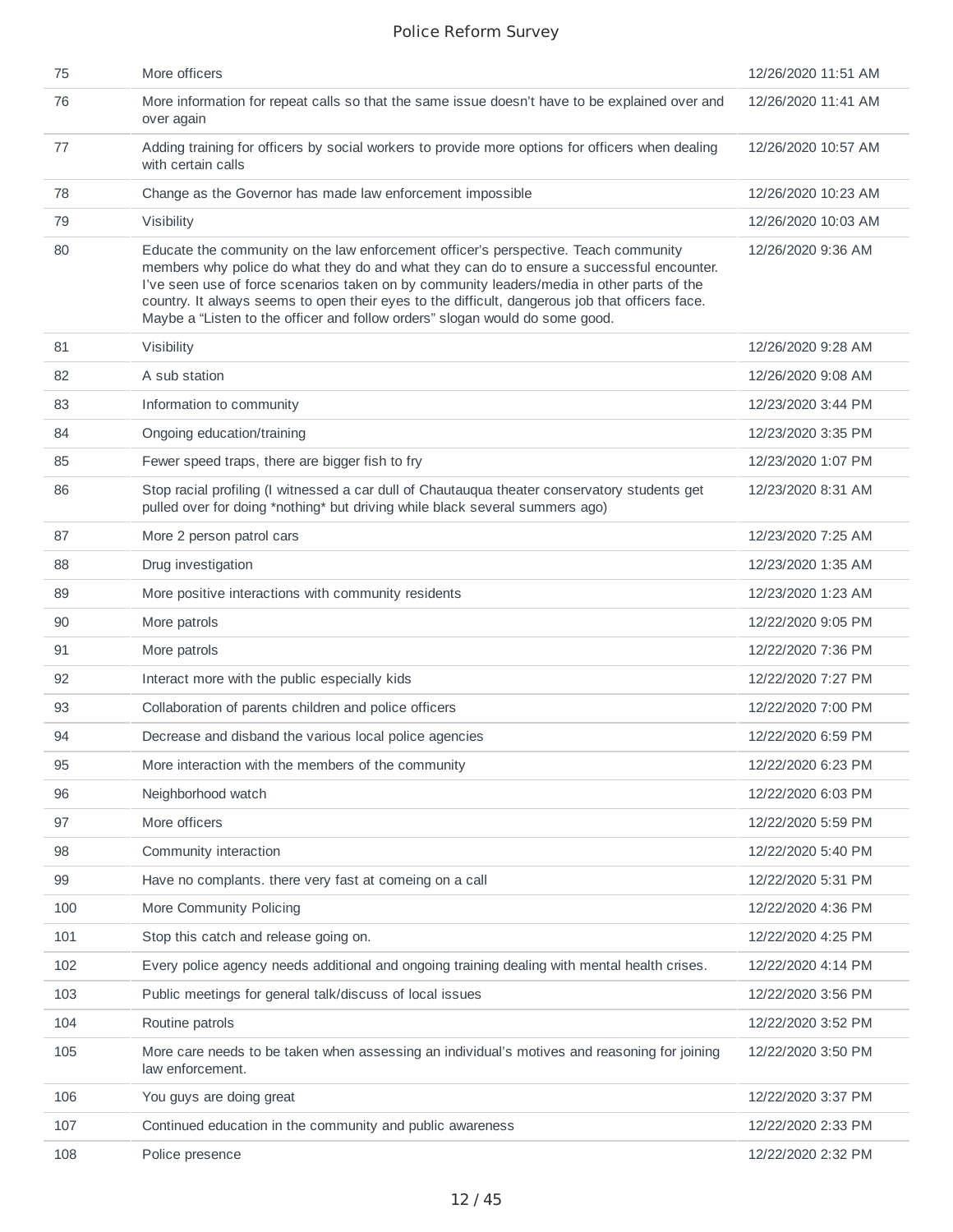| 109 | More training                                                                               | 12/22/2020 2:27 PM  |
|-----|---------------------------------------------------------------------------------------------|---------------------|
| 110 | Increase Staffing                                                                           | 12/22/2020 2:16 PM  |
| 111 | More police on our roads                                                                    | 12/22/2020 1:51 PM  |
| 112 | More interaction with the public                                                            | 12/22/2020 1:48 PM  |
| 113 | Interactive with children to see they are there to help not to hurt you but to protect you. | 12/22/2020 1:40 PM  |
| 114 | More police                                                                                 | 12/22/2020 1:29 PM  |
| 115 | Nothing                                                                                     | 12/22/2020 1:14 PM  |
| 116 | More officers                                                                               | 12/22/2020 1:14 PM  |
| 117 | Interact with community like the old days                                                   | 12/22/2020 1:08 PM  |
| 118 | Knowing who they are dealing with                                                           | 12/22/2020 1:04 PM  |
| 119 | More officers on patrol                                                                     | 12/22/2020 1:00 PM  |
| 120 | Refusing to feed into the Governors bs.                                                     | 12/22/2020 12:59 PM |
| 121 | Community Support for the police.                                                           | 12/22/2020 12:58 PM |
| 122 | Accountability                                                                              | 12/22/2020 12:55 PM |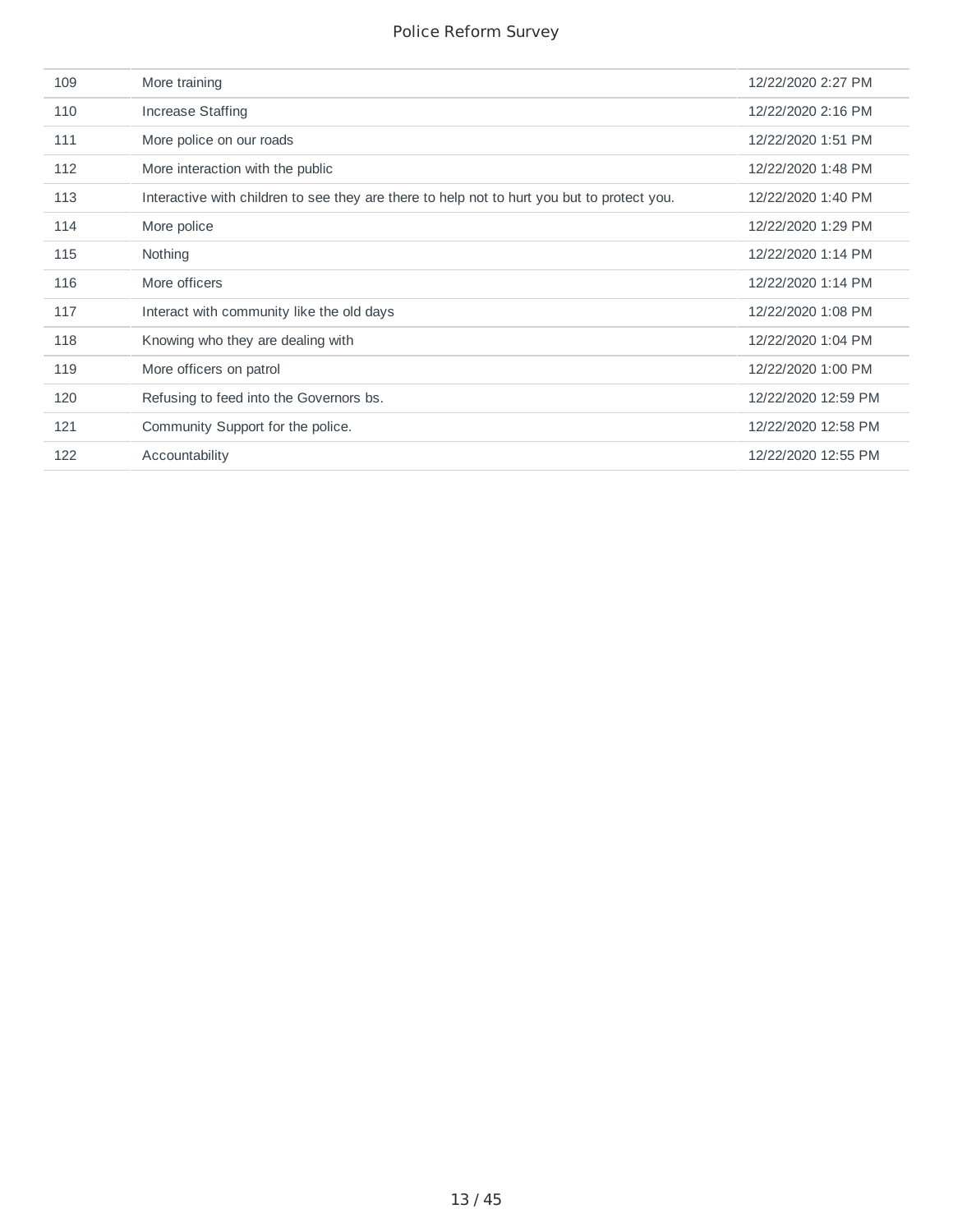| #              | $\overline{2}$                                                                                                                                                                                                                                        | <b>DATE</b>         |
|----------------|-------------------------------------------------------------------------------------------------------------------------------------------------------------------------------------------------------------------------------------------------------|---------------------|
| $\mathbf{1}$   | Getting the drug dealers off the streets                                                                                                                                                                                                              | 1/25/2021 8:16 PM   |
| 2              | more cars                                                                                                                                                                                                                                             | 1/25/2021 9:40 AM   |
| 3              | Forging good bonds with the youth.                                                                                                                                                                                                                    | 1/13/2021 6:48 PM   |
| 4              | Better training                                                                                                                                                                                                                                       | 1/8/2021 3:24 PM    |
| 5              | Stricter laws against controlled substance abuse                                                                                                                                                                                                      | 1/7/2021 3:12 PM    |
| 6              | Keep doing an awesome job.                                                                                                                                                                                                                            | 1/5/2021 7:15 PM    |
| $\overline{7}$ | At least one community meeting a year that is well advertised and held at a convenient time<br>and place. The purpose of the meeting would be to inform us what the issues are that police<br>are dealing with and what the community can do to help. | 1/2/2021 1:54 PM    |
| 8              | People are always in a hurry to get some where                                                                                                                                                                                                        | 1/2/2021 12:38 AM   |
| 9              | Better education to deal with a diverse community                                                                                                                                                                                                     | 1/1/2021 11:10 PM   |
| 10             | Weekly patrols in my town                                                                                                                                                                                                                             | 1/1/2021 5:03 PM    |
| 11             | If possible more patrol cars on duty each shift.                                                                                                                                                                                                      | 1/1/2021 4:49 PM    |
| 12             | Police awareness of cultural aspects of community                                                                                                                                                                                                     | 12/30/2020 8:10 PM  |
| 13             | School resource officer                                                                                                                                                                                                                               | 12/29/2020 8:38 PM  |
| 14             | More officer training for mentally disabled people                                                                                                                                                                                                    | 12/29/2020 6:03 PM  |
| 15             | Training                                                                                                                                                                                                                                              | 12/29/2020 4:36 PM  |
| 16             | More school officer resources                                                                                                                                                                                                                         | 12/29/2020 1:18 PM  |
| 17             | Face-to-face interaction without a call for service forcing the interaction                                                                                                                                                                           | 12/29/2020 9:59 AM  |
| 18             | People not getting "free passes" for crimes. For example, getting released instead of being<br>held.                                                                                                                                                  | 12/29/2020 8:05 AM  |
| 19             | Better follow through with sentence term                                                                                                                                                                                                              | 12/29/2020 12:51 AM |
| 20             | Providing every school with a SRO.                                                                                                                                                                                                                    | 12/28/2020 11:57 PM |
| 21             | More police                                                                                                                                                                                                                                           | 12/28/2020 10:40 PM |
| 22             | Screening for ethical officers                                                                                                                                                                                                                        | 12/28/2020 9:45 PM  |
| 23             | Officers stopping just to talk to community members                                                                                                                                                                                                   | 12/28/2020 7:41 PM  |
| 24             | Add to staff                                                                                                                                                                                                                                          | 12/28/2020 6:59 PM  |
| 25             | Community training, firearms, drug ID                                                                                                                                                                                                                 | 12/28/2020 6:54 PM  |
| 26             | Follow up on crime/arrests                                                                                                                                                                                                                            | 12/28/2020 3:56 PM  |
| 27             | Kids knowing police are the good guys                                                                                                                                                                                                                 | 12/28/2020 3:37 PM  |
| 28             | Drug task force                                                                                                                                                                                                                                       | 12/28/2020 12:55 PM |
| 29             | Not parking a state trooper car to catch speeding in a small town, this scares residents                                                                                                                                                              | 12/28/2020 12:46 PM |
| 30             | Stop police reform                                                                                                                                                                                                                                    | 12/28/2020 12:32 PM |
| 31             | Recognizing suspicious activity                                                                                                                                                                                                                       | 12/28/2020 12:17 PM |
| 32             | More transparency                                                                                                                                                                                                                                     | 12/28/2020 11:02 AM |
| 33             | Additional training & support in battling the drug epidemic                                                                                                                                                                                           | 12/28/2020 10:46 AM |
| 34             | More drug enforcement and traffic stops                                                                                                                                                                                                               | 12/28/2020 9:09 AM  |
| 35             | A lot of people are hating police for a good reason, but it was due to actions of one officer to<br>them.                                                                                                                                             | 12/28/2020 9:05 AM  |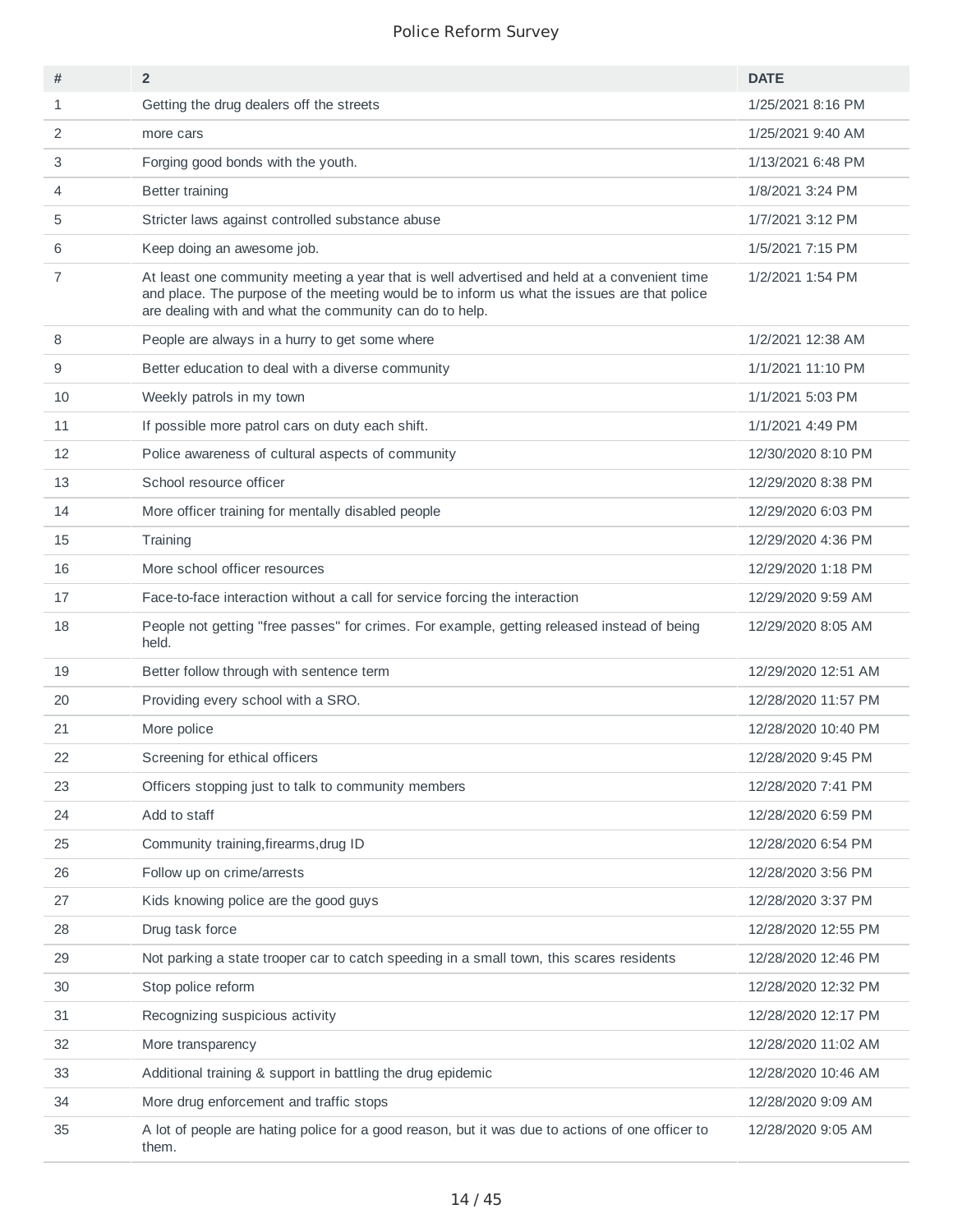| 36 | End new bail program from Cuomo                                                                                           | 12/28/2020 8:49 AM  |
|----|---------------------------------------------------------------------------------------------------------------------------|---------------------|
| 37 | End the drug war                                                                                                          | 12/28/2020 8:33 AM  |
| 38 | More focus on the opiate crisis.                                                                                          | 12/28/2020 8:31 AM  |
| 39 | Sharing of records. They seem to be hard to locate                                                                        | 12/28/2020 8:16 AM  |
| 40 | hire more minorities                                                                                                      | 12/28/2020 7:40 AM  |
| 41 | More funding to the police departments                                                                                    | 12/28/2020 7:36 AM  |
| 42 | Public awareness                                                                                                          | 12/28/2020 12:46 AM |
| 43 | Better training, better attitudes and screenings                                                                          | 12/27/2020 11:46 PM |
| 44 | Availability                                                                                                              | 12/27/2020 11:10 PM |
| 45 | Speed enforcement on Rt 76                                                                                                | 12/27/2020 10:49 PM |
| 46 | Provide thorough followups                                                                                                | 12/27/2020 9:21 PM  |
| 47 | Let Sheriff Quattrone manage his department as HE SEES FIT                                                                | 12/27/2020 7:48 PM  |
| 48 | more patrol of rural roads                                                                                                | 12/27/2020 6:18 PM  |
| 49 | Increased awareness of community supports/resources                                                                       | 12/27/2020 5:22 PM  |
| 50 | Cuomo stops coddling criminals                                                                                            | 12/27/2020 5:02 PM  |
| 51 | don't give people a get out of jail free card for bail reform                                                             | 12/27/2020 4:41 PM  |
| 52 | Actual Prosecution of all Criminals                                                                                       | 12/27/2020 2:13 PM  |
| 53 | More interaction with children so they trust police and view them as their friend.                                        | 12/27/2020 1:48 PM  |
| 54 | Advertisments or other means to provide transparency when possible                                                        | 12/27/2020 1:14 PM  |
| 55 | Courtesy to understand situations                                                                                         | 12/27/2020 1:10 PM  |
| 56 | parking enforcement                                                                                                       | 12/27/2020 9:52 AM  |
| 57 | Greater connection to outlying areas                                                                                      | 12/27/2020 8:02 AM  |
| 58 | No more police layoffs                                                                                                    | 12/27/2020 7:38 AM  |
| 59 | More visibilty in the community                                                                                           | 12/26/2020 10:49 PM |
| 60 | Training                                                                                                                  | 12/26/2020 8:25 PM  |
| 61 | Foot patrol officers during busy times                                                                                    | 12/26/2020 6:35 PM  |
| 62 | More funds for are police                                                                                                 | 12/26/2020 2:15 PM  |
| 63 | Better training to de escalate situations                                                                                 | 12/26/2020 1:20 PM  |
| 64 | Parents need to control there kids more.                                                                                  | 12/26/2020 1:13 PM  |
| 65 | Better behave meant from the criminals                                                                                    | 12/26/2020 11:51 AM |
| 66 | Treating repeat calls as a whole problem instead of only addressing individual issues                                     | 12/26/2020 11:41 AM |
| 67 | More public interaction with people at events so that people learn and understand that police<br>officers are good people | 12/26/2020 10:57 AM |
| 68 | More police                                                                                                               | 12/26/2020 10:23 AM |
| 69 | Random home visits                                                                                                        | 12/26/2020 10:03 AM |
| 70 | More police as well as additional resources toward the County's drug problem.                                             | 12/26/2020 9:36 AM  |
| 71 | Outreach                                                                                                                  | 12/26/2020 9:28 AM  |
| 72 | Patrolling the area                                                                                                       | 12/26/2020 9:08 AM  |
| 73 | What locations the crimes happened                                                                                        | 12/23/2020 3:44 PM  |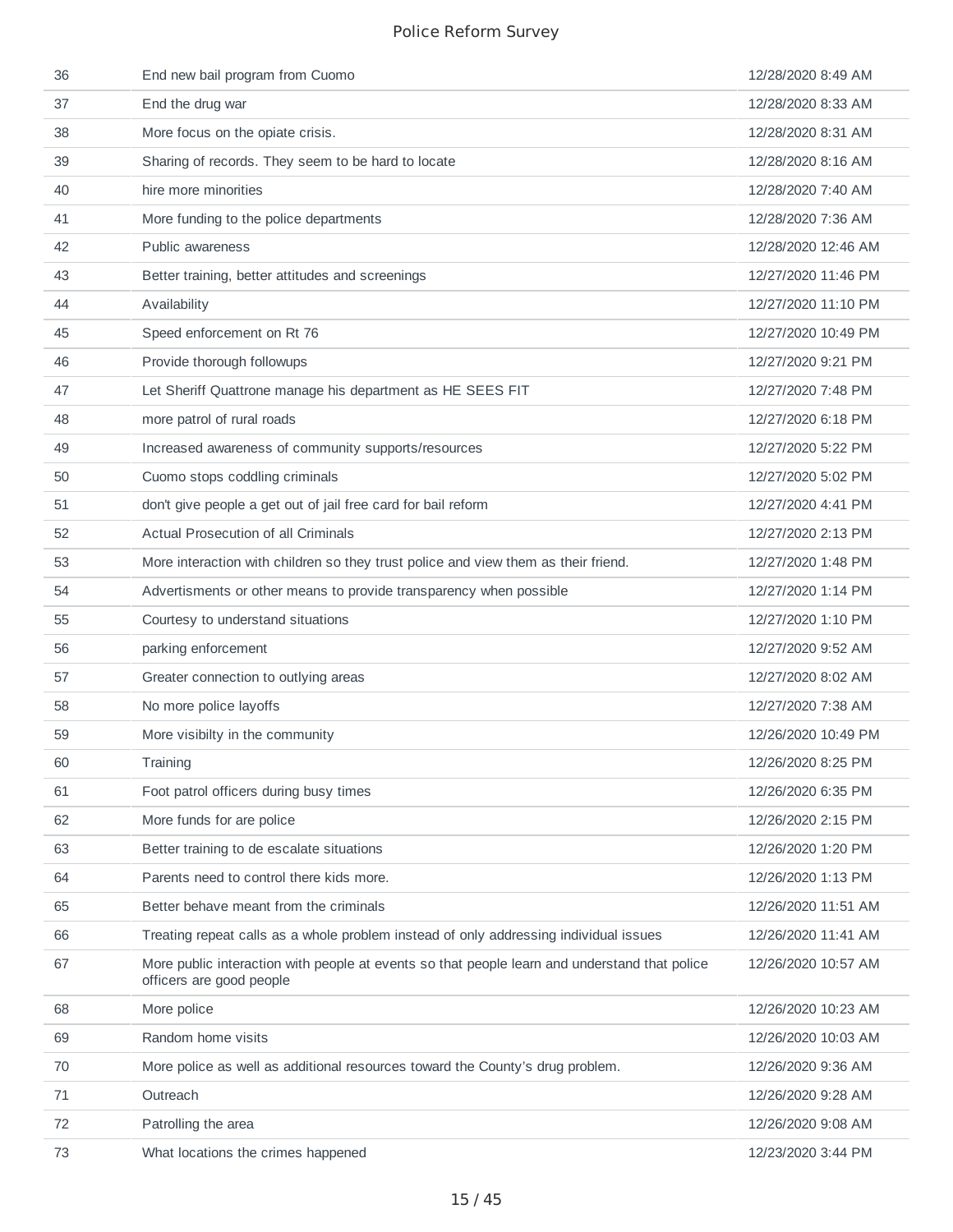| 74  | Support from NYS government                                                                                                                                      | 12/23/2020 3:35 PM  |
|-----|------------------------------------------------------------------------------------------------------------------------------------------------------------------|---------------------|
| 75  | Coordinate with mental health and social services more directly                                                                                                  | 12/23/2020 8:31 AM  |
| 76  | Male female patrol teams                                                                                                                                         | 12/23/2020 7:25 AM  |
| 77  | Special patrols                                                                                                                                                  | 12/23/2020 1:35 AM  |
| 78  | Officers treating members of the community as equals                                                                                                             | 12/23/2020 1:23 AM  |
| 79  | 2 person cars                                                                                                                                                    | 12/22/2020 7:36 PM  |
| 80  | Watch for speeding in the boonies                                                                                                                                | 12/22/2020 7:27 PM  |
| 81  | Firework safety                                                                                                                                                  | 12/22/2020 7:00 PM  |
| 82  | More speed enforcement on main routes to and from town                                                                                                           | 12/22/2020 6:03 PM  |
| 83  | More public interaction                                                                                                                                          | 12/22/2020 5:59 PM  |
| 84  | Punishment enforced for those who commit crimes.                                                                                                                 | 12/22/2020 5:40 PM  |
| 85  | Put criminals photos out there, especially sex offenders.                                                                                                        | 12/22/2020 4:25 PM  |
| 86  | Considering this swirls around Black Lives Matters - specific work with black/brown community<br>and youth groups                                                | 12/22/2020 3:56 PM  |
| 87  | Coming to most 911 calls                                                                                                                                         | 12/22/2020 3:52 PM  |
| 88  | Public Acknowledgment and recognition of our country's historically racially bias judicial<br>system as well as a promise to combat the downfalls of the system. | 12/22/2020 3:50 PM  |
| 89  | Bust the criminals                                                                                                                                               | 12/22/2020 3:37 PM  |
| 90  | Reverse the bail reform                                                                                                                                          | 12/22/2020 2:33 PM  |
| 91  | Involved with communities                                                                                                                                        | 12/22/2020 2:32 PM  |
| 92  | Training on not playing favorites                                                                                                                                | 12/22/2020 2:27 PM  |
| 93  | More community support and trust for the police                                                                                                                  | 12/22/2020 1:51 PM  |
| 94  | More speed and noise enforcement                                                                                                                                 | 12/22/2020 1:48 PM  |
| 95  | Meet and greets with the sheriff and deputy                                                                                                                      | 12/22/2020 1:29 PM  |
| 96  | You folks are doing                                                                                                                                              | 12/22/2020 1:14 PM  |
| 97  | More people like the sheriff                                                                                                                                     | 12/22/2020 1:14 PM  |
| 98  | Stop being there just to give tickets but to help                                                                                                                | 12/22/2020 1:08 PM  |
| 99  | More visible - less parking to run radar                                                                                                                         | 12/22/2020 1:04 PM  |
| 100 | Better understanding of situations                                                                                                                               | 12/22/2020 12:59 PM |
| 101 | More funding for police.                                                                                                                                         | 12/22/2020 12:58 PM |
| 102 | More presence                                                                                                                                                    | 12/22/2020 12:55 PM |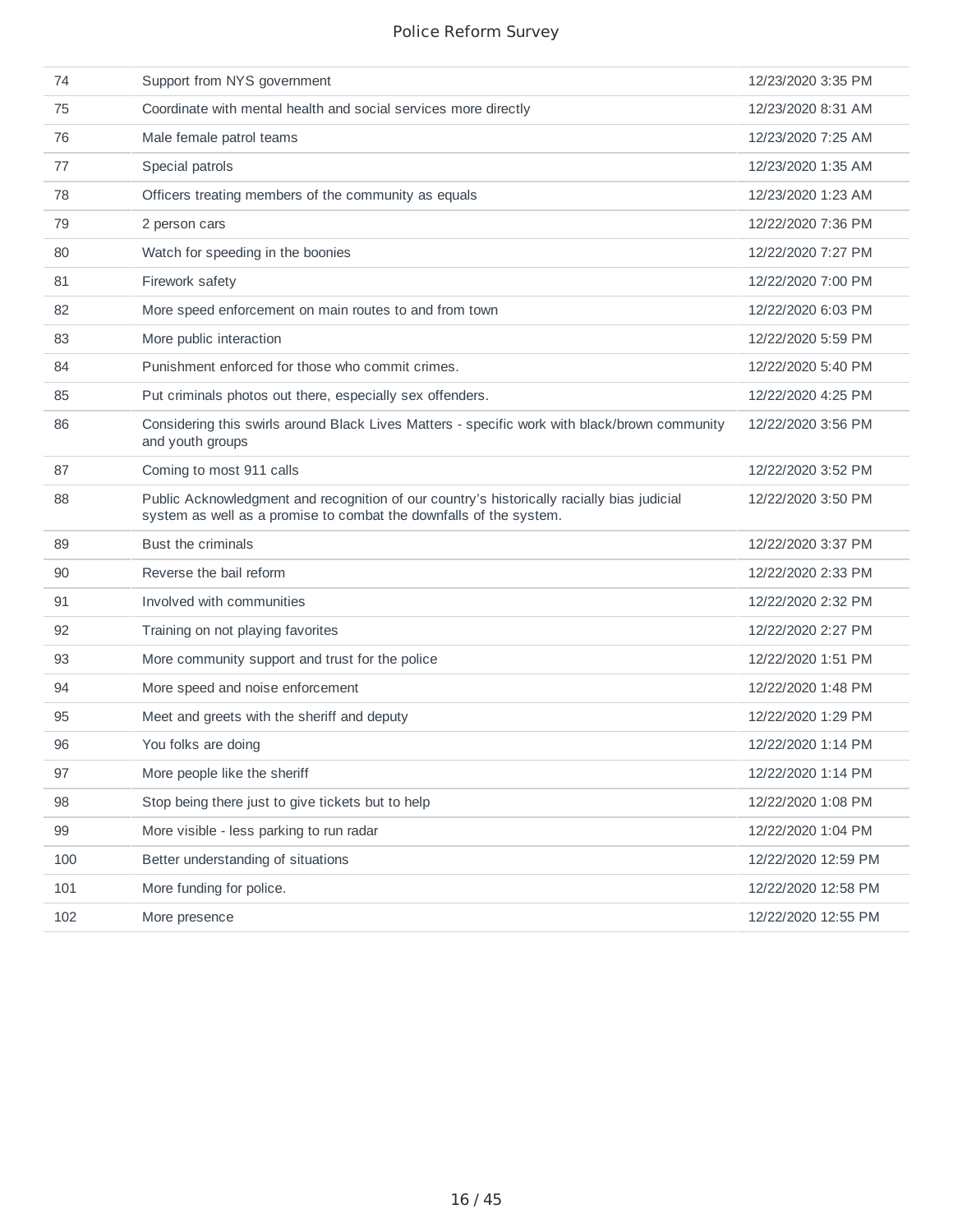| #  | 3                                                                                                                                                                               | <b>DATE</b>         |
|----|---------------------------------------------------------------------------------------------------------------------------------------------------------------------------------|---------------------|
| 1  | Community presence in a natural setting.                                                                                                                                        | 1/25/2021 8:16 PM   |
| 2  | more news and information                                                                                                                                                       | 1/25/2021 9:40 AM   |
| 3  | Crisis/ diversity training.                                                                                                                                                     | 1/13/2021 6:48 PM   |
| 4  | More community support                                                                                                                                                          | 1/8/2021 3:24 PM    |
| 5  | Higher funding                                                                                                                                                                  | 1/7/2021 3:12 PM    |
| 6  | Same as above with school-age children. Maybe something like a "scarred straight" program.                                                                                      | 1/2/2021 1:54 PM    |
| 7  | I see a lot of people walking in the street                                                                                                                                     | 1/2/2021 12:38 AM   |
| 8  | More strict laws for possession of drugs                                                                                                                                        | 1/1/2021 5:03 PM    |
| 9  | More community and Sherriff's office interaction/meeting/get togethers                                                                                                          | 1/1/2021 4:49 PM    |
| 10 | Police understanding, knowledge and access to community services                                                                                                                | 12/30/2020 8:10 PM  |
| 11 | Special patrol                                                                                                                                                                  | 12/29/2020 8:38 PM  |
| 12 | More time off for officers to always be mentally and emotionally alert.                                                                                                         | 12/29/2020 6:03 PM  |
| 13 | Community leaders taking ownership of their community                                                                                                                           | 12/29/2020 4:36 PM  |
| 14 | Linkage with local mental health and substance use treatment                                                                                                                    | 12/29/2020 1:18 PM  |
| 15 | Hate groups need to be held accountable.                                                                                                                                        | 12/29/2020 8:05 AM  |
| 16 | Higher bail                                                                                                                                                                     | 12/29/2020 12:51 AM |
| 17 | Getting the county to back the SRO program                                                                                                                                      | 12/28/2020 11:57 PM |
| 18 | More police                                                                                                                                                                     | 12/28/2020 10:40 PM |
| 19 | Respect for officers                                                                                                                                                            | 12/28/2020 9:45 PM  |
| 20 | Occasional Presence at town hall meetings                                                                                                                                       | 12/28/2020 7:41 PM  |
| 21 | Appoint local peace officer to help with simple tasks                                                                                                                           | 12/28/2020 6:59 PM  |
| 22 | <b>Drunks</b>                                                                                                                                                                   | 12/28/2020 3:37 PM  |
| 23 | Speed monitoring                                                                                                                                                                | 12/28/2020 12:55 PM |
| 24 | Transparency in reforming                                                                                                                                                       | 12/28/2020 12:46 PM |
| 25 | Make politicians do ride alongs and stop catering to them                                                                                                                       | 12/28/2020 12:32 PM |
| 26 | Hiring enough officers                                                                                                                                                          | 12/28/2020 12:17 PM |
| 27 | Community interaction                                                                                                                                                           | 12/28/2020 11:02 AM |
| 28 | More interagency cooperation - DHHS / Mental Hygiene                                                                                                                            | 12/28/2020 10:46 AM |
| 29 | More boat patrols on lake.                                                                                                                                                      | 12/28/2020 9:09 AM  |
| 30 | When they see a group gathered, don't assume it's for no good. Engage n start conversing.<br>Maybe officer would have good info n even engage wth the group for some good time. | 12/28/2020 9:05 AM  |
| 31 | More coverage in each small town                                                                                                                                                | 12/28/2020 8:49 AM  |
| 32 | Severe punishment for officers who break the law.                                                                                                                               | 12/28/2020 8:31 AM  |
| 33 | try to point out to officers how biases and racism affect everyone.                                                                                                             | 12/28/2020 7:40 AM  |
| 34 | More visibility of police officers                                                                                                                                              | 12/28/2020 7:36 AM  |
| 35 | De-escalation training                                                                                                                                                          | 12/28/2020 12:46 AM |
| 36 | Body cameras WHICH THEY CAN'T JUST TURN OFF                                                                                                                                     | 12/27/2020 11:46 PM |
| 37 | Presence                                                                                                                                                                        | 12/27/2020 11:10 PM |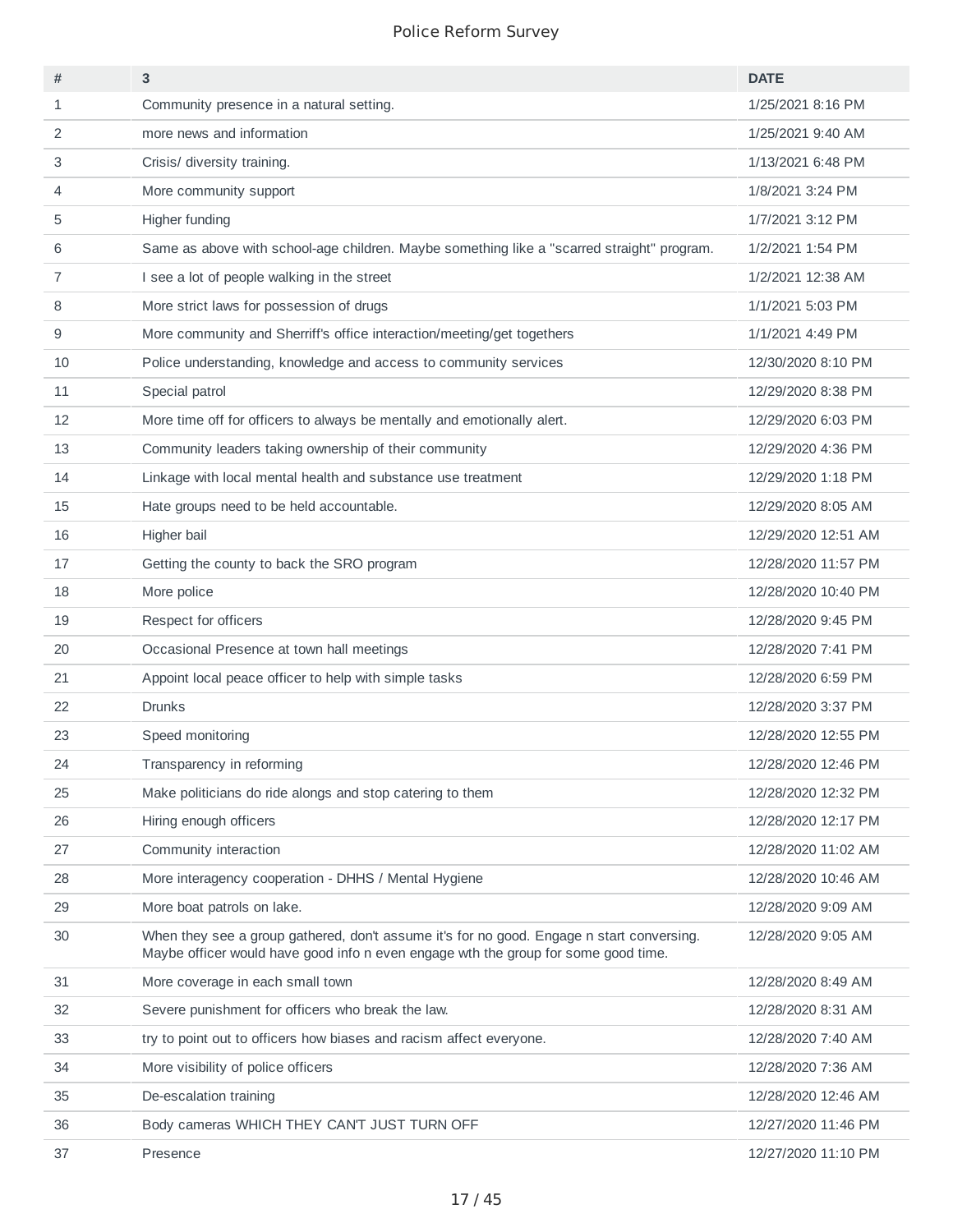| 38 | Disregard most of what our governor dictates                                                                                                                                                                                                                                                                                                                                                                                                                               | 12/27/2020 7:48 PM  |
|----|----------------------------------------------------------------------------------------------------------------------------------------------------------------------------------------------------------------------------------------------------------------------------------------------------------------------------------------------------------------------------------------------------------------------------------------------------------------------------|---------------------|
| 39 | well funded county jail                                                                                                                                                                                                                                                                                                                                                                                                                                                    | 12/27/2020 6:18 PM  |
| 40 | More collaboration with local mental Health / chemical dependency providers                                                                                                                                                                                                                                                                                                                                                                                                | 12/27/2020 5:22 PM  |
| 41 | The state stops enabling criminals                                                                                                                                                                                                                                                                                                                                                                                                                                         | 12/27/2020 5:02 PM  |
| 42 | help your community more                                                                                                                                                                                                                                                                                                                                                                                                                                                   | 12/27/2020 4:41 PM  |
| 43 | State Policy backing local Law Enforcement                                                                                                                                                                                                                                                                                                                                                                                                                                 | 12/27/2020 2:13 PM  |
| 44 | Maybe a way to look out for senior citizens who have no family living nearby to make sure<br>they are okay.                                                                                                                                                                                                                                                                                                                                                                | 12/27/2020 1:48 PM  |
| 45 | An anything goes tip line.                                                                                                                                                                                                                                                                                                                                                                                                                                                 | 12/27/2020 1:14 PM  |
| 46 | Not superior attitude of others                                                                                                                                                                                                                                                                                                                                                                                                                                            | 12/27/2020 1:10 PM  |
| 47 | school resource officers                                                                                                                                                                                                                                                                                                                                                                                                                                                   | 12/27/2020 9:52 AM  |
| 48 | More community policing                                                                                                                                                                                                                                                                                                                                                                                                                                                    | 12/27/2020 7:38 AM  |
| 49 | Focus greater presents in high crime areas                                                                                                                                                                                                                                                                                                                                                                                                                                 | 12/26/2020 10:49 PM |
| 50 | Officers asking businesses what they need tinker their business safer                                                                                                                                                                                                                                                                                                                                                                                                      | 12/26/2020 6:35 PM  |
| 51 | Staying up to date with changing tmes                                                                                                                                                                                                                                                                                                                                                                                                                                      | 12/26/2020 2:15 PM  |
| 52 | Better training to lessen officers use of power based on emotions rather use law and rights                                                                                                                                                                                                                                                                                                                                                                                | 12/26/2020 1:20 PM  |
| 53 | Police reform should be changed to community reform                                                                                                                                                                                                                                                                                                                                                                                                                        | 12/26/2020 1:13 PM  |
| 54 | People need to stay alert and inform officers of suspicious activity                                                                                                                                                                                                                                                                                                                                                                                                       | 12/26/2020 11:51 AM |
| 55 | More transparency in cases and letting the victim know what is going on in the case                                                                                                                                                                                                                                                                                                                                                                                        | 12/26/2020 11:41 AM |
| 56 | More police officers                                                                                                                                                                                                                                                                                                                                                                                                                                                       | 12/26/2020 10:57 AM |
| 57 | Not letting drug dealers back out on the street. As well drunk drivers                                                                                                                                                                                                                                                                                                                                                                                                     | 12/26/2020 10:23 AM |
| 58 | Interaction                                                                                                                                                                                                                                                                                                                                                                                                                                                                | 12/26/2020 10:03 AM |
| 59 | Strong leadership from the Sheriff/Chiefs of police along with support from community leaders<br>on not putting up with the nonsense from the defund the police/police reform/BLM<br>"movements". Leaders need to stand up and educate the community and media on the truth,<br>backed up by stats on how their claims are false, dangerous, and counterproductive. (Ex.<br>Sheriff Grady Judd in FI) stand up for your officers, department, and LAW ABIDING<br>CITIZENS. | 12/26/2020 9:36 AM  |
| 60 | Protection for the victims of crimes                                                                                                                                                                                                                                                                                                                                                                                                                                       | 12/23/2020 3:44 PM  |
| 61 | Community policing efforts                                                                                                                                                                                                                                                                                                                                                                                                                                                 | 12/23/2020 8:31 AM  |
| 62 | More parental responsibility                                                                                                                                                                                                                                                                                                                                                                                                                                               | 12/23/2020 7:25 AM  |
| 63 | School resource officer                                                                                                                                                                                                                                                                                                                                                                                                                                                    | 12/23/2020 1:35 AM  |
| 64 | More law enforcement training                                                                                                                                                                                                                                                                                                                                                                                                                                              | 12/23/2020 1:23 AM  |
| 65 | Random shifts (peak hours)                                                                                                                                                                                                                                                                                                                                                                                                                                                 | 12/22/2020 7:36 PM  |
| 66 | Hunter's safety                                                                                                                                                                                                                                                                                                                                                                                                                                                            | 12/22/2020 7:00 PM  |
| 67 | Support from elected officials, front line police do the work and then take the blame when<br>criminals are back in public committing repeat crimes.                                                                                                                                                                                                                                                                                                                       | 12/22/2020 5:40 PM  |
| 68 | Continue giving a warning for minor issues, such as vehicle inspection expired.                                                                                                                                                                                                                                                                                                                                                                                            | 12/22/2020 4:25 PM  |
| 69 | Review of police budgets in an effort to streamline and potentially INCREASE to provide better,<br>more observable interaction between police and public                                                                                                                                                                                                                                                                                                                   | 12/22/2020 3:56 PM  |
| 70 | Making their present known even if nothing is going on                                                                                                                                                                                                                                                                                                                                                                                                                     | 12/22/2020 3:52 PM  |
|    |                                                                                                                                                                                                                                                                                                                                                                                                                                                                            |                     |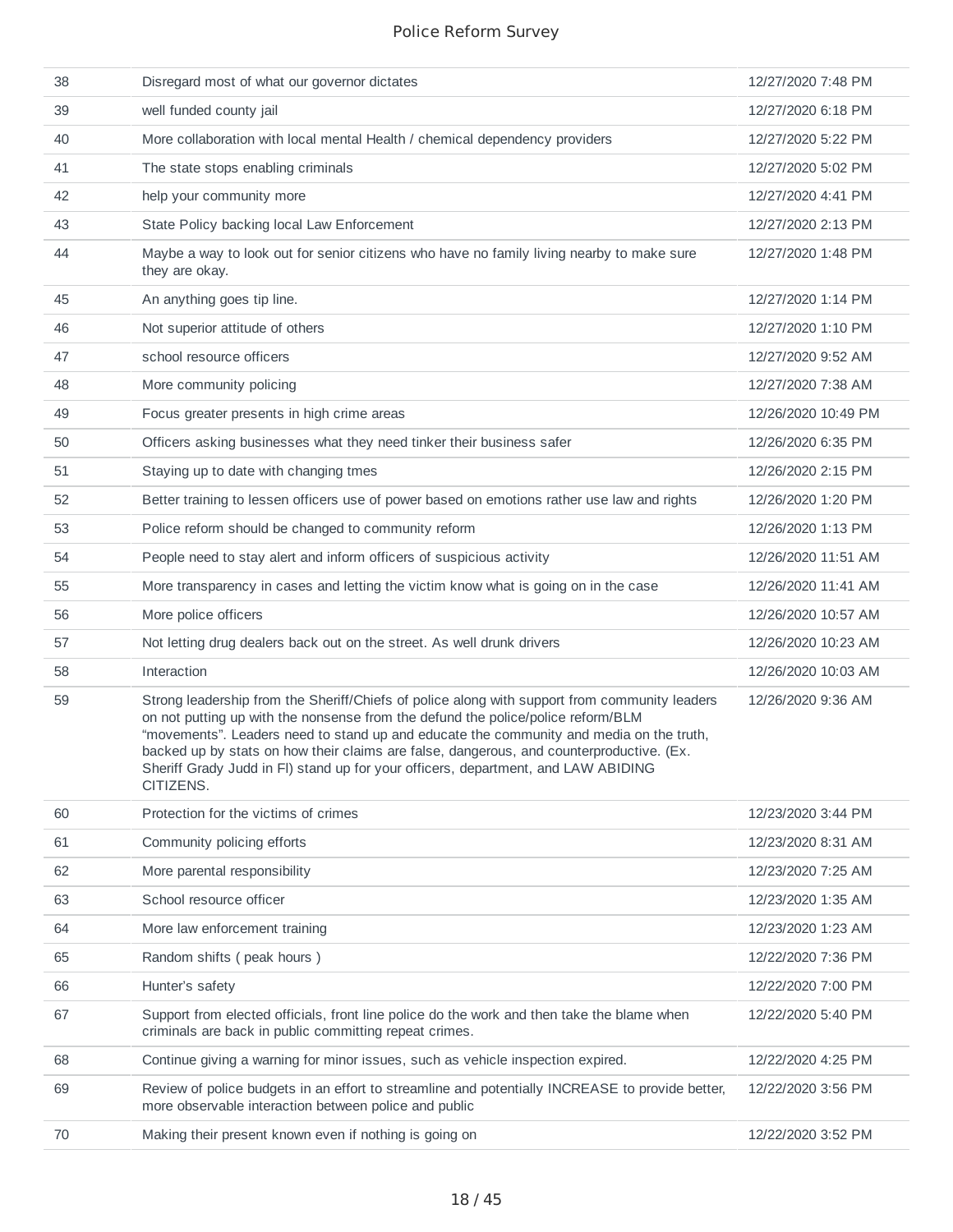| 71 | Public acknowledgment and recognition of police brutality around the country as well as a<br>promise to not allow it to happen here     | 12/22/2020 3:50 PM  |
|----|-----------------------------------------------------------------------------------------------------------------------------------------|---------------------|
| 72 | Ignore overreaching orders from lord Cuomo                                                                                              | 12/22/2020 3:37 PM  |
| 73 | Hold citizens accountable for their actions                                                                                             | 12/22/2020 2:33 PM  |
| 74 | Stricter enforcement for drugs and punishments                                                                                          | 12/22/2020 1:51 PM  |
| 75 | More obvious patrols                                                                                                                    | 12/22/2020 1:48 PM  |
| 76 | Better response times                                                                                                                   | 12/22/2020 1:29 PM  |
| 77 | A great job                                                                                                                             | 12/22/2020 1:14 PM  |
| 78 | More cop cars                                                                                                                           | 12/22/2020 1:14 PM  |
| 79 | Drive by patrol parks                                                                                                                   | 12/22/2020 1:04 PM  |
| 80 | Be yourselves. Stop trying to act in the steps of someone you aren't. Regardless of the<br>Nations situation against police these days. | 12/22/2020 12:59 PM |
| 81 | Public involvement to show they are people too.                                                                                         | 12/22/2020 12:58 PM |
| 82 | Transparency                                                                                                                            | 12/22/2020 12:55 PM |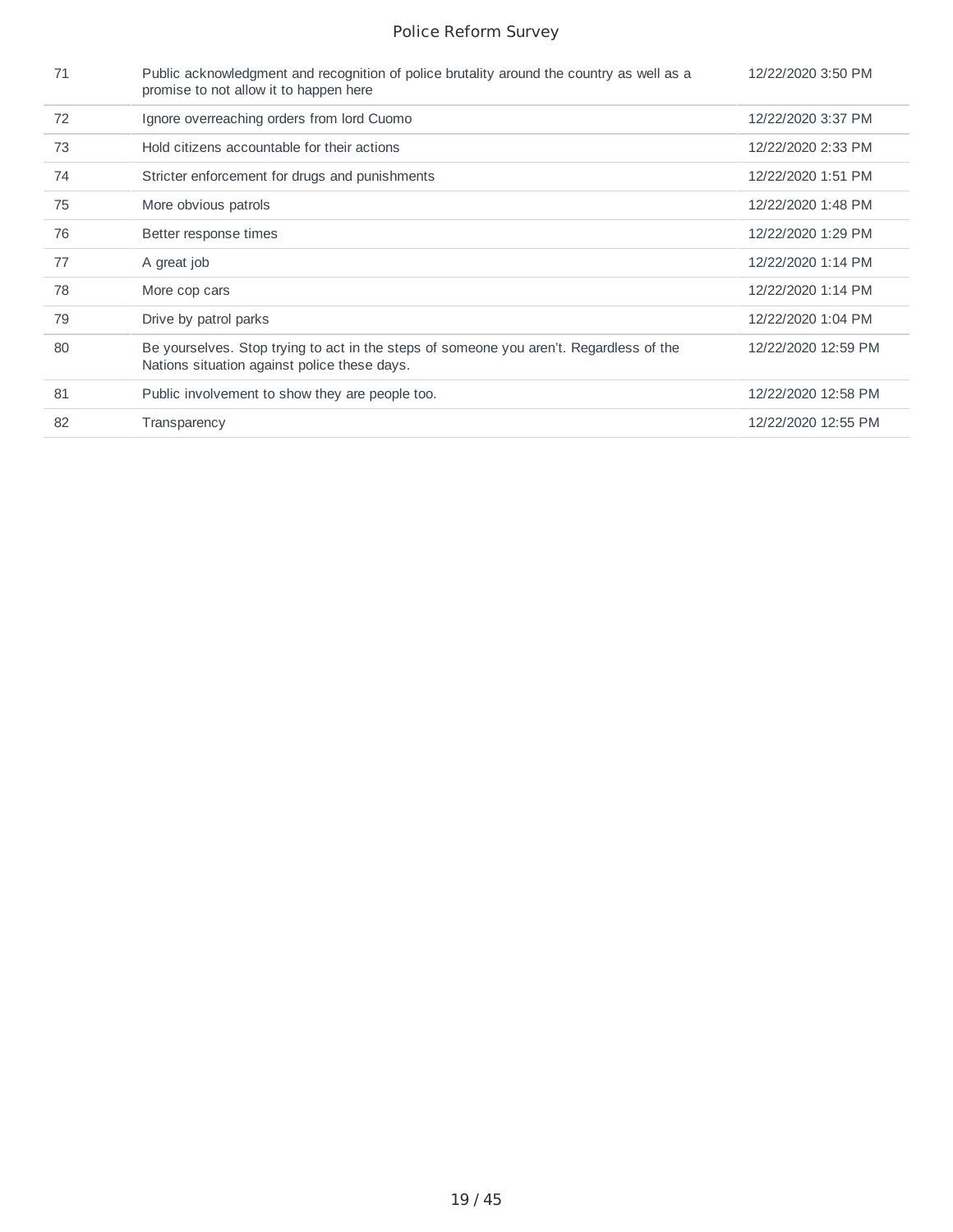

# Q7 Police officers are a necessary part of your community

| <b>ANSWER CHOICES</b>  | <b>RESPONSES</b> |              |
|------------------------|------------------|--------------|
| Strongly agree         | 86.19%           | 156          |
| Agree                  | 8.29%            | 15           |
| Neutral                | 3.31%            | 6            |
| Disagree               | 0.55%            | $\mathbf{1}$ |
| Strongly disagree      | 1.66%            | 3            |
| I'm not sure           | $0.00\%$         | $\mathbf 0$  |
| Total Respondents: 181 |                  |              |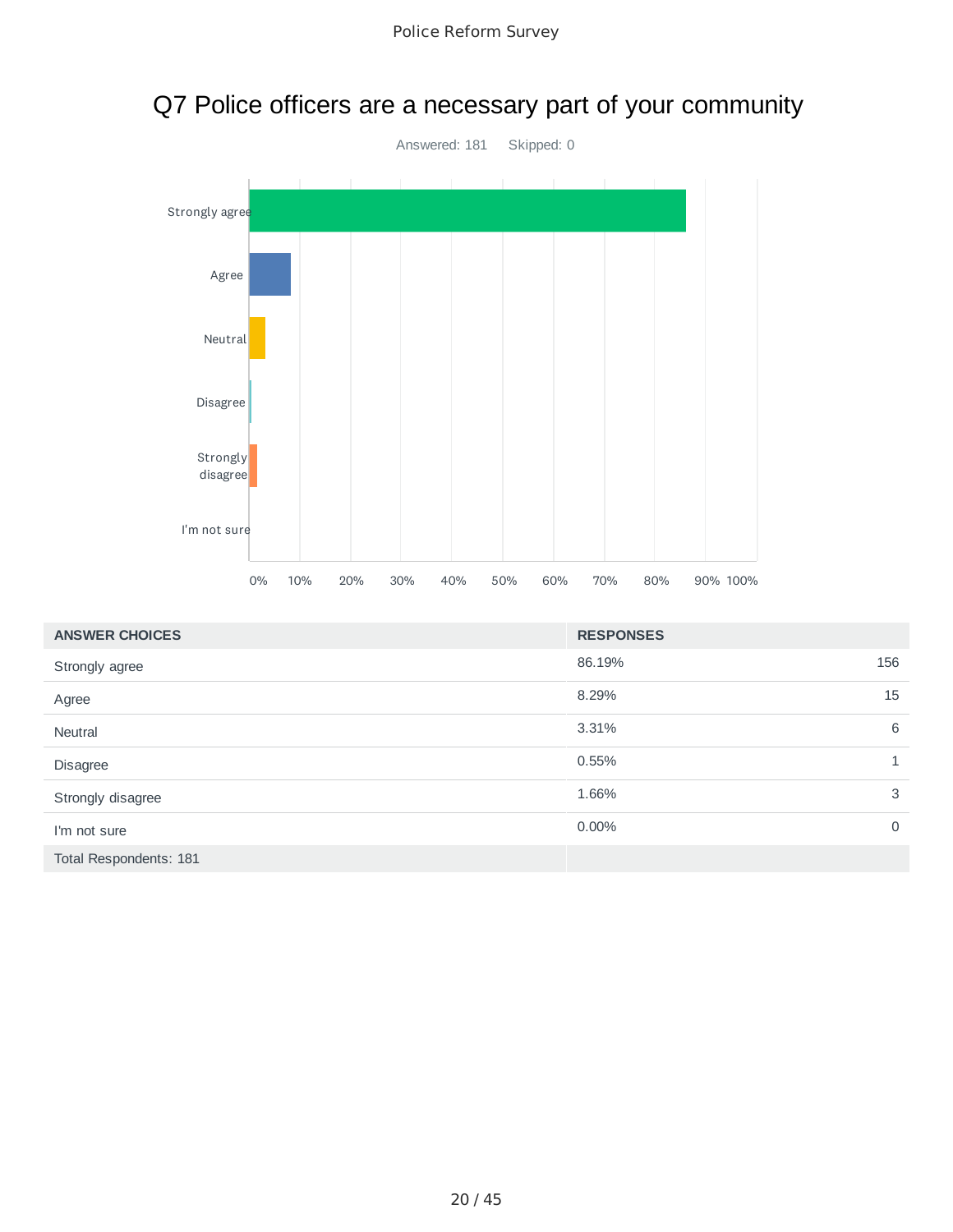| #  | <b>ADDITIONAL COMMENTS</b>                                                                                                                                                                                                                                                                           | <b>DATE</b>         |
|----|------------------------------------------------------------------------------------------------------------------------------------------------------------------------------------------------------------------------------------------------------------------------------------------------------|---------------------|
| 1  | I greatly appreciate the job all of you do for us!                                                                                                                                                                                                                                                   | 1/2/2021 1:54 PM    |
| 2  | Our officers do good work!                                                                                                                                                                                                                                                                           | 12/28/2020 7:41 PM  |
| 3  | In every community!                                                                                                                                                                                                                                                                                  | 12/28/2020 10:34 AM |
| 4  | I firmly believe our local police agencies are superb in most categories. As in any entity that<br>serves the public there is always room to improve and ways to collaborate with other agencies<br>to adapt to the ever changing needs in the community.                                            | 12/27/2020 5:22 PM  |
| 5  | There needs to be more community interaction.                                                                                                                                                                                                                                                        | 12/27/2020 1:48 PM  |
| 6  | Need more money to hire more ifgicers                                                                                                                                                                                                                                                                | 12/26/2020 6:35 PM  |
| 7  | Stay safe                                                                                                                                                                                                                                                                                            | 12/26/2020 3:10 PM  |
| 8  | Do NOT defund!!                                                                                                                                                                                                                                                                                      | 12/26/2020 2:15 PM  |
| 9  | I here many negative unnecessary encounters by law enforcement making things their<br>business when its not                                                                                                                                                                                          | 12/26/2020 1:20 PM  |
| 10 | Without law enforcement criminals keep the communities in constant fear                                                                                                                                                                                                                              | 12/23/2020 3:44 PM  |
| 11 | We hope to see more Resource Officers at the Schools                                                                                                                                                                                                                                                 | 12/22/2020 7:00 PM  |
| 12 | Unfortunately, I believe the atmosphere around "police" has become a nationally decisive issue<br>due to the immoral and unethical practices of the few. This has created a stigma that has<br>impacted the very important relationship between law enforcement and community members<br>nationwide. | 12/22/2020 3:50 PM  |
| 13 | Without police there would be lawlessness                                                                                                                                                                                                                                                            | 12/22/2020 1:29 PM  |
| 14 | We'd be nothing without you.                                                                                                                                                                                                                                                                         | 12/22/2020 12:59 PM |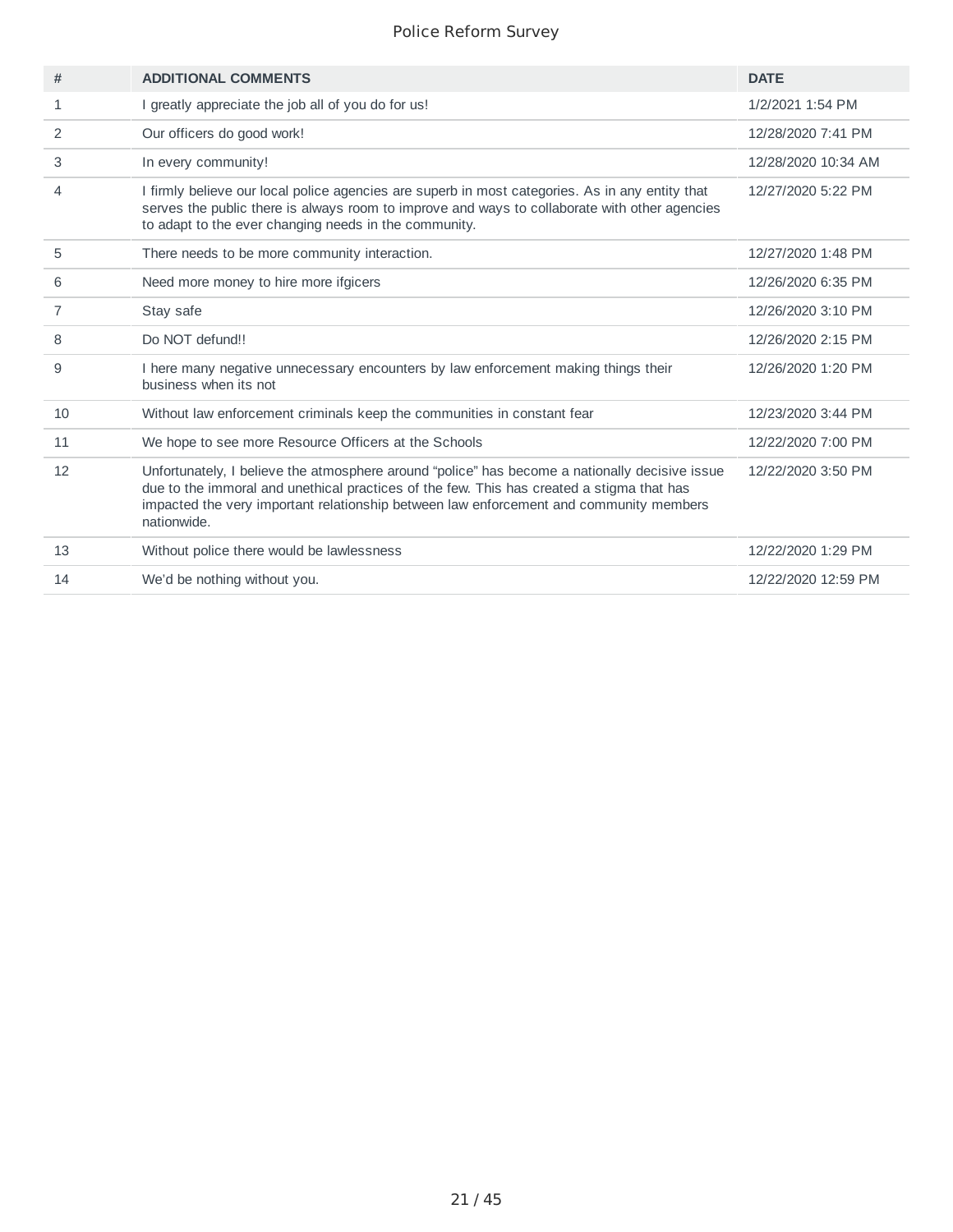

#### 50.00% 90 26.11% 47 10.56% 19 4.44% 8 3.33% 6 6.11% 11 Total Respondents: 180 **ANSWER CHOICES RESPONSES** Strongly agree Agree Neutral Disagree Strongly disagree I'm not sure

### Q8 Police officers in your community are well trained.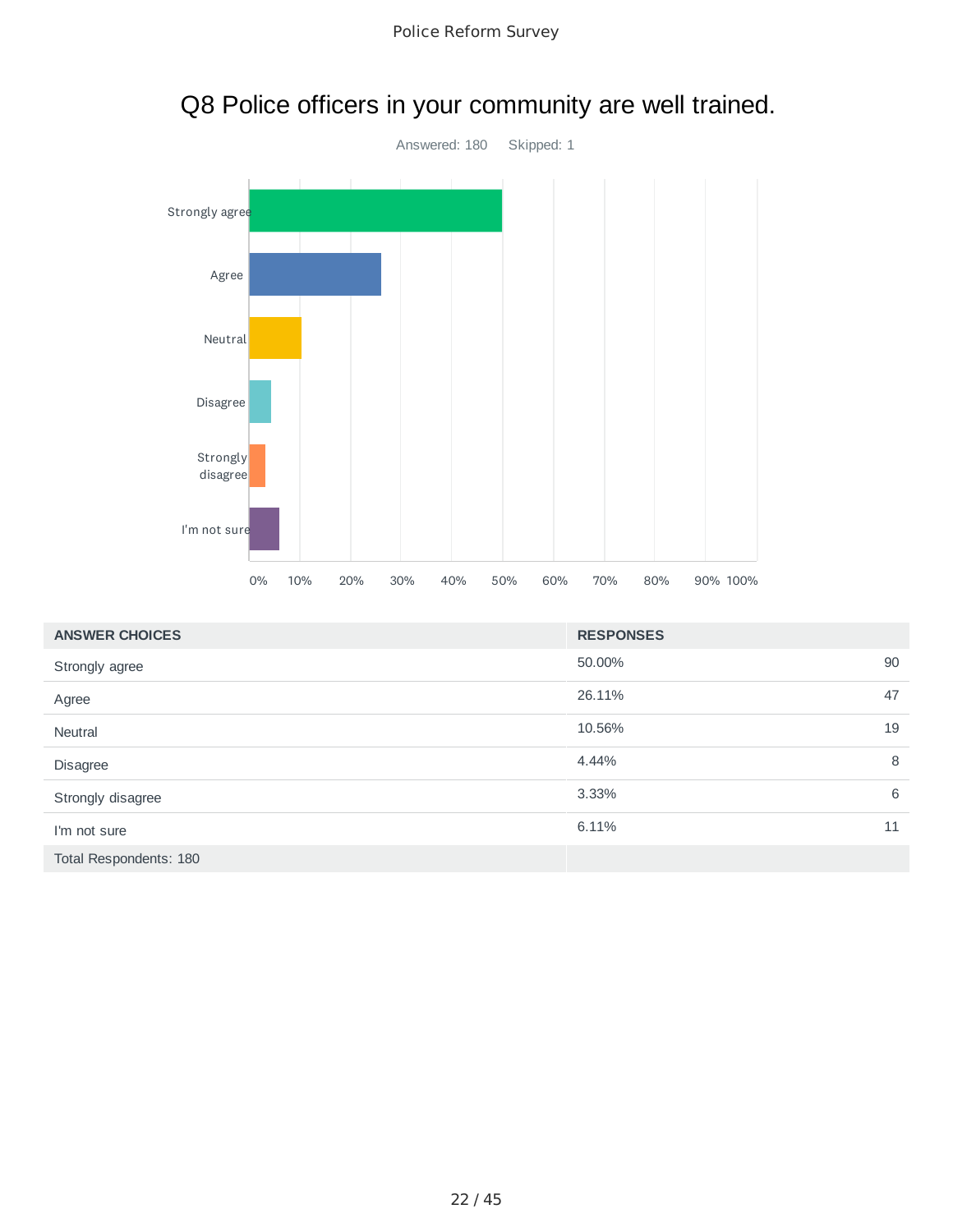| #              | <b>ADDITIONAL COMMENTS</b>                                                                                                                                                                                                                     | <b>DATE</b>         |
|----------------|------------------------------------------------------------------------------------------------------------------------------------------------------------------------------------------------------------------------------------------------|---------------------|
| $\mathbf{1}$   | Training changes by the minute. Training should be done more frequently.                                                                                                                                                                       | 12/29/2020 4:36 PM  |
| 2              | Some agencies have better training obviously, but the deputies do a good job                                                                                                                                                                   | 12/28/2020 10:40 PM |
| 3              | This is something I wonder; but am uninformed about.                                                                                                                                                                                           | 12/28/2020 7:41 PM  |
| 4              | You can tell the newbies from the well seasoned officers                                                                                                                                                                                       | 12/28/2020 6:59 PM  |
| 5              | I've been in this neighborhood 2 years and have seen county patrols on my street twice.                                                                                                                                                        | 12/28/2020 12:55 PM |
| 6              | Need more funding to train more often                                                                                                                                                                                                          | 12/28/2020 12:32 PM |
| $\overline{7}$ | Officers tend to be dismissive of women                                                                                                                                                                                                        | 12/28/2020 8:16 AM  |
| 8              | While I do believe our officers are well trained. I also believe training needs to be on going<br>throughout an officers career, even if it is repetitive. One who is serious about their job will<br>always benefit from additional training. | 12/28/2020 12:46 AM |
| 9              | Tom Drake was well trained                                                                                                                                                                                                                     | 12/27/2020 4:41 PM  |
| 10             | My experience shows that Sheriff and State Police seem to be well trained, but other smaller<br>municipalities are questionable.                                                                                                               | 12/27/2020 1:14 PM  |
| 11             | My family back you                                                                                                                                                                                                                             | 12/26/2020 3:10 PM  |
| 12             | More training is never a bad thing                                                                                                                                                                                                             | 12/26/2020 2:15 PM  |
| 13             | We have encountered fantastic cops and then some who have no idea what is going on.                                                                                                                                                            | 12/26/2020 11:41 AM |
| 14             | Sherriffs are very easy to work with. They treat you like person unlike sp                                                                                                                                                                     | 12/26/2020 10:57 AM |
| 15             | I believe training can always be improved. I have heard the budgeting to provide for training is<br>lacking.                                                                                                                                   | 12/26/2020 9:36 AM  |
| 16             | Training should always be ongoing                                                                                                                                                                                                              | 12/23/2020 3:44 PM  |
| 17             | Some need additional training                                                                                                                                                                                                                  | 12/23/2020 8:31 AM  |
| 18             | I have great faith in our Sheriff's department and their staff                                                                                                                                                                                 | 12/22/2020 3:56 PM  |
| 19             | Fortunately, we do not see some of the more extreme situations locally that would provide a<br>valid insight into the effectiveness of current training procedures.                                                                            | 12/22/2020 3:50 PM  |
| 20             | Do not know current laws                                                                                                                                                                                                                       | 12/22/2020 12:54 PM |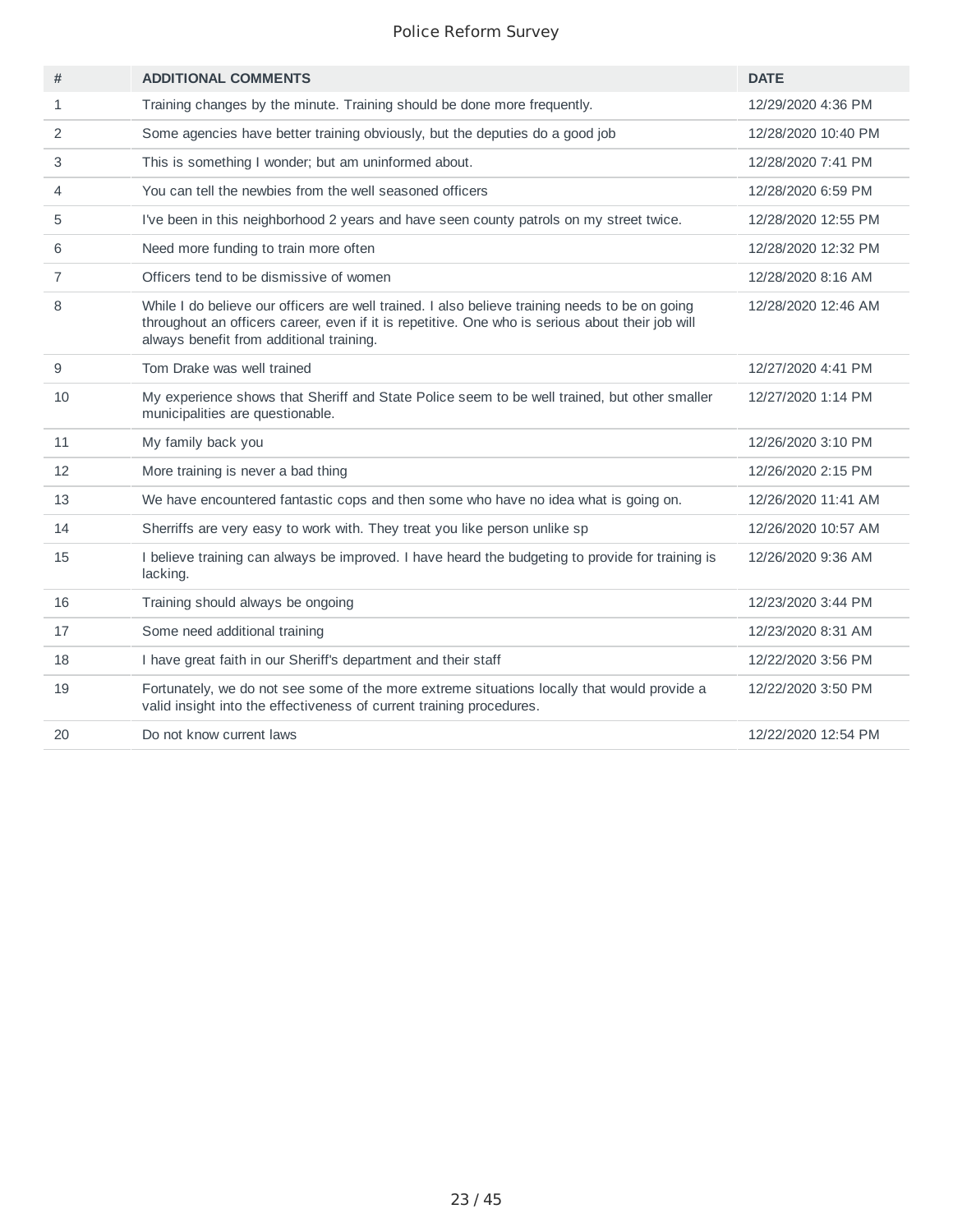### Q9 Police officers in your community are responsive to the public's needs.



| <b>ANSWER CHOICES</b> | <b>RESPONSES</b> |                |
|-----------------------|------------------|----------------|
| Strongly agree        | 47.51%           | 86             |
| Agree                 | 34.81%           | 63             |
| Neutral               | 9.94%            | 18             |
| Disagree              | 3.87%            | $\overline{7}$ |
| Strongly disagree     | 2.21%            | $\overline{4}$ |
| I'm not sure          | 1.66%            | 3              |
| <b>TOTAL</b>          |                  | 181            |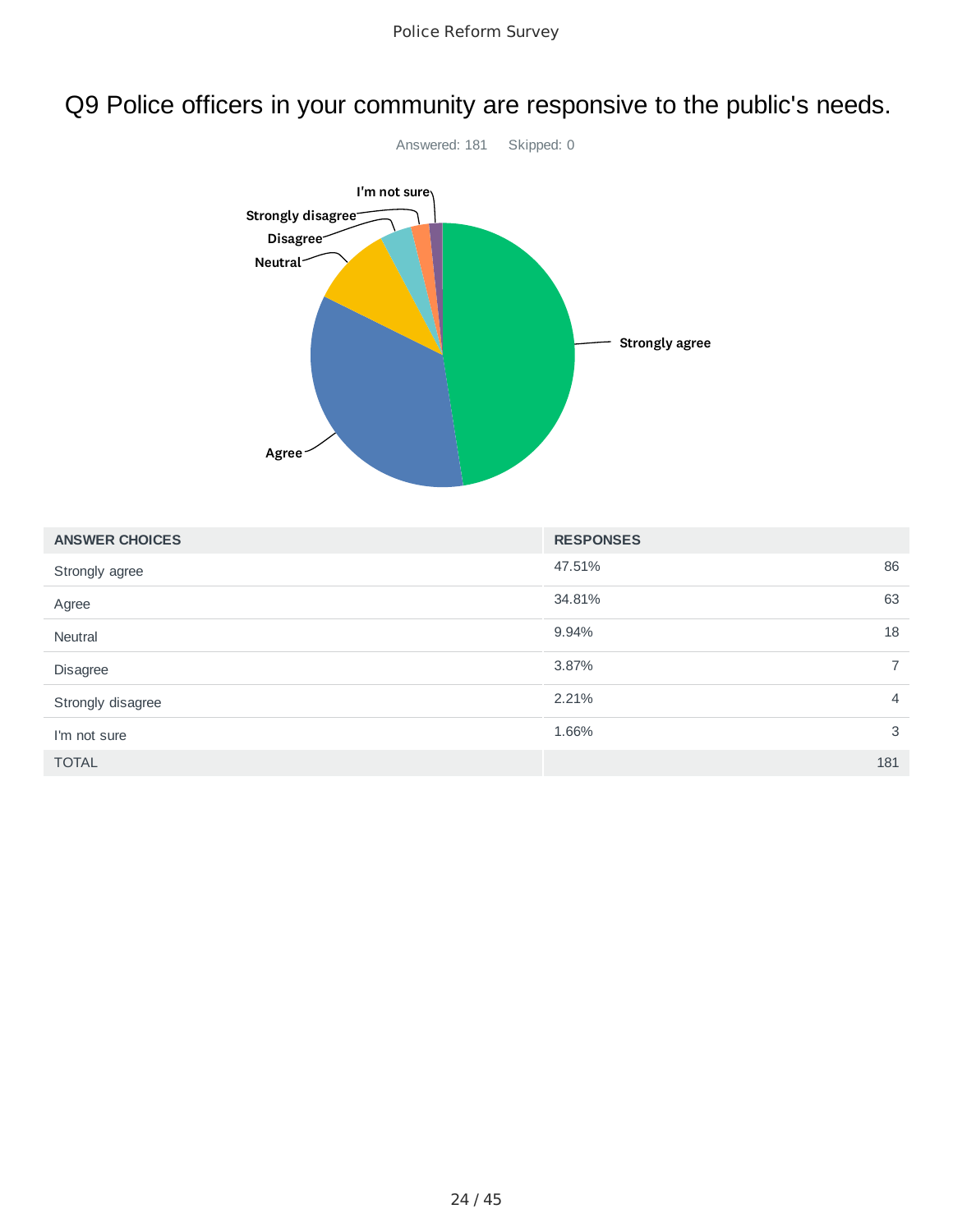| #  | <b>ADDITIONAL COMMENTS</b>                                                                                                                                                         | <b>DATE</b>         |
|----|------------------------------------------------------------------------------------------------------------------------------------------------------------------------------------|---------------------|
| 1  | I called this summer and watched a situation handled with intelligence, care and respect. I am<br>so thankful to have the resource!                                                | 12/28/2020 7:41 PM  |
| 2  | I see state police more often than county                                                                                                                                          | 12/28/2020 12:55 PM |
| 3  | Some are, some definitely not.                                                                                                                                                     | 12/28/2020 9:05 AM  |
| 4  | I've had Erie County officers ignore stay away orders                                                                                                                              | 12/28/2020 8:16 AM  |
| 5  | If there is an opportunity to make money for them                                                                                                                                  | 12/26/2020 1:20 PM  |
| 6  | Again, good and bad experiences                                                                                                                                                    | 12/26/2020 11:41 AM |
| 7  | Within the confines of law and budgeting I believe police are great in this area.                                                                                                  | 12/26/2020 9:36 AM  |
| 8  | When you don't have same officers assigned to the area you don't have a good repore with the<br>community.                                                                         | 12/23/2020 3:44 PM  |
| 9  | We appreciate how wonderful the CHQ Sheriffs are.                                                                                                                                  | 12/22/2020 7:00 PM  |
| 10 | With little need to request help - when I have they responded quickly and professionally                                                                                           | 12/22/2020 3:56 PM  |
| 11 | Local law enforcement, specifically Westfield PD, does not have the funds to retain officers<br>long enough to build the necessary community relations that are currently lacking. | 12/22/2020 3:50 PM  |
| 12 | Big county few on patrol so less visible                                                                                                                                           | 12/22/2020 1:04 PM  |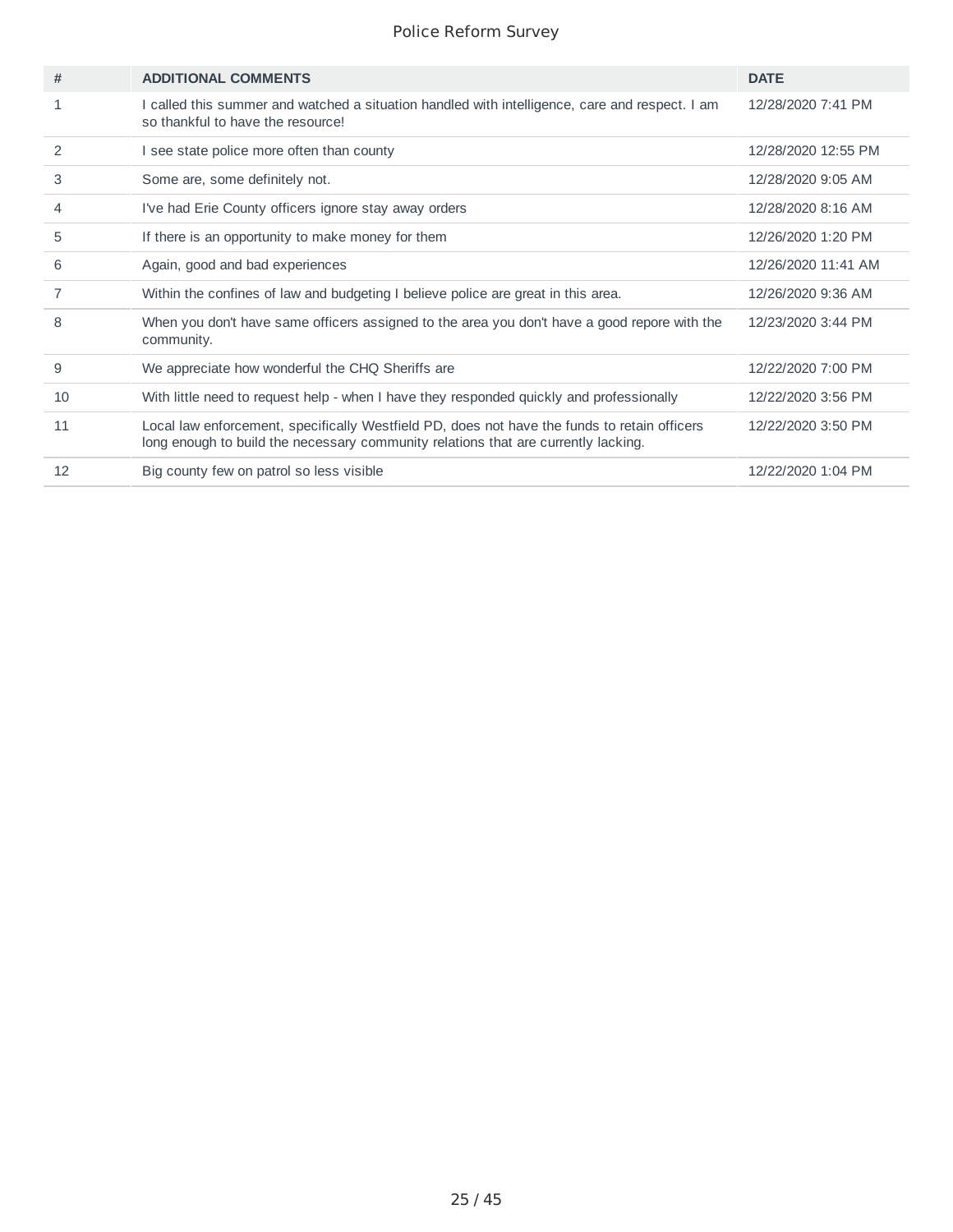### Q10 Police officers in your community are held accountable for their actions



| <b>ANSWER CHOICES</b> | <b>RESPONSES</b> |     |
|-----------------------|------------------|-----|
| Strongly agree        | 42.54%           | 77  |
| Agree                 | 24.86%           | 45  |
| <b>Neutral</b>        | 9.94%            | 18  |
| Disagree              | 4.42%            | 8   |
| Strongly disagree     | 6.08%            | 11  |
| I'm not sure          | 12.15%           | 22  |
| <b>TOTAL</b>          |                  | 181 |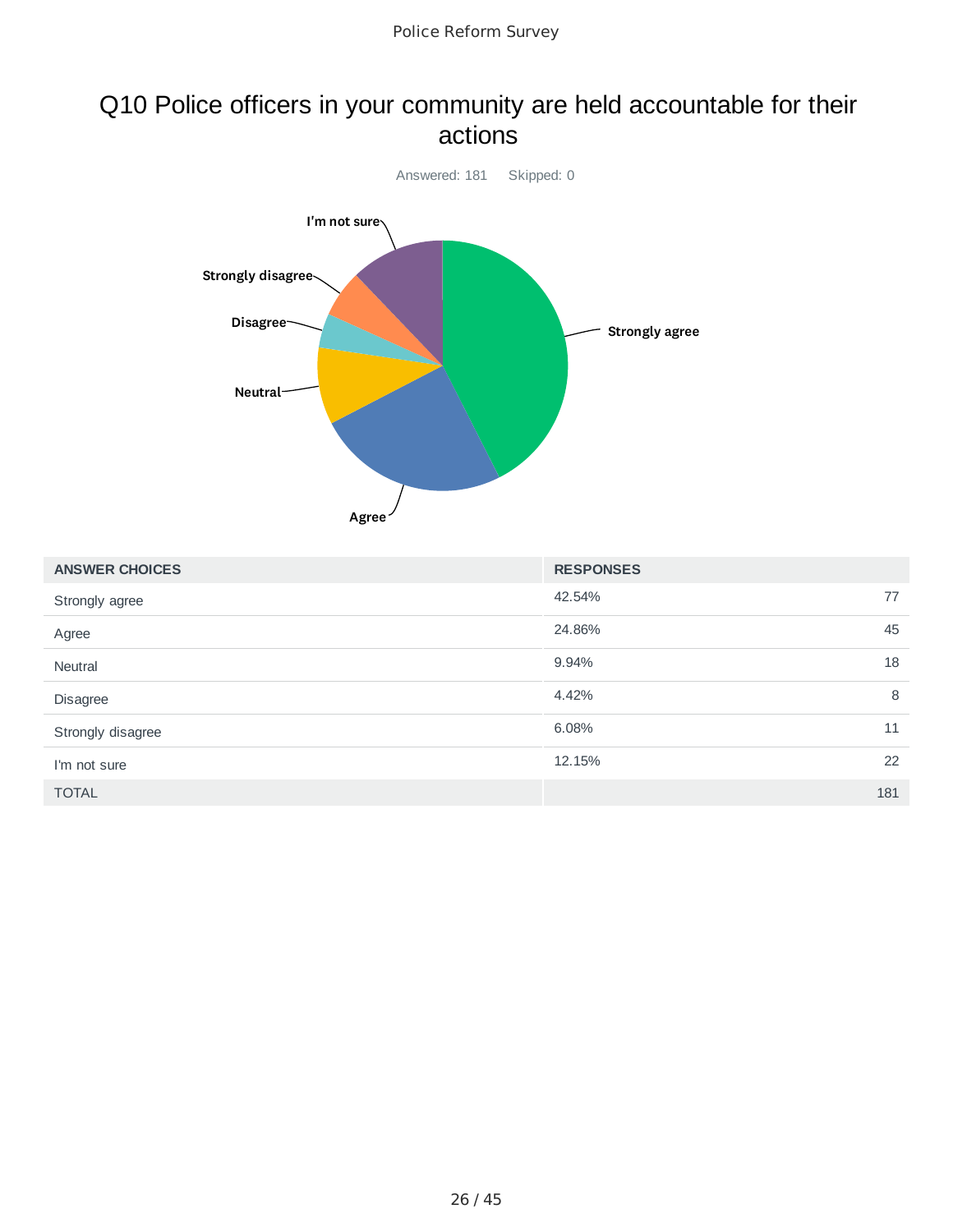| #  | <b>ADDITIONAL COMMENTS</b>                                                                                                                                                                                                                                                                                                                                                                                                                                                                                                                                                                                                                                  | <b>DATE</b>         |
|----|-------------------------------------------------------------------------------------------------------------------------------------------------------------------------------------------------------------------------------------------------------------------------------------------------------------------------------------------------------------------------------------------------------------------------------------------------------------------------------------------------------------------------------------------------------------------------------------------------------------------------------------------------------------|---------------------|
| 1  | Main stream media has painted all law enforcement with the same brush. Main stream media<br>needs to be a part of repairing the damage they have done to the good officers.                                                                                                                                                                                                                                                                                                                                                                                                                                                                                 | 12/29/2020 4:36 PM  |
| 2  | I'm not aware of incidents that would show me their accountability                                                                                                                                                                                                                                                                                                                                                                                                                                                                                                                                                                                          | 12/28/2020 12:55 PM |
| 3  | Police officers need to wear masks during the pandemic. I've encountered them not wearing<br>them when pulled over.                                                                                                                                                                                                                                                                                                                                                                                                                                                                                                                                         | 12/28/2020 12:46 PM |
| 4  | Thankfully, I have not needed services, so I am unable to correctly answer.                                                                                                                                                                                                                                                                                                                                                                                                                                                                                                                                                                                 | 12/28/2020 12:17 PM |
| 5  | I would like to believe so.                                                                                                                                                                                                                                                                                                                                                                                                                                                                                                                                                                                                                                 | 12/28/2020 9:05 AM  |
| 6  | The officer was protected by his lieutenant                                                                                                                                                                                                                                                                                                                                                                                                                                                                                                                                                                                                                 | 12/28/2020 8:16 AM  |
| 7  | There are huge issues with accountability in the system                                                                                                                                                                                                                                                                                                                                                                                                                                                                                                                                                                                                     | 12/27/2020 11:46 PM |
| 8  | They act above the law                                                                                                                                                                                                                                                                                                                                                                                                                                                                                                                                                                                                                                      | 12/26/2020 1:20 PM  |
| 9  | If not they should be.                                                                                                                                                                                                                                                                                                                                                                                                                                                                                                                                                                                                                                      | 12/26/2020 1:13 PM  |
| 10 | If there are any disciplinary actions the public is not informed                                                                                                                                                                                                                                                                                                                                                                                                                                                                                                                                                                                            | 12/23/2020 3:44 PM  |
| 11 | Very Selective on the Enforcement                                                                                                                                                                                                                                                                                                                                                                                                                                                                                                                                                                                                                           | 12/22/2020 4:36 PM  |
| 12 | I know of several situations in the recent past in which Sheriffs Officers took part in unethical<br>practices and in some cases violated legal statutes without being held accountable.<br>Unfortunately, the brotherhood of the thin blue line requires officers to cover for and even lie to<br>protect one another. For example, an officer was stalking their estranged spouse after an<br>abusive relationship and harassing the spouses friends with threats of planting evidence to<br>bring false charges. This was brought to the attention of the officer's superior with evidence,<br>yet the officer remained employed for several more years. | 12/22/2020 3:50 PM  |
| 13 | Haven't had to deal with this.                                                                                                                                                                                                                                                                                                                                                                                                                                                                                                                                                                                                                              | 12/22/2020 12:58 PM |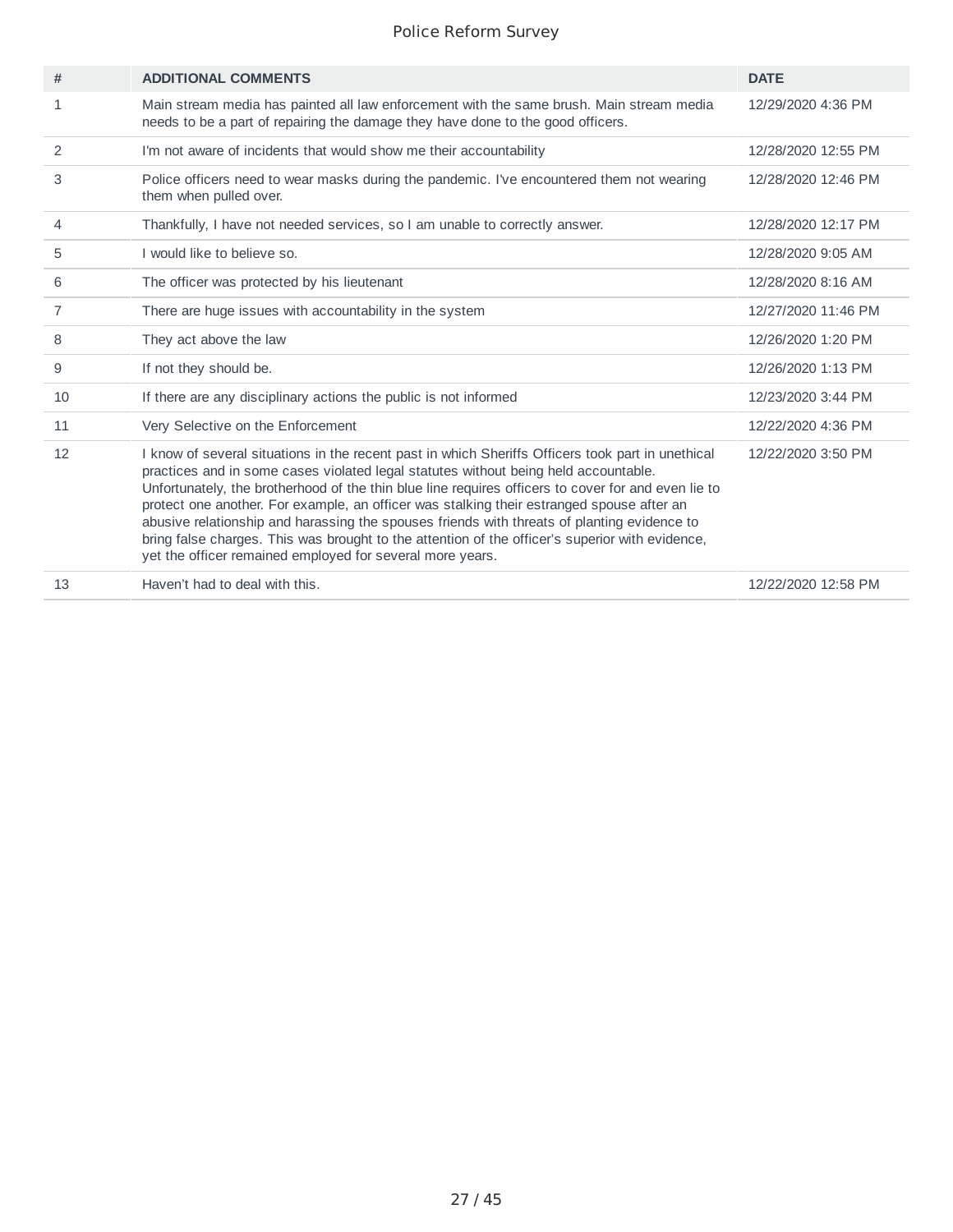### Q11 Police officers in your community strive to have a positive impact on the community



| <b>ANSWER CHOICES</b> | <b>RESPONSES</b> |                |
|-----------------------|------------------|----------------|
| Strongly agree        | 50.56%           | 91             |
| Agree                 | 31.11%           | 56             |
| Neutral               | 10.56%           | 19             |
| Disagree              | 2.22%            | $\overline{4}$ |
| Strongly disagree     | 2.78%            | 5              |
| I'm not sure          | 2.78%            | 5              |
| <b>TOTAL</b>          |                  | 180            |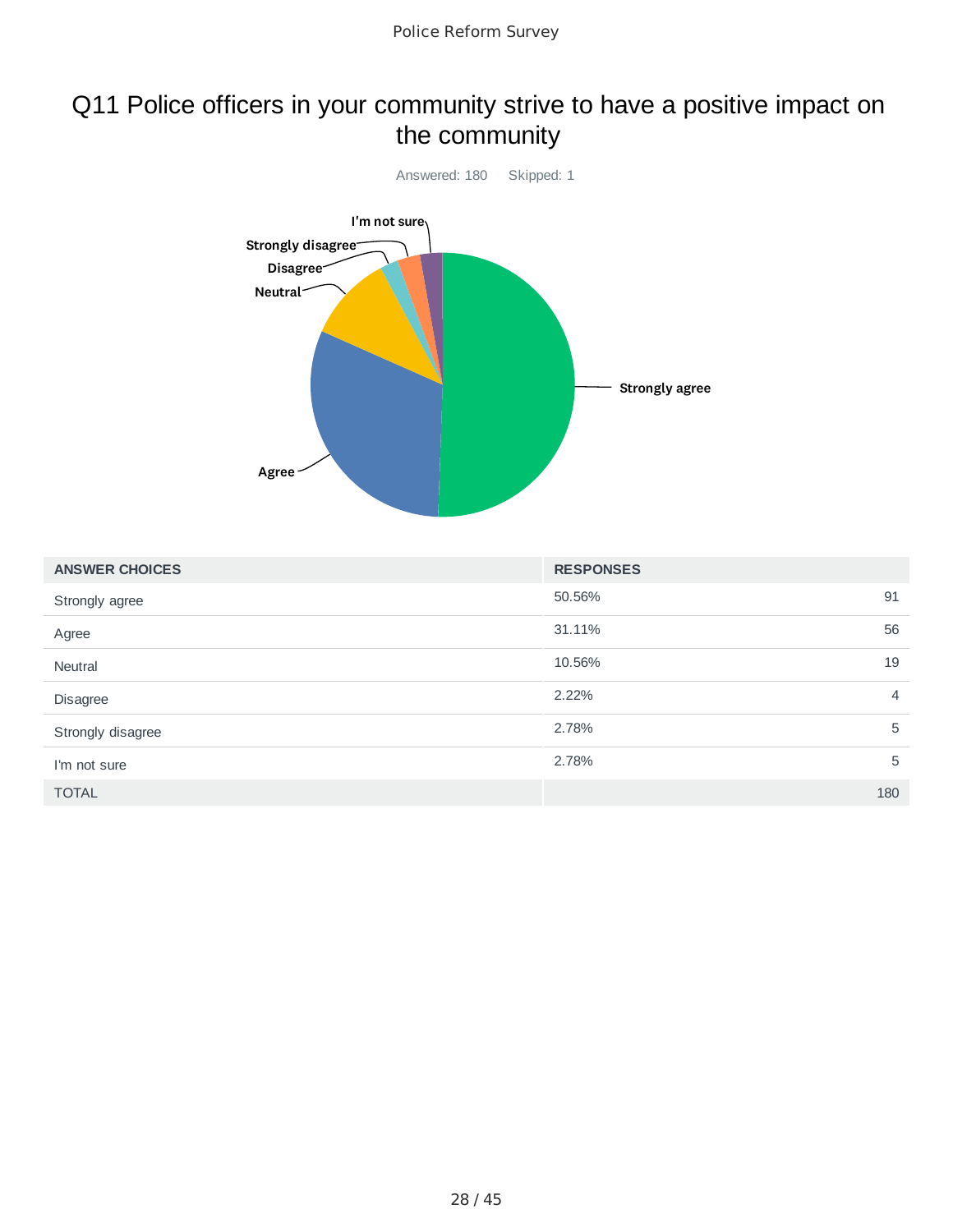| #  | <b>ADDITIONAL COMMENTS</b>                                                                                                                                   | <b>DATE</b>         |
|----|--------------------------------------------------------------------------------------------------------------------------------------------------------------|---------------------|
| 1  | Have not seen positive interactions. Not sure if either the community or the police foster any.                                                              | 1/2/2021 1:54 PM    |
| 2  | I've known two SROs that were tremendous assets to their community. Thankfully one still is.                                                                 | 12/28/2020 7:41 PM  |
| 3  | I hope so. The silver creek school is a officer always seems great with kids.                                                                                | 12/28/2020 3:37 PM  |
| 4  | I haven't seen any interaction                                                                                                                               | 12/28/2020 12:55 PM |
| 5  | Again, I have not needed services, so I am unable to answer.                                                                                                 | 12/28/2020 12:17 PM |
| 6  | Many certainly strive for this positive impact, not all                                                                                                      | 12/27/2020 11:46 PM |
| 7  | some are there for paycheck only and to show authority                                                                                                       | 12/27/2020 4:41 PM  |
| 8  | They are out for themselves and motivated by money                                                                                                           | 12/26/2020 1:20 PM  |
| 9  | They could have more positive public interaction                                                                                                             | 12/26/2020 10:57 AM |
| 10 | I see countless stories of Officers giving back to the community above and beyond what would<br>be expected in their day to day duties.                      | 12/26/2020 9:36 AM  |
| 11 | They could do more community forums.                                                                                                                         | 12/23/2020 3:44 PM  |
| 12 | Unfortunately, even as a law abiding citizen who works for the county, I have had negative<br>interactions with local law enforcement on multiple occasions. | 12/23/2020 1:23 AM  |
| 13 | I would like to see greater interaction                                                                                                                      | 12/22/2020 3:56 PM  |
| 14 | Some officers a very approachable and offer a positive impact. Some are arrogant and interact<br>with a superiority complex.                                 | 12/22/2020 3:50 PM  |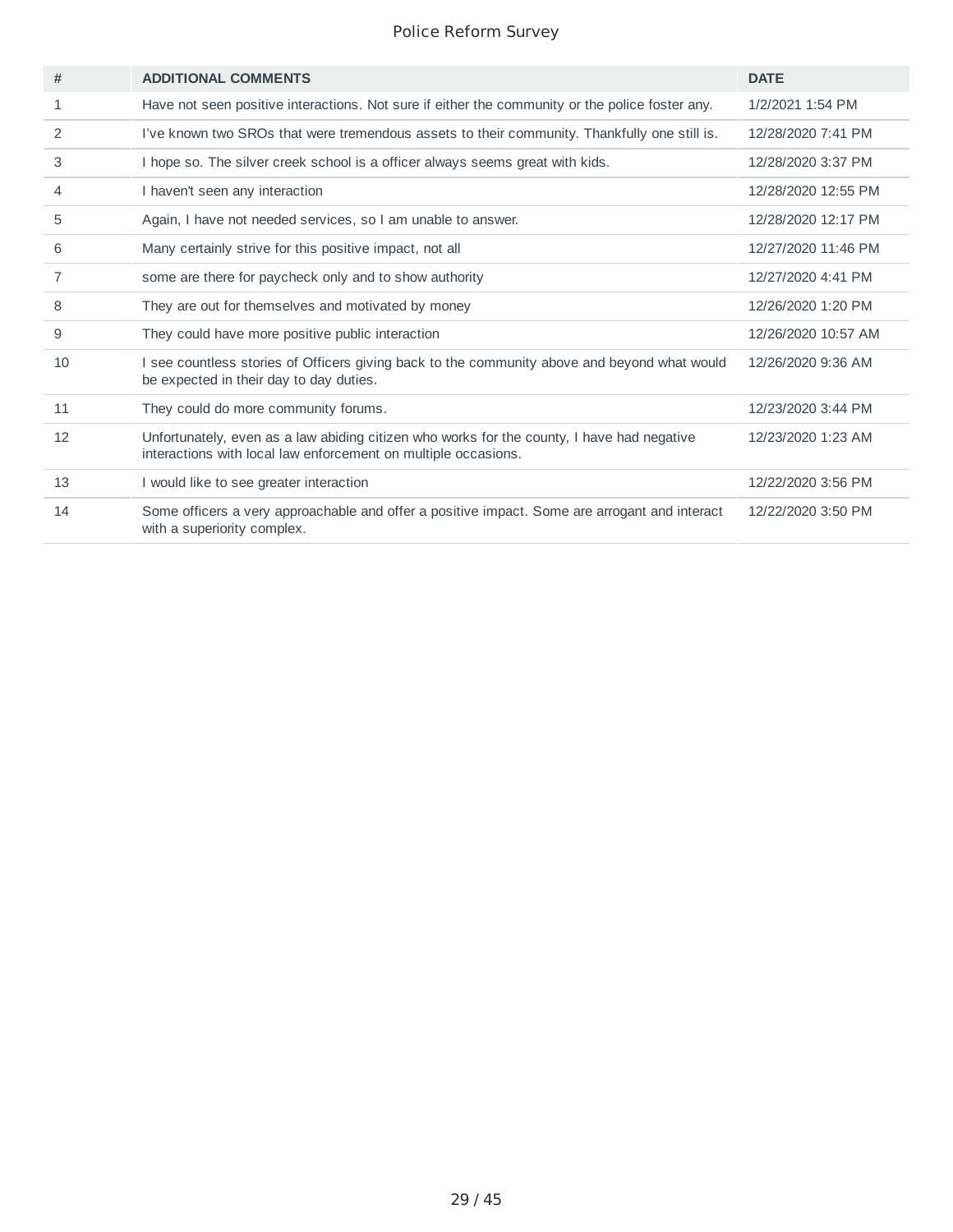### Q12 Police officers in your community are fundamentally honest



| <b>ANSWER CHOICES</b> | <b>RESPONSES</b> |     |
|-----------------------|------------------|-----|
| Strongly agree        | 41.67%           | 75  |
| Agree                 | 35.56%           | 64  |
| Neutral               | 11.11%           | 20  |
| Disagree              | 2.78%            | 5   |
| Strongly disagree     | 3.33%            | 6   |
| I'm not sure          | 5.56%            | 10  |
| <b>TOTAL</b>          |                  | 180 |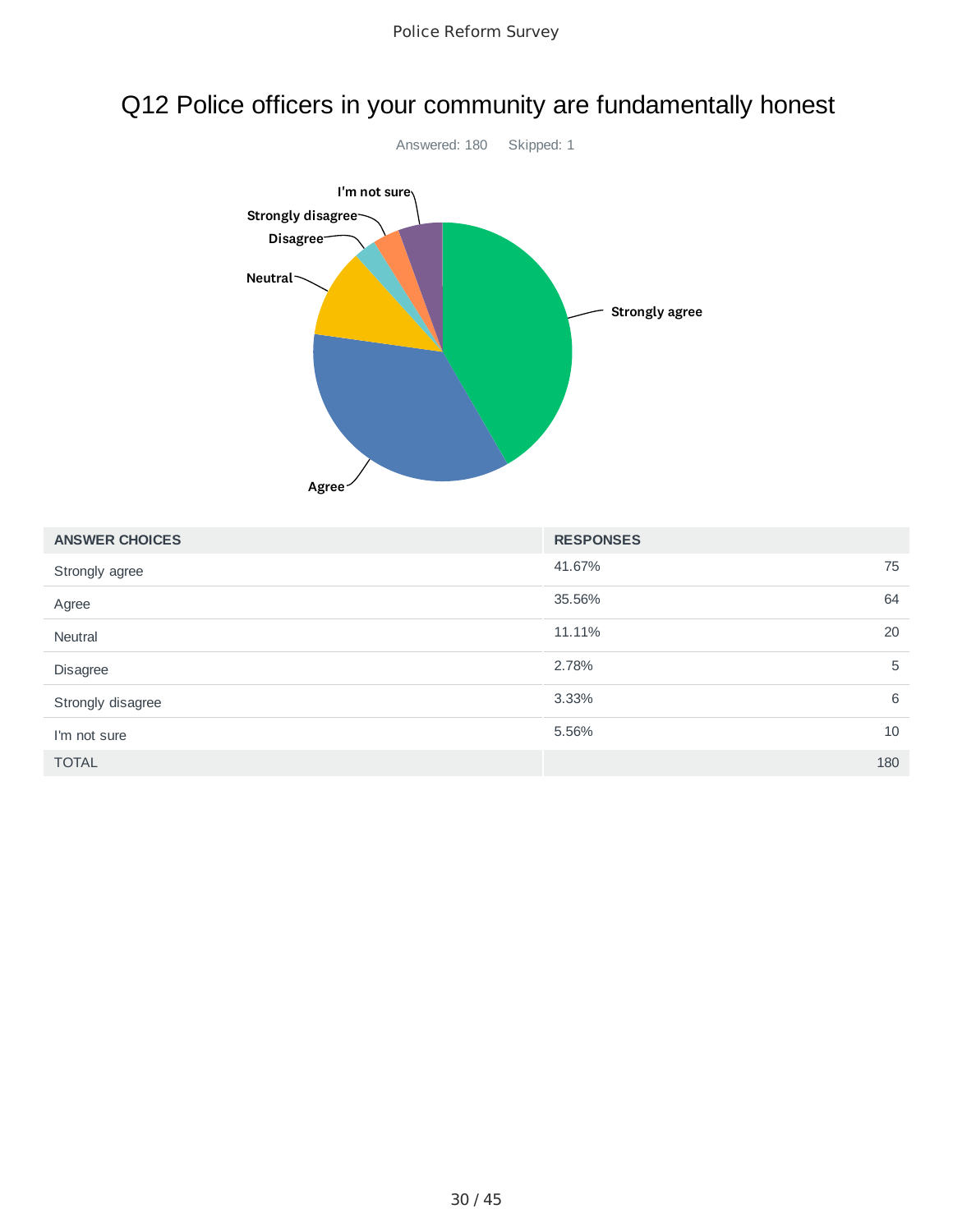| #  | <b>ADDITIONAL COMMENTS</b>                                                                                                         | <b>DATE</b>         |
|----|------------------------------------------------------------------------------------------------------------------------------------|---------------------|
| 1  | No reason to believe otherwise.                                                                                                    | 1/2/2021 1:54 PM    |
| 2  | I hope so but other than Hi how are you, I have no idea.                                                                           | 12/28/2020 3:37 PM  |
| 3  | I do not know our officers                                                                                                         | 12/28/2020 12:55 PM |
| 4  | Again, I have not had much interaction with law enforcement, however, what I have heard from<br>community members this is true.    | 12/28/2020 12:17 PM |
| 5  | Officers are honest until they have stake and then will hide the truth                                                             | 12/28/2020 8:16 AM  |
| 6  | Heard cases of evidence planting                                                                                                   | 12/26/2020 1:20 PM  |
| 7  | If there is any dishonesty it is not brought out publicly.                                                                         | 12/23/2020 3:44 PM  |
| 8  | I support our local law enforcement.                                                                                               | 12/23/2020 3:35 PM  |
| 9  | Those I know are without doubt honest                                                                                              | 12/22/2020 3:56 PM  |
| 10 | Some are, some are not.                                                                                                            | 12/22/2020 3:50 PM  |
| 11 | But, have seen too many who are swayed by local restaurant owners who give them free food<br>and beer to make them feel important. | 12/22/2020 2:27 PM  |
| 12 | I hope so                                                                                                                          | 12/22/2020 1:29 PM  |
| 13 | There are good and bad cops.                                                                                                       | 12/22/2020 1:08 PM  |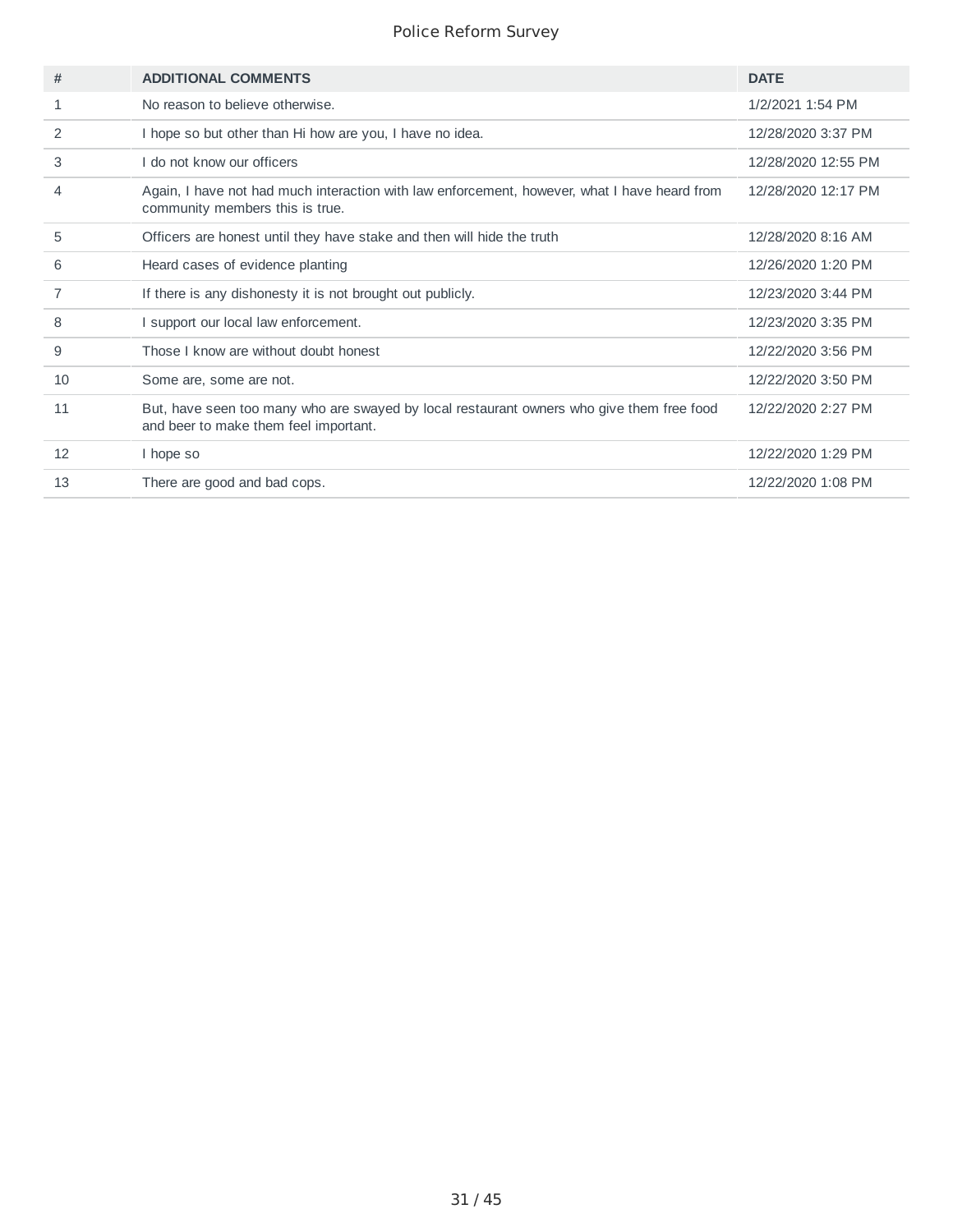### Q13 If you have a complaint against your local police department or an officer, you are confident it will be heard and reviewed objectively



| <b>ANSWER CHOICES</b> | <b>RESPONSES</b> |    |
|-----------------------|------------------|----|
| Strongly agree        | 32.78%           | 59 |
| Agree                 | 29.44%           | 53 |
| <b>Neutral</b>        | 14.44%           | 26 |
| Disagree              | 11<br>6.11%      |    |
| Strongly disagree     | 6.67%            | 12 |
| I'm not sure          | 10.56%           | 19 |
| <b>TOTAL</b>          | 180              |    |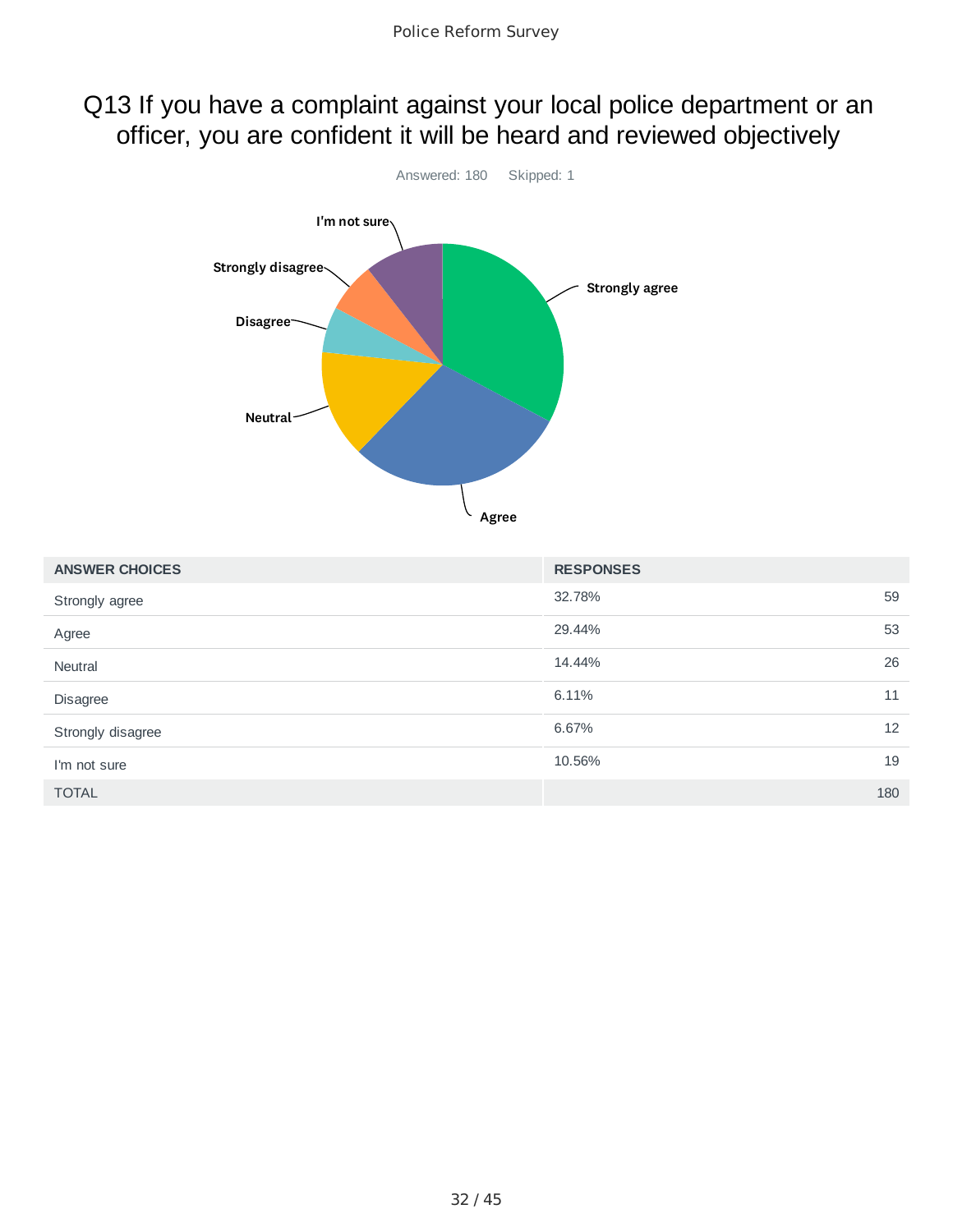| #  | <b>ADDITIONAL COMMENTS</b>                                                                                                          | <b>DATE</b>         |
|----|-------------------------------------------------------------------------------------------------------------------------------------|---------------------|
| 1  | Having not been born here I am not sure if this might be a factor in how a complaint involving<br>someone who was would be handled! | 1/2/2021 1:54 PM    |
| 2  | Not applicable                                                                                                                      | 12/30/2020 7:19 PM  |
| 3  | Never really had a complaint so far in the 5 years I have lived here.                                                               | 12/28/2020 9:52 PM  |
| 4  | I would like to think so.                                                                                                           | 12/28/2020 3:37 PM  |
| 5  | I know I would not stop my complaint until I felt heard                                                                             | 12/28/2020 12:55 PM |
| 6  | I would certainly hope so.                                                                                                          | 12/28/2020 12:17 PM |
|    | Police misbehavior is swept under the rug                                                                                           | 12/28/2020 8:16 AM  |
| 8  | We have seen that it will clearly not be in many cases                                                                              | 12/27/2020 11:46 PM |
| 9  | I have never had an issue and as such have no real feeling about this.                                                              | 12/27/2020 2:13 PM  |
| 10 | Blue code they get to police themselves and are found innocent on all crimes                                                        | 12/26/2020 1:20 PM  |
| 11 | Depends on who gets the complaint                                                                                                   | 12/26/2020 10:23 AM |
| 12 | I would really like to agree, however I am extremely skeptical.                                                                     | 12/22/2020 3:50 PM  |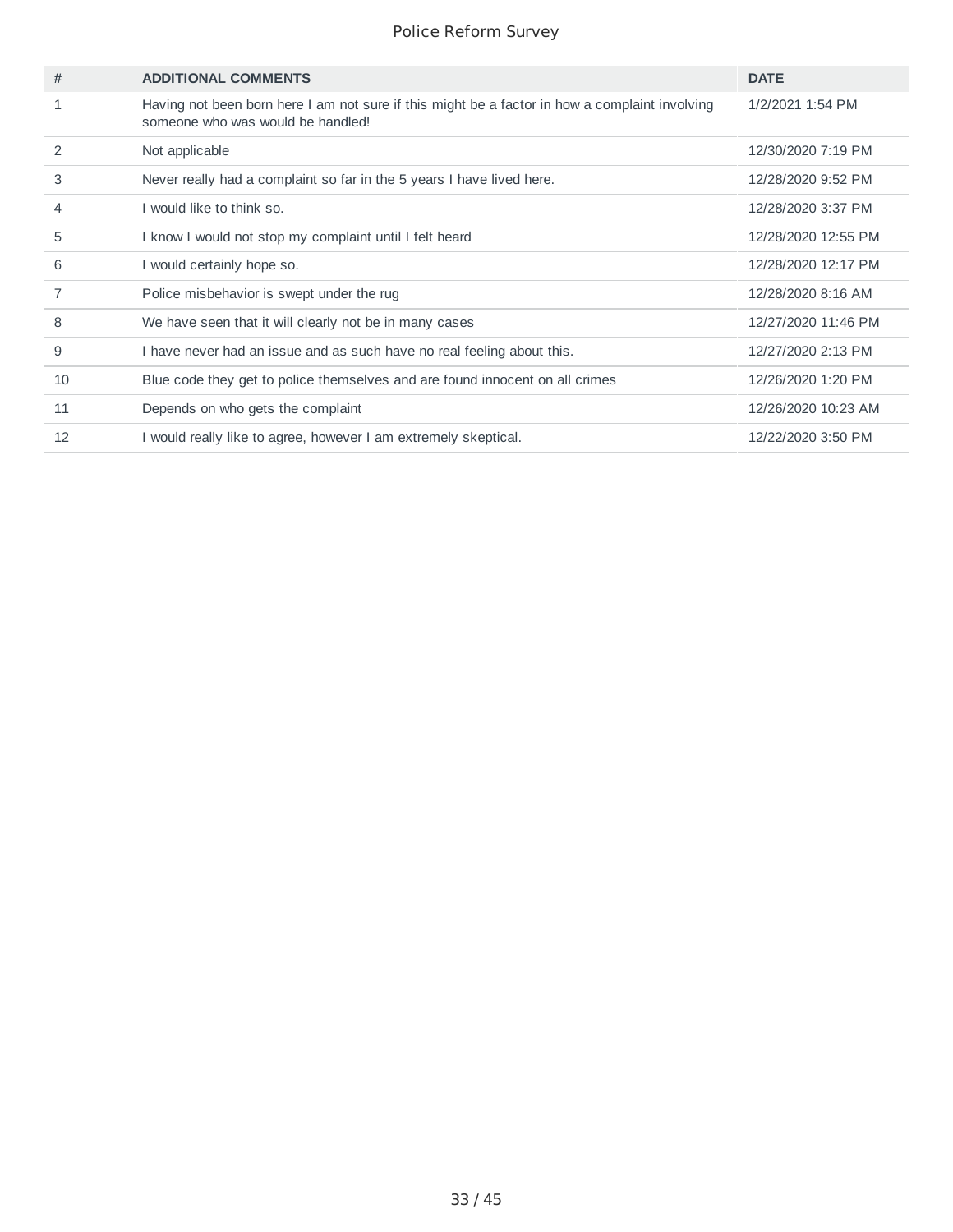

| Police Reform Survey |  |
|----------------------|--|
|----------------------|--|

# Q14 There is corruption in your police agency

| <b>ANSWER CHOICES</b> | <b>RESPONSES</b> |     |
|-----------------------|------------------|-----|
| Strongly agree        | 1.67%            | 3   |
| Agree                 | 5.56%            | 10  |
| <b>Neutral</b>        | 16.67%           | 30  |
| Disagree              | 23.33%           | 42  |
| Strongly disagree     | 32.22%           | 58  |
| I'm not sure          | 20.56%           | 37  |
| <b>TOTAL</b>          |                  | 180 |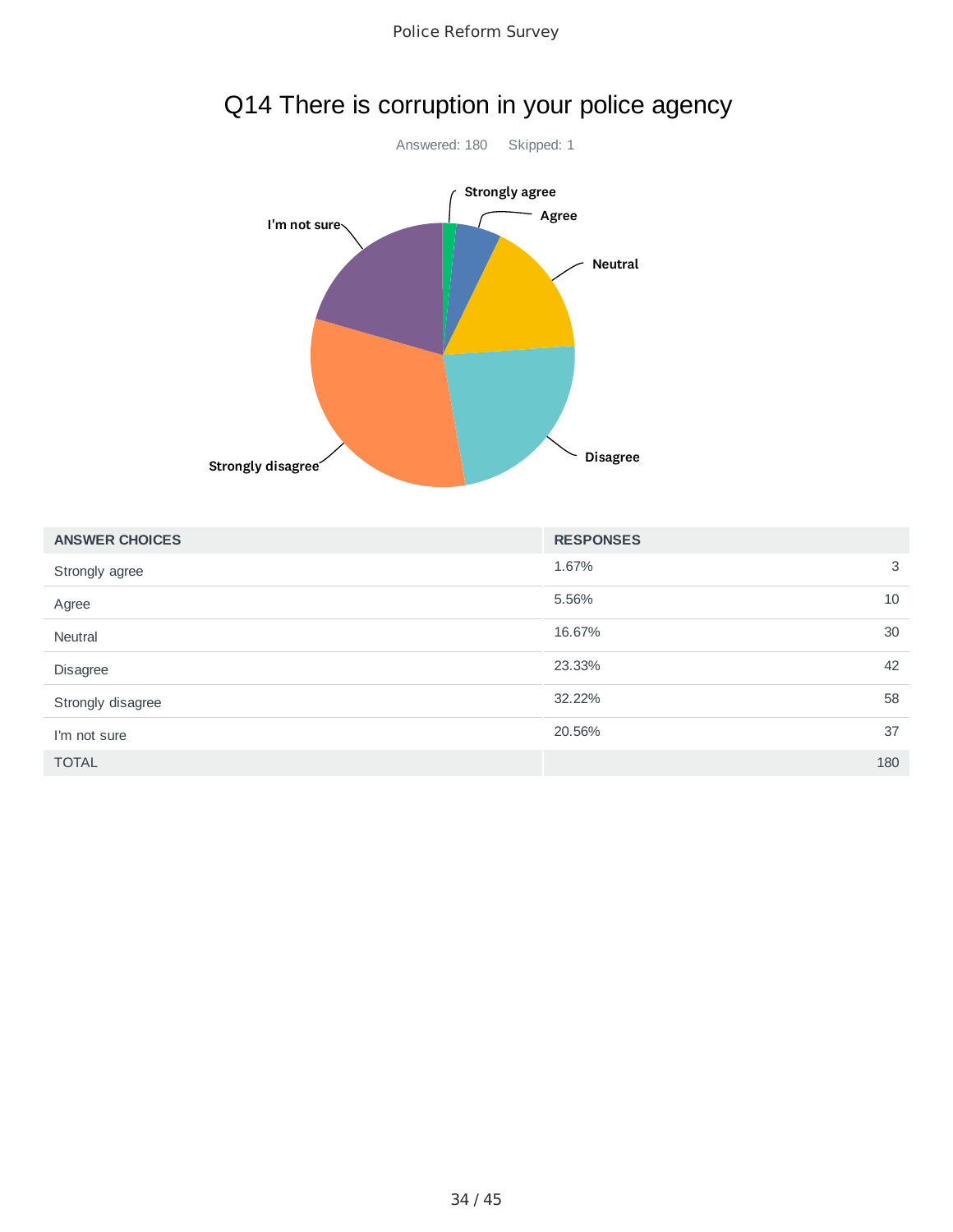| #  | <b>ADDITIONAL COMMENTS</b>                                                                                                                                                                                                                                                                                                                                                                                                                                          | <b>DATE</b>         |
|----|---------------------------------------------------------------------------------------------------------------------------------------------------------------------------------------------------------------------------------------------------------------------------------------------------------------------------------------------------------------------------------------------------------------------------------------------------------------------|---------------------|
| 1  | Ridiculous notion                                                                                                                                                                                                                                                                                                                                                                                                                                                   | 12/28/2020 10:40 PM |
| 2  | At least nothing I have heard                                                                                                                                                                                                                                                                                                                                                                                                                                       | 12/28/2020 9:52 PM  |
| 3  | There is corruption in all business weather we want to think that or not.                                                                                                                                                                                                                                                                                                                                                                                           | 12/28/2020 3:37 PM  |
| 4  | It is suspect                                                                                                                                                                                                                                                                                                                                                                                                                                                       | 12/28/2020 12:55 PM |
| 5  | There's corruption everywhere                                                                                                                                                                                                                                                                                                                                                                                                                                       | 12/28/2020 12:32 PM |
| 6  | I haven't extensively dealt with Chautauqua officers                                                                                                                                                                                                                                                                                                                                                                                                                | 12/28/2020 8:16 AM  |
| 7  | I believe there are individuals in every workforce that tend to be dishonest in their own<br>character. This is hard to control and I believe those individuals need to be dealt with and a<br>blind eye should never be turned. I'm not saying that happens in our police force, I'm not privy<br>to that information and I don't believe the public should be privy to anyone's personal files. I'm<br>just saying this happens in many workforce establishments. | 12/28/2020 12:46 AM |
| 8  | There is corruption to some extent in all organizations.                                                                                                                                                                                                                                                                                                                                                                                                            | 12/27/2020 6:18 PM  |
| 9  | <b>No</b>                                                                                                                                                                                                                                                                                                                                                                                                                                                           | 12/26/2020 2:15 PM  |
| 10 | There are people who take advantage - I've seen little evidence but no doubt it exists                                                                                                                                                                                                                                                                                                                                                                              | 12/22/2020 3:56 PM  |
| 11 | I hope not                                                                                                                                                                                                                                                                                                                                                                                                                                                          | 12/22/2020 3:37 PM  |
| 12 | I would hope not                                                                                                                                                                                                                                                                                                                                                                                                                                                    | 12/22/2020 1:29 PM  |
| 13 | Not that I'm aware of                                                                                                                                                                                                                                                                                                                                                                                                                                               | 12/22/2020 1:04 PM  |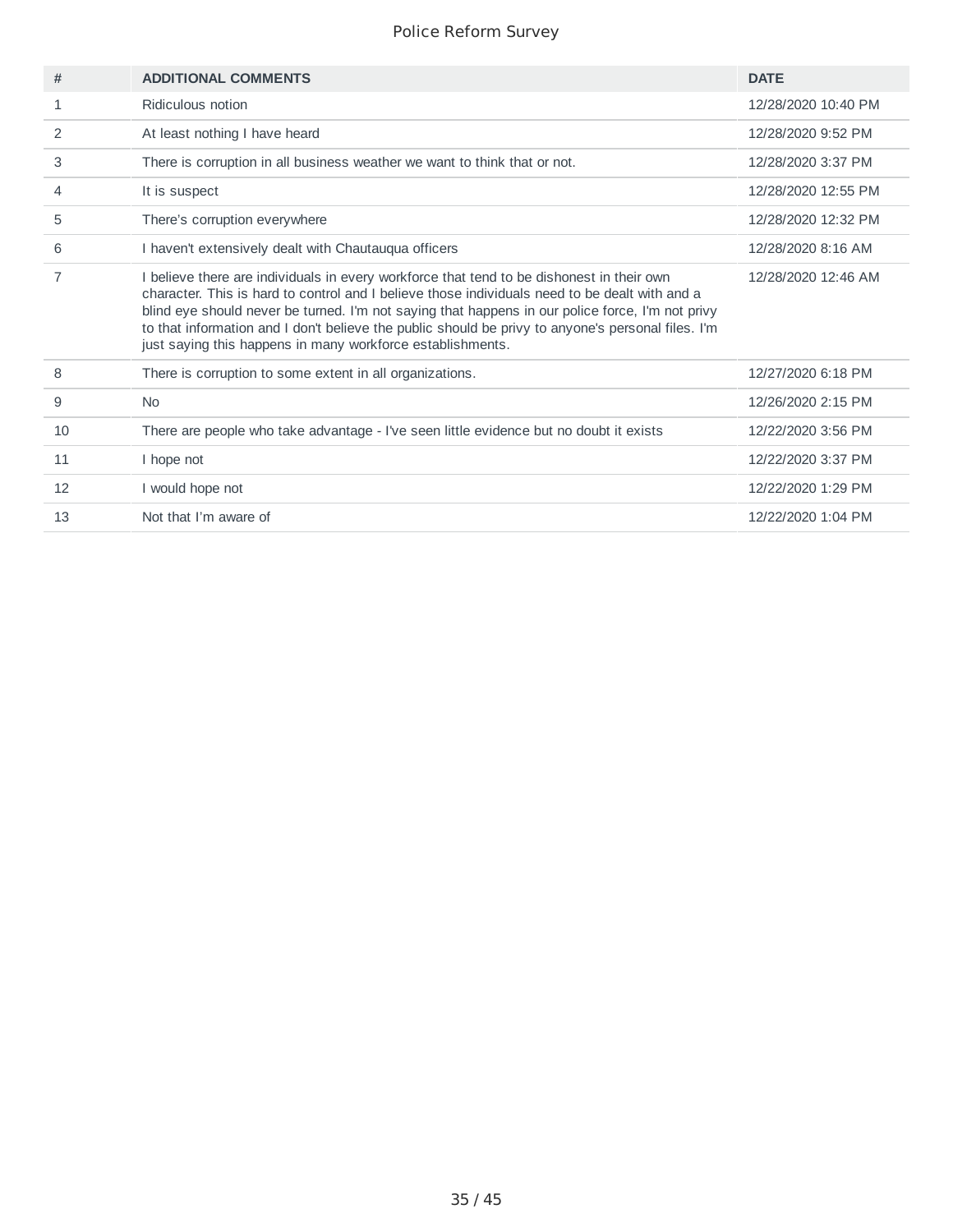### Q15 Police officers in your community are biased in their interactions with certain groups of people



| <b>ANSWER CHOICES</b> | <b>RESPONSES</b> |     |
|-----------------------|------------------|-----|
| Strongly agree        | 5.59%            | 10  |
| Agree                 | 11.73%           | 21  |
| Neutral               | 15.08%           | 27  |
| <b>Disagree</b>       | 27.37%           | 49  |
| Strongly disagree     | 29.05%           | 52  |
| I'm not sure          | 11.17%           | 20  |
| <b>TOTAL</b>          |                  | 179 |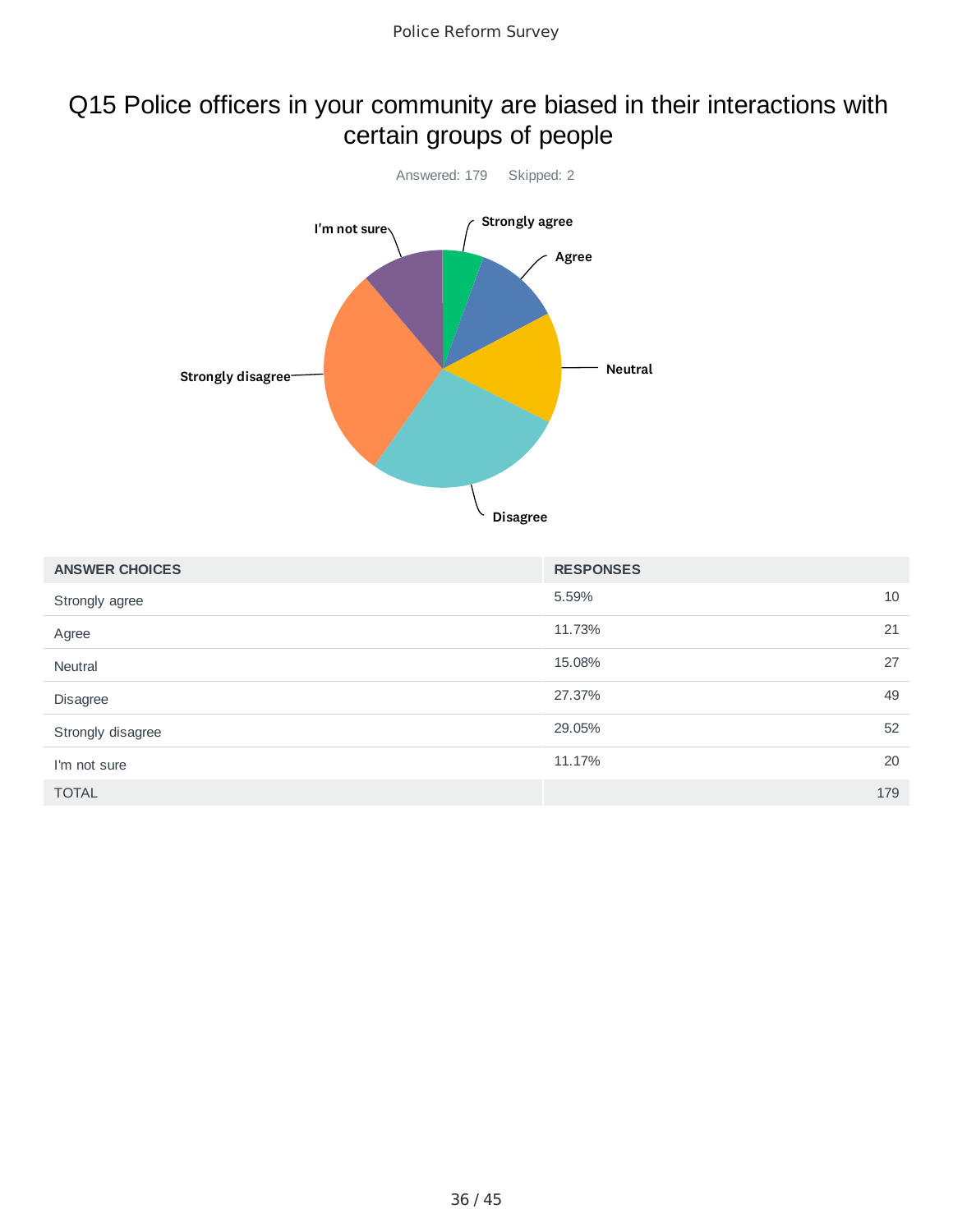| #  | <b>ADDITIONAL COMMENTS</b>                                                                                                                                                                                                                                                                                                                                                                      | <b>DATE</b>         |
|----|-------------------------------------------------------------------------------------------------------------------------------------------------------------------------------------------------------------------------------------------------------------------------------------------------------------------------------------------------------------------------------------------------|---------------------|
| 1  | I think that repeat offenders might be watched more closely, but I also feel that could be<br>necessary.                                                                                                                                                                                                                                                                                        | 12/29/2020 8:05 AM  |
| 2  | Even more ridiculous notion                                                                                                                                                                                                                                                                                                                                                                     | 12/28/2020 10:40 PM |
| 3  | I believe everyone has a natural bias that we have to work to move past, yet sometimes bias<br>is created by experience and to ignore it could be dangerous.                                                                                                                                                                                                                                    | 12/28/2020 7:41 PM  |
| 4  | I have seen them play ball with the boys in the park.                                                                                                                                                                                                                                                                                                                                           | 12/28/2020 3:37 PM  |
| 5  | Have not seen interactions                                                                                                                                                                                                                                                                                                                                                                      | 12/28/2020 12:55 PM |
| 6  | Who can blame them. When groups act the way they do.                                                                                                                                                                                                                                                                                                                                            | 12/28/2020 9:24 AM  |
| 7  | I think there are times when someone can be bias when dealing with the same individuals time<br>and time again. I also believe the governor has set law enforcement up for failure in this area<br>with the bail reform policy he has put in place. Criminals are not being held accountable like<br>they should be.                                                                            | 12/28/2020 12:46 AM |
| 8  | <b>No</b>                                                                                                                                                                                                                                                                                                                                                                                       | 12/26/2020 2:15 PM  |
| 9  | Not that I know of.                                                                                                                                                                                                                                                                                                                                                                             | 12/26/2020 1:13 PM  |
| 10 | We had a harassment call against our neighbor, but were told they didn't want to go next door<br>because they knew they would get yelled at.                                                                                                                                                                                                                                                    | 12/26/2020 11:41 AM |
| 11 | I believe most, if not all police go into situations with an open, unbiased mind. I believe the<br>direction of most police encounters depends on the person treats the officer. Calm= Calm,<br>Respect=Respect. Unfortunately, it's not always like that and police have to deal with<br>uncooperative, agitated, disrespectful, etc. people. It amazes me that there aren't more<br>problems. | 12/26/2020 9:36 AM  |
| 12 | Yes I was a witness to blatant racial profiling                                                                                                                                                                                                                                                                                                                                                 | 12/23/2020 8:31 AM  |
| 13 | I'm hoping this is untrue                                                                                                                                                                                                                                                                                                                                                                       | 12/22/2020 3:56 PM  |
| 14 | I would hope they see all those they serve equally                                                                                                                                                                                                                                                                                                                                              | 12/22/2020 1:04 PM  |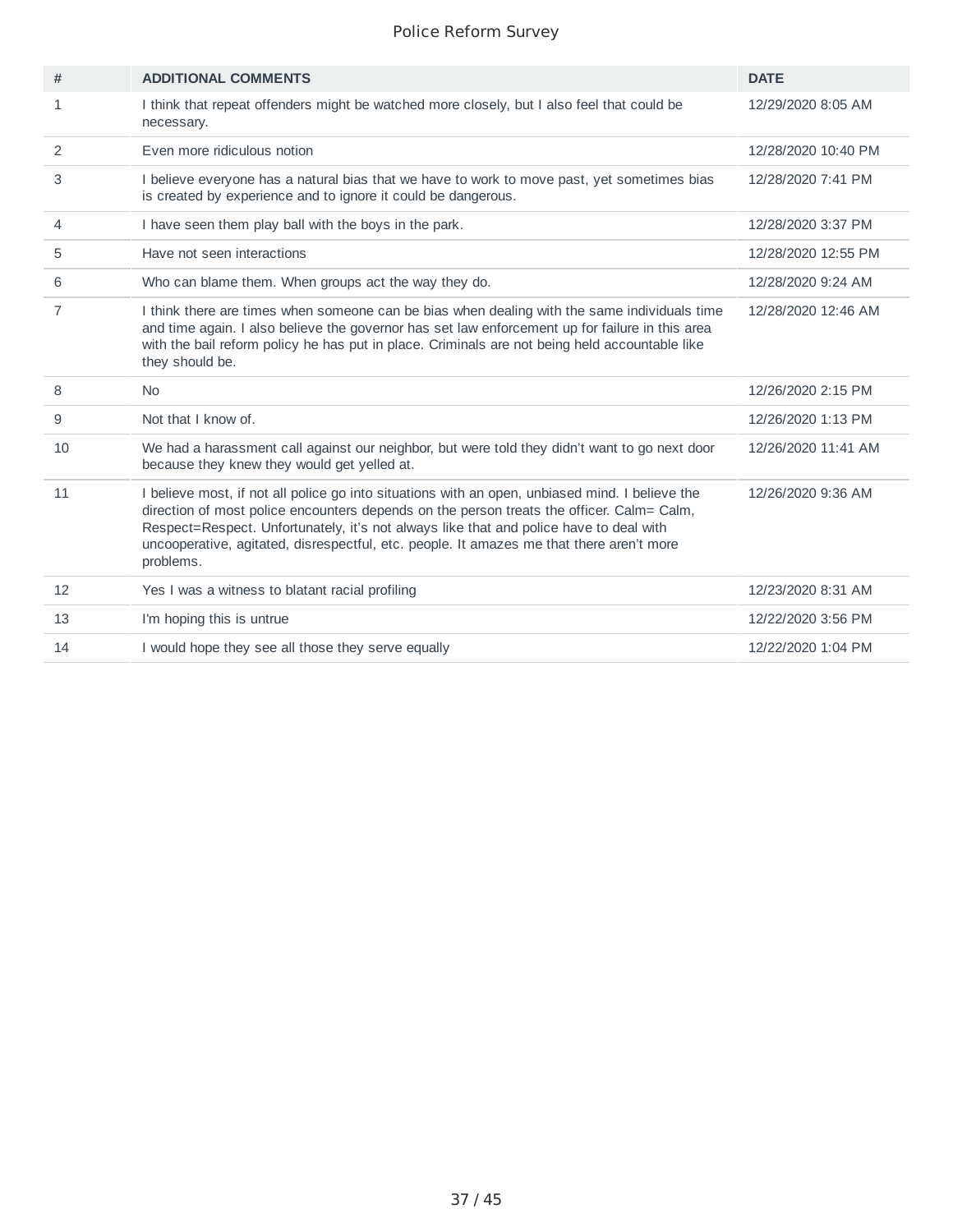### Q16 On a scale from 1 to 10, how satisfied are you with your police agency? ( $1 = Not$  at all satisfied,  $10 = Extremely$  satisfied)



| <b>ANSWER CHOICES</b> | <b>RESPONSES</b>        |
|-----------------------|-------------------------|
| $\mathbf{1}$          | $6\,$<br>3.31%          |
| 2                     | $\mathsf 3$<br>1.66%    |
| 3                     | $\overline{2}$<br>1.10% |
| $\overline{4}$        | $\mathbf{3}$<br>1.66%   |
| $\mathbf 5$           | $11\,$<br>6.08%         |
| 6                     | 2.21%<br>$\overline{4}$ |
| $\overline{7}$        | 11<br>6.08%             |
| $\, 8$                | 36<br>19.89%            |
| 9                     | 35<br>19.34%            |
| 10                    | 70<br>38.67%            |
| <b>TOTAL</b>          | 181                     |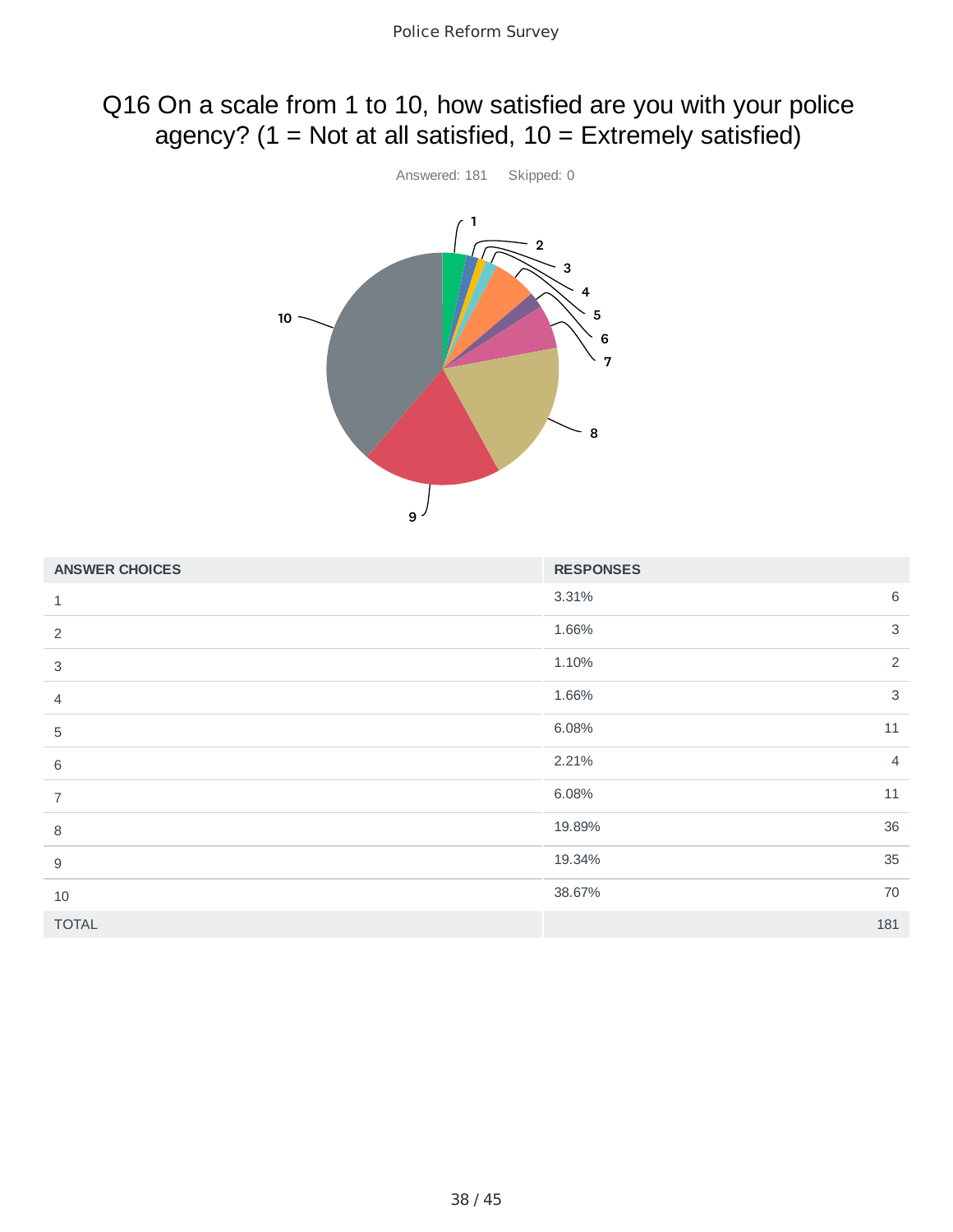| #             | <b>ADDITIONAL COMMENTS</b>                                                                                  | <b>DATE</b>         |
|---------------|-------------------------------------------------------------------------------------------------------------|---------------------|
| $\mathbf{1}$  | can't judge what I do not know                                                                              | 12/28/2020 12:55 PM |
| $\mathcal{P}$ | chose 5 as there is always room for improvement.                                                            | 12/28/2020 12:17 PM |
| 3             | Support the department 100%!                                                                                | 12/28/2020 9:24 AM  |
| 4             | Always room for improvement.                                                                                | 12/28/2020 9:09 AM  |
| 5             | We need more deputy sheriffs                                                                                | 12/28/2020 7:36 AM  |
| 6             | Can't be 10 because the drug house on W Railroad Ave in Stockton is still active aka the<br>Purdy family    | 12/27/2020 2:13 PM  |
|               | do think we need more officers.                                                                             | 12/26/2020 9:36 AM  |
| 8             | We just hope the schools can fund more. Also would be nice to see some officers in local<br>towns on bikes. | 12/22/2020 7:00 PM  |
| 9             | think the deputies do a great job overall                                                                   | 12/22/2020 1:48 PM  |
| 10            | My dealings (my alarm went off) were very quick and cordial                                                 | 12/22/2020 1:04 PM  |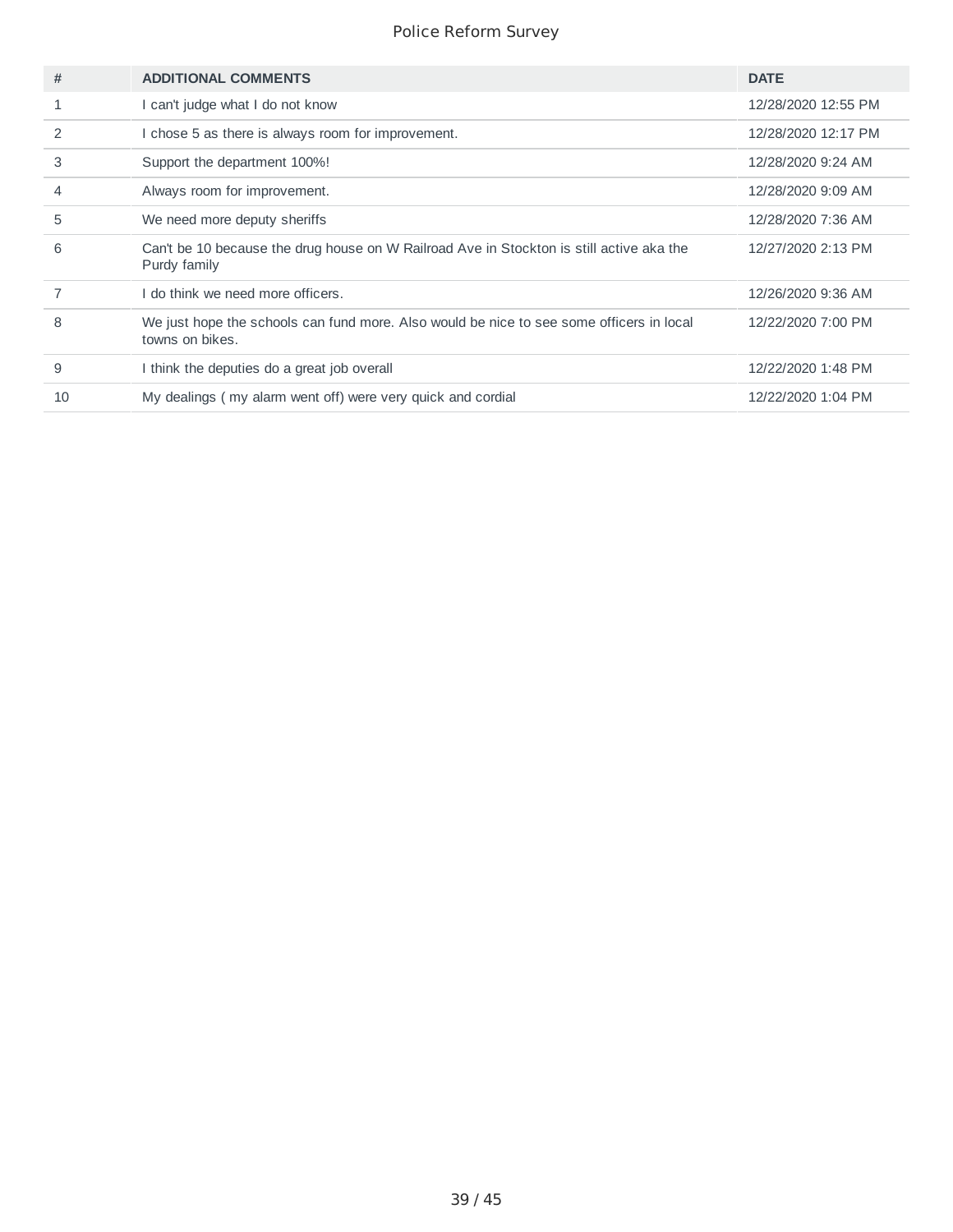### Q17 15. Please provide any additional feedback about your local police department. (If you would like a response, please provide your name and email address

Answered: 23 Skipped: 158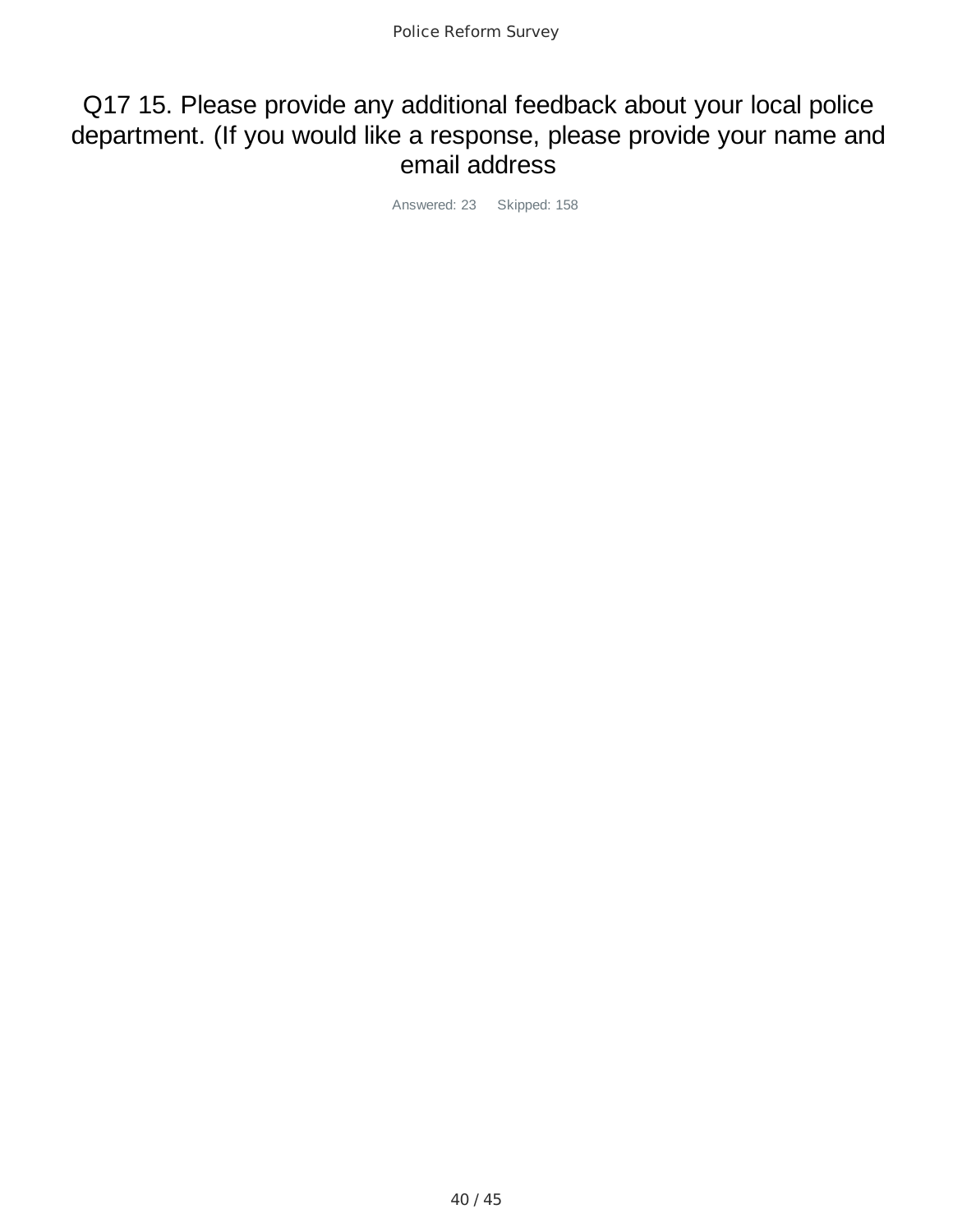| $\#$           | <b>RESPONSES</b>                                                                                                                                                                                                                                                                                                                                                                                                                                               | <b>DATE</b>         |
|----------------|----------------------------------------------------------------------------------------------------------------------------------------------------------------------------------------------------------------------------------------------------------------------------------------------------------------------------------------------------------------------------------------------------------------------------------------------------------------|---------------------|
| $\mathbf{1}$   | I actually deal with Jamestown, Lakewood, and the Sheriff's office. All are top notch, and there<br>is need for ongoing dialogue and training. pastormike60@hotmail.com                                                                                                                                                                                                                                                                                        | 1/13/2021 6:48 PM   |
| 2              | Sheriffs need a better education to cover the community's needs                                                                                                                                                                                                                                                                                                                                                                                                | 1/1/2021 11:10 PM   |
| 3              | Police don't need retrained, people do                                                                                                                                                                                                                                                                                                                                                                                                                         | 12/29/2020 10:17 AM |
| 4              | I once needed the police and the sheriff's were the only ones that would come.                                                                                                                                                                                                                                                                                                                                                                                 | 12/29/2020 8:05 AM  |
| 5              | I believe that the CCSO is the best trained and most professional police organization in the<br>county. To have the county legislature understand that SRO'S are a pipeline to the community<br>and for the legislature to provide each school with a SRO would aid in community<br>relationships.                                                                                                                                                             | 12/28/2020 11:57 PM |
| 6              | If anything, more cooperation and SUPPORT from the leaders in the community would help a<br>lot. It seems the most vocal opponents of our wonderful police tend to either be (or closely<br>associate with) a criminal element. Nobody has the courage anymore to actually say they<br>support law and order. Good people (ALL good people of all race/gender group) want to feel<br>safe. It is an incontrovertible FACT that more police equals more safety. | 12/28/2020 10:40 PM |
| $\overline{7}$ | My big hope is that our officers are given ways to cope with the stress and trauma they<br>experience from seeing people often in their worst moments.                                                                                                                                                                                                                                                                                                         | 12/28/2020 7:41 PM  |
| 8              | I would like to see a local police department instead of county                                                                                                                                                                                                                                                                                                                                                                                                | 12/28/2020 12:55 PM |
| 9              | Stop aggressively arresting people for victimless crimes                                                                                                                                                                                                                                                                                                                                                                                                       | 12/28/2020 10:52 AM |
| 10             | As for me and my house we support the "blue". This whole thing is pure political craziness. A<br>spitting into the wind of uselessness. The police don't need to be fixed. Society does!                                                                                                                                                                                                                                                                       | 12/28/2020 9:09 AM  |
| 11             | Where do I get a sign that says I support the Chaut Co Sheriff Jerry Ruff at<br>jerryruff1@gmail.comf                                                                                                                                                                                                                                                                                                                                                          | 12/27/2020 7:48 PM  |
| 12             | N/A                                                                                                                                                                                                                                                                                                                                                                                                                                                            | 12/27/2020 5:47 PM  |
| 13             | Mmjade69@gmail.com                                                                                                                                                                                                                                                                                                                                                                                                                                             | 12/27/2020 5:22 PM  |
| 14             | Have always had good relations with Sheriff deputies, jail guards not so much.                                                                                                                                                                                                                                                                                                                                                                                 | 12/27/2020 1:14 PM  |
| 15             | michaelhaddad78@windstream.net Michael haddad                                                                                                                                                                                                                                                                                                                                                                                                                  | 12/26/2020 3:10 PM  |
| 16             | I do feel that there are some officers that protect some of our wrong doers                                                                                                                                                                                                                                                                                                                                                                                    | 12/26/2020 10:23 AM |
| 17             | They've done a great job responding to our fires and have even gotten some stops                                                                                                                                                                                                                                                                                                                                                                               | 12/22/2020 7:27 PM  |
| 18             | theye do a hell of a good job and dont never defund the police never                                                                                                                                                                                                                                                                                                                                                                                           | 12/22/2020 5:31 PM  |
| 19             | jeff.embury@gmail.com                                                                                                                                                                                                                                                                                                                                                                                                                                          | 12/22/2020 3:56 PM  |
| 20             | Keep up the great work.                                                                                                                                                                                                                                                                                                                                                                                                                                        | 12/22/2020 2:16 PM  |
| 21             | All in all the chautauqua county sheriff's department is a decent police agency. My only<br>complaint is response time. We had to call 911 at 2:30 in the morning this past sure for a drink<br>or high on something guy that was pounding on our door and it literally took 22 mins for the<br>state police to show up then a sheriff about 5 mins after the state police. A lot can happen in<br>22 mins.                                                    | 12/22/2020 1:29 PM  |
| 22             | I respect them and admire them for being in the helping profession                                                                                                                                                                                                                                                                                                                                                                                             | 12/22/2020 1:04 PM  |
| 23             | I feel they are doing a great job but need more support from the public as well as funding.                                                                                                                                                                                                                                                                                                                                                                    | 12/22/2020 12:58 PM |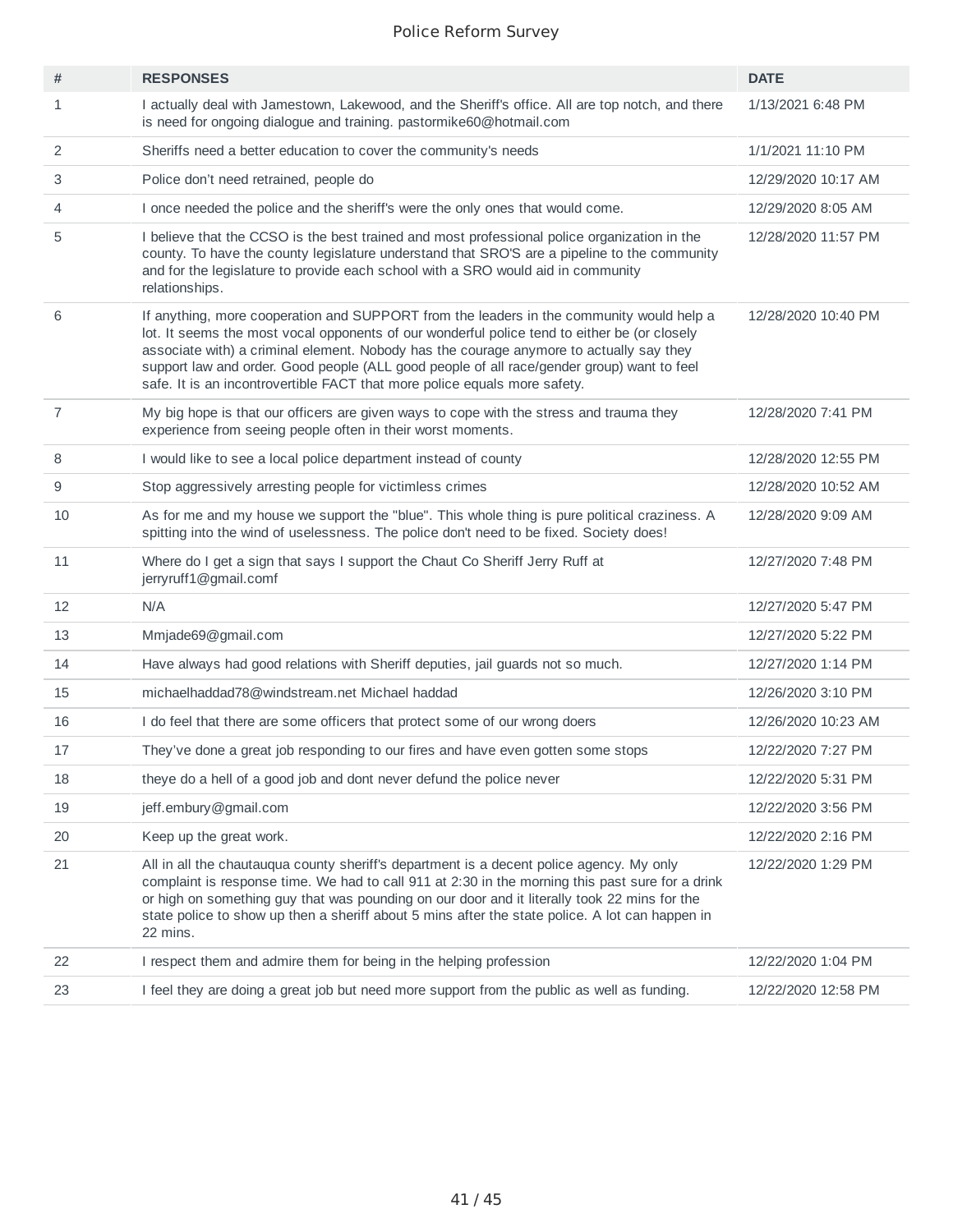# Q18 16. Gender Identity

Answered: 177 Skipped: 4



| <b>ANSWER CHOICES</b>   | <b>RESPONSES</b> |             |
|-------------------------|------------------|-------------|
| Male                    | 45.76%           | 81          |
| Female                  | 50.28%           | 89          |
| Prefer Not to say       | 3.95%            |             |
| Prefer To Self Describe | $0.00\%$         | $\mathbf 0$ |
| <b>TOTAL</b>            | 177              |             |

| (PLEASE SPECIFY)                                                                                              | <b>DATE</b>        |
|---------------------------------------------------------------------------------------------------------------|--------------------|
| I hate demographic questions. It shouldn't matter what demographic I, or anyone is. We all<br>count the same. | 12/26/2020 9:36 AM |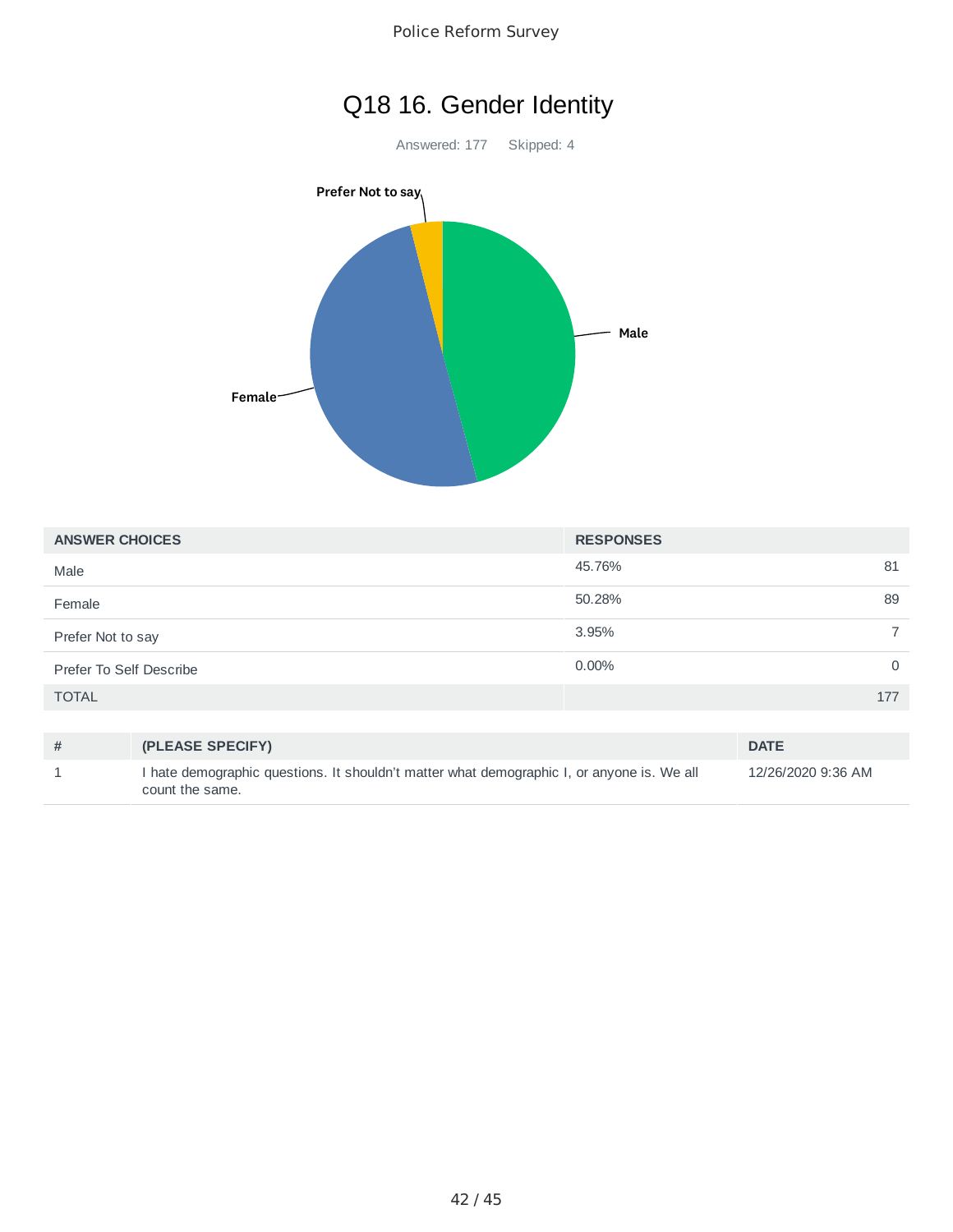



Answered: 171 Skipped: 10



| <b>ANSWER CHOICES</b>                     | <b>RESPONSES</b> |          |
|-------------------------------------------|------------------|----------|
| White or Caucasian                        | 97.08%           | 166      |
| <b>Black or African American</b>          | 1.75%            | 3        |
| Hispanic or Latino                        | 0.58%            |          |
| Asian or Asian American                   | $0.00\%$         | 0        |
| American Indian or Alaska Native          | 0.58%            |          |
| Native Hawaiian or other Pacific Islander | $0.00\%$         | $\Omega$ |
| <b>TOTAL</b>                              |                  | 171      |

| #             | <b>OTHER (PLEASE SPECIFY)</b> | <b>DATE</b>        |
|---------------|-------------------------------|--------------------|
| 1             | bi-racial                     | 1/1/2021 5:03 PM   |
| $\mathcal{P}$ | N/A                           | 12/29/2020 6:03 PM |
| 3             | Irrelevant                    | 12/28/2020 8:33 AM |
| 4             | Prefer not to say             | 12/28/2020 7:36 AM |
| 5             | I don't think race matters.   | 12/26/2020 9:36 AM |
| 6             | Mixed race                    | 12/22/2020 6:59 PM |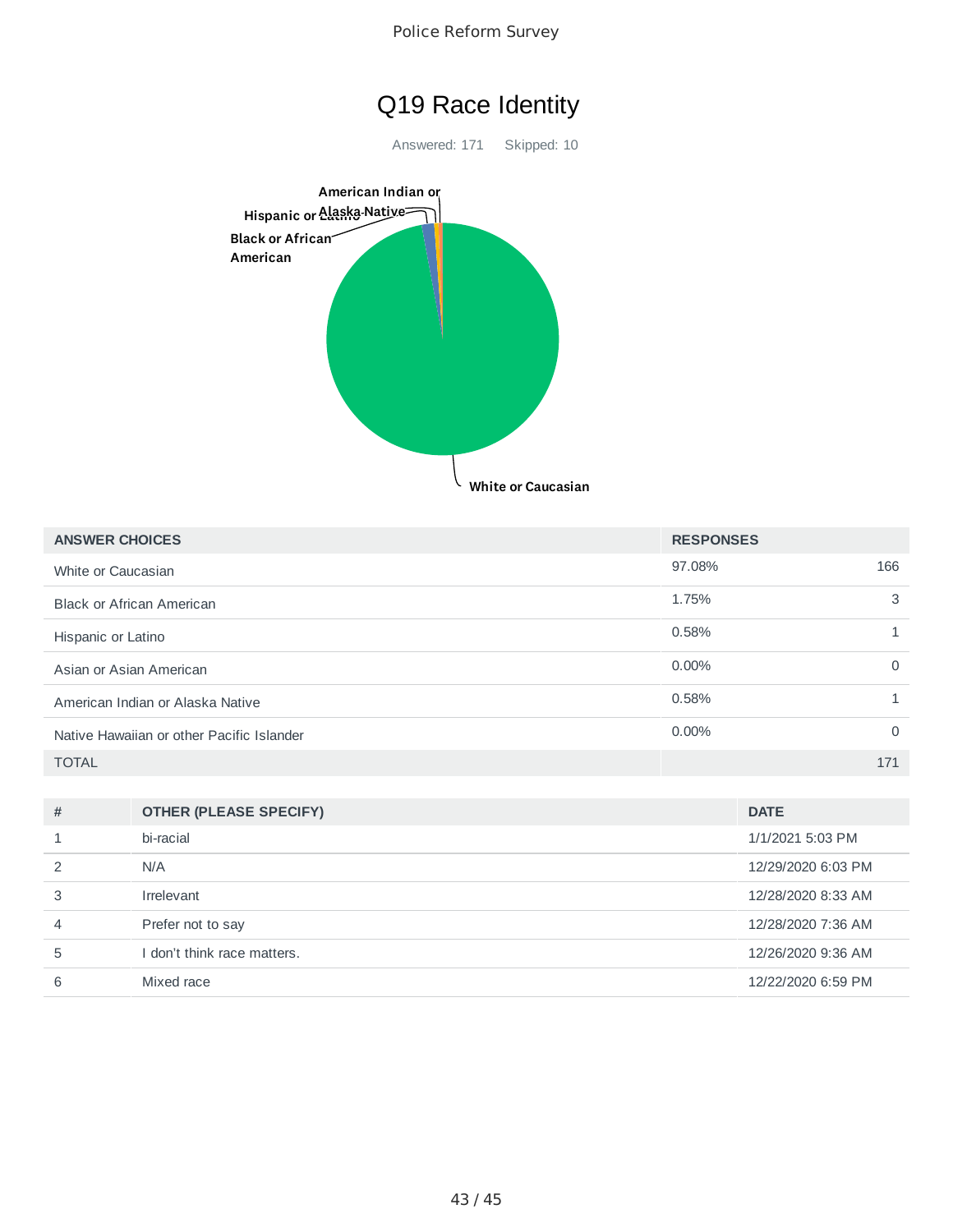

# Q20 What is your age group?



| <b>ANSWER CHOICES</b> | <b>RESPONSES</b> |             |
|-----------------------|------------------|-------------|
| Under 18              | 0.00%            | $\mathbf 0$ |
| 18-24                 | 4.49%            | 8           |
| 25-34                 | 10.67%           | 19          |
| 35-44                 | 23.03%           | 41          |
| 45-54                 | 23.60%           | 42          |
| 55-64                 | 21.35%           | 38          |
| $65+$                 | 16.85%           | 30          |
| <b>TOTAL</b>          |                  | 178         |